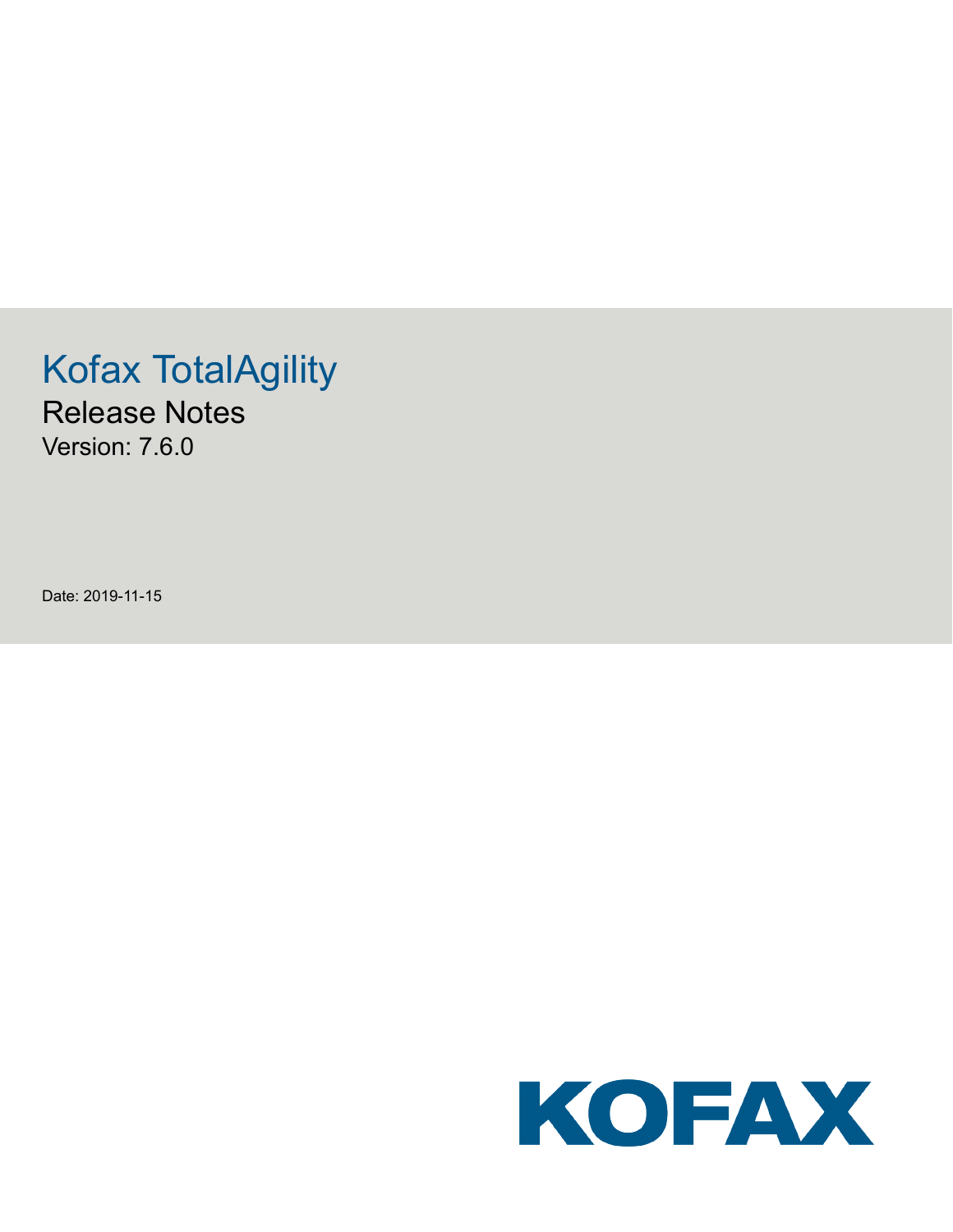# **Table of Contents**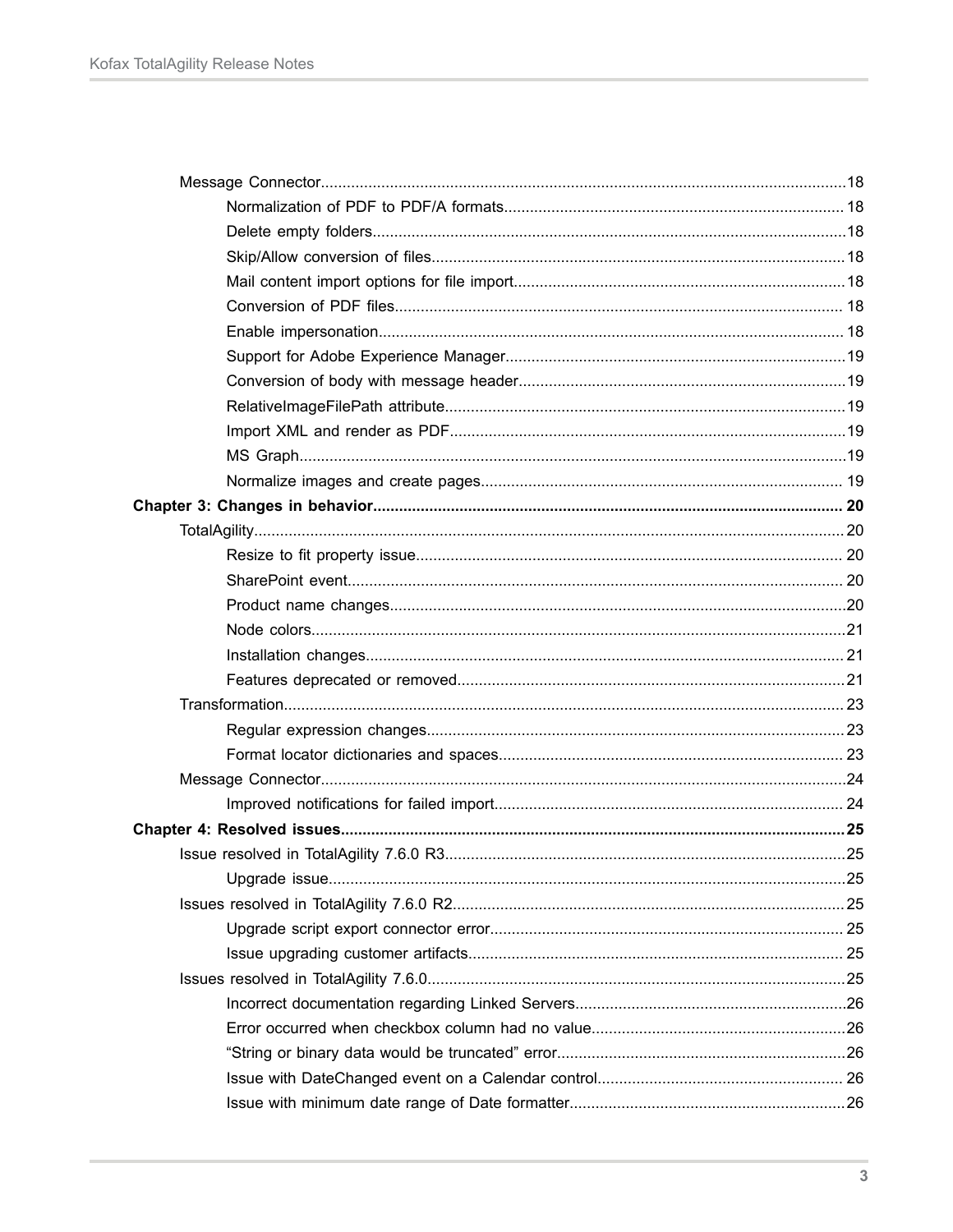| Content Manager Add document activity did not retain document title27                   |  |
|-----------------------------------------------------------------------------------------|--|
|                                                                                         |  |
|                                                                                         |  |
|                                                                                         |  |
| Issue using "select" option when mapping DB result to dropdown list28                   |  |
|                                                                                         |  |
|                                                                                         |  |
|                                                                                         |  |
| No assignment from Data backbone variable to String variable in Expression activity 28  |  |
| Losing focus when text box used Currency field type and browser used French language 28 |  |
|                                                                                         |  |
|                                                                                         |  |
|                                                                                         |  |
|                                                                                         |  |
|                                                                                         |  |
| Fuzzy search action not copying selected values to mapped fields 29                     |  |
| Error returning boolean value to a checkbox column of a table on a tab29                |  |
|                                                                                         |  |
|                                                                                         |  |
|                                                                                         |  |
|                                                                                         |  |
| Error calling CaseService.GetCaseJobProperties close to case completion 30              |  |
|                                                                                         |  |
|                                                                                         |  |
|                                                                                         |  |
|                                                                                         |  |
|                                                                                         |  |
|                                                                                         |  |
|                                                                                         |  |
|                                                                                         |  |
|                                                                                         |  |
|                                                                                         |  |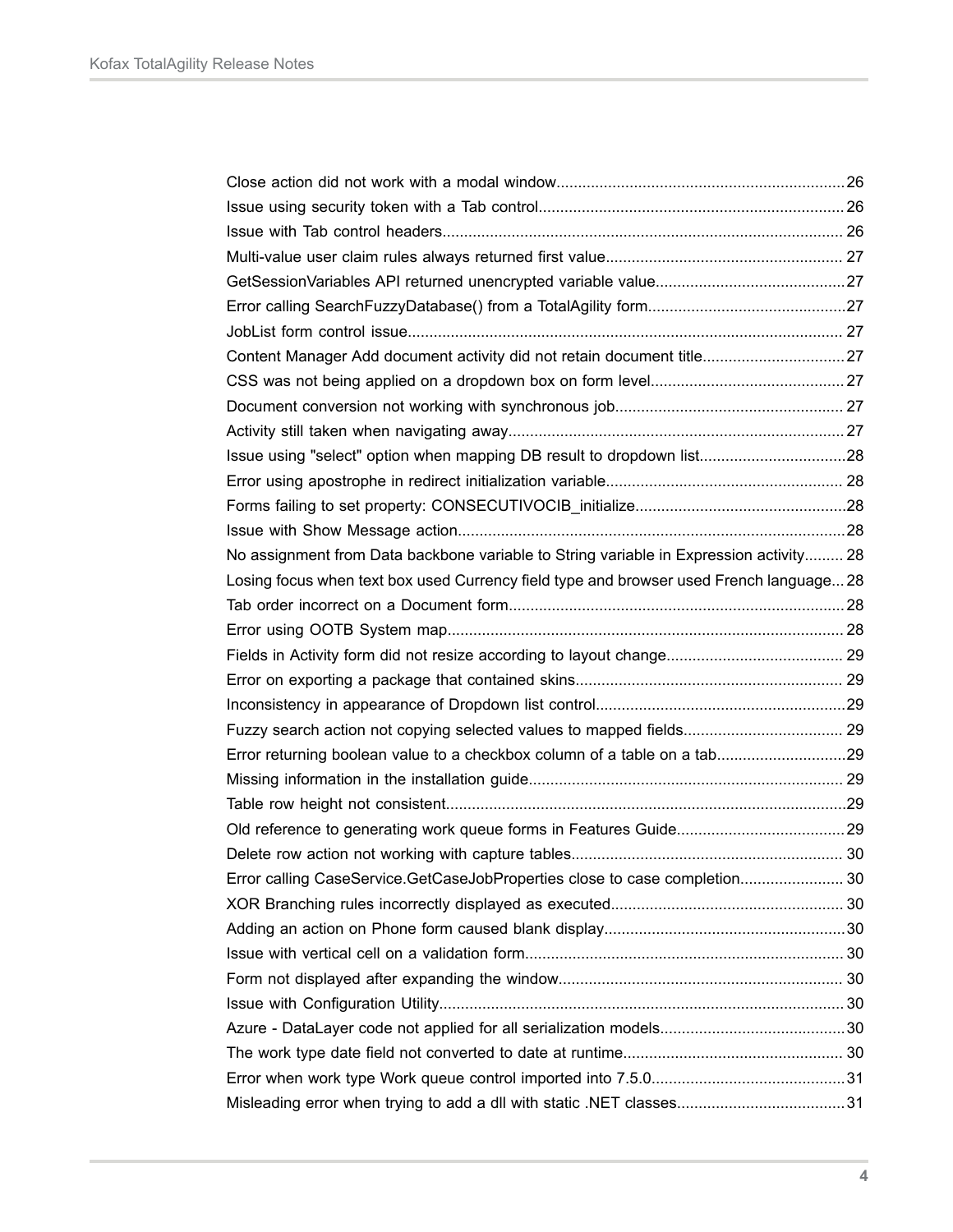| Special character not escaping correctly on Validation document form31                    |  |
|-------------------------------------------------------------------------------------------|--|
|                                                                                           |  |
|                                                                                           |  |
|                                                                                           |  |
|                                                                                           |  |
| Issue with textChanged event for decimal and currency data type31                         |  |
|                                                                                           |  |
|                                                                                           |  |
|                                                                                           |  |
|                                                                                           |  |
| Redirect on activity cancel did not work when placed within a Tab control32               |  |
|                                                                                           |  |
| Control actions lost after regenerating a document verification form32                    |  |
| Fragment job "Actual Finish" showed "Expected Finish" value instead 33                    |  |
|                                                                                           |  |
| "Allow empty field" option in standard field validation rule did not allow empty field 33 |  |
|                                                                                           |  |
| A state change in a subjob recorded against the parent job after archiving 33             |  |
|                                                                                           |  |
|                                                                                           |  |
|                                                                                           |  |
| Redirect action could not read the '\$className' property of undefined 34                 |  |
|                                                                                           |  |
|                                                                                           |  |
|                                                                                           |  |
|                                                                                           |  |
| Improper neutralization of input during web page generation ('Cross-site Scripting')34    |  |
|                                                                                           |  |
|                                                                                           |  |
|                                                                                           |  |
|                                                                                           |  |
| Continuous retry of an automatic activity caused job history to grow exponentially35      |  |
|                                                                                           |  |
|                                                                                           |  |
|                                                                                           |  |
|                                                                                           |  |
|                                                                                           |  |
|                                                                                           |  |
|                                                                                           |  |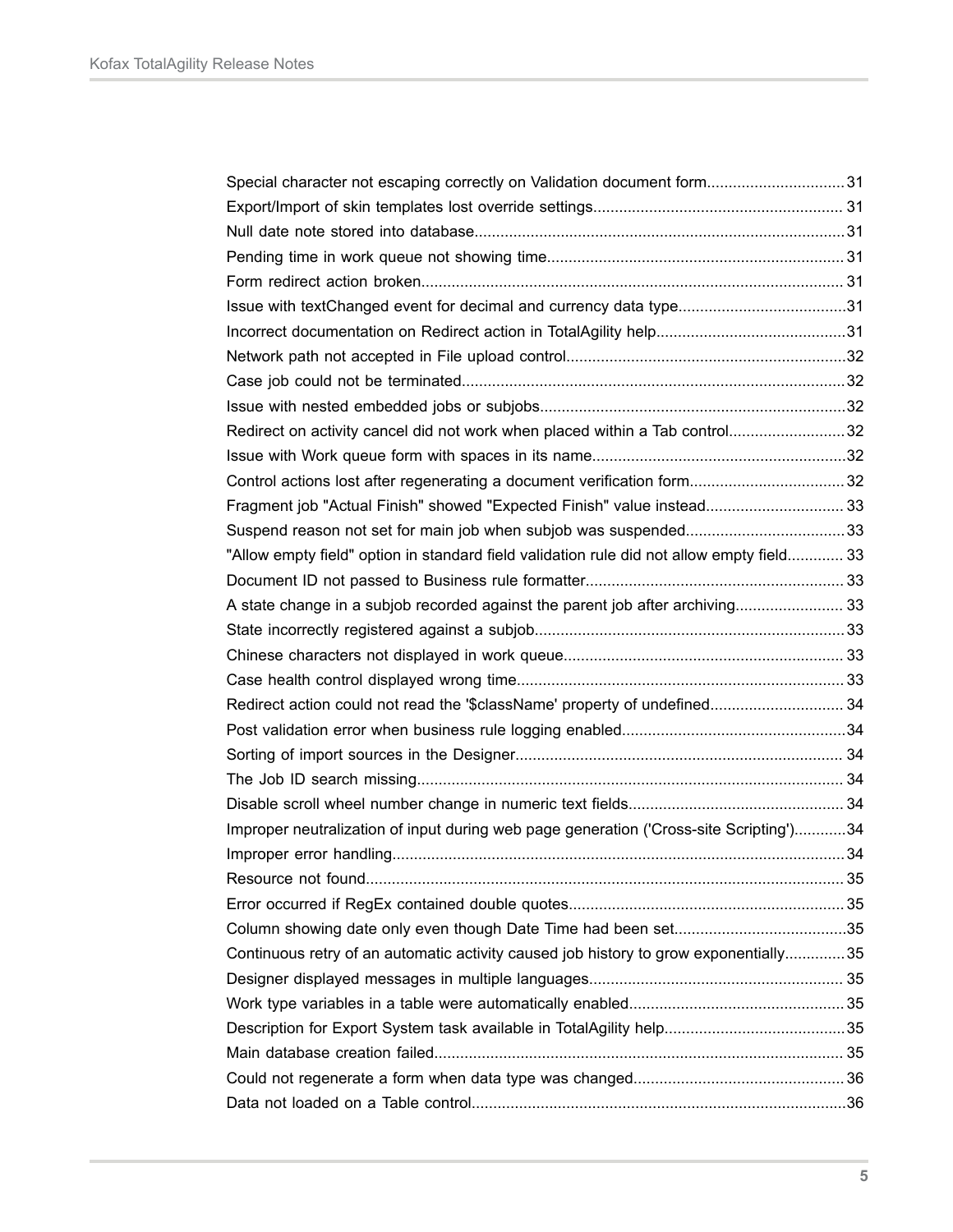| Issue with CompleteActivityAndProgress action on Document review take activity form 36 |  |
|----------------------------------------------------------------------------------------|--|
|                                                                                        |  |
|                                                                                        |  |
|                                                                                        |  |
|                                                                                        |  |
|                                                                                        |  |
|                                                                                        |  |
|                                                                                        |  |
|                                                                                        |  |
|                                                                                        |  |
|                                                                                        |  |
|                                                                                        |  |
|                                                                                        |  |
|                                                                                        |  |
|                                                                                        |  |
|                                                                                        |  |
|                                                                                        |  |
|                                                                                        |  |
|                                                                                        |  |
|                                                                                        |  |
|                                                                                        |  |
|                                                                                        |  |
|                                                                                        |  |
|                                                                                        |  |
| Error on upgrade or import to 7.5.0 when browsing custom work queue 39                 |  |
|                                                                                        |  |
|                                                                                        |  |
|                                                                                        |  |
|                                                                                        |  |
|                                                                                        |  |
|                                                                                        |  |
|                                                                                        |  |
|                                                                                        |  |
|                                                                                        |  |
|                                                                                        |  |
|                                                                                        |  |
|                                                                                        |  |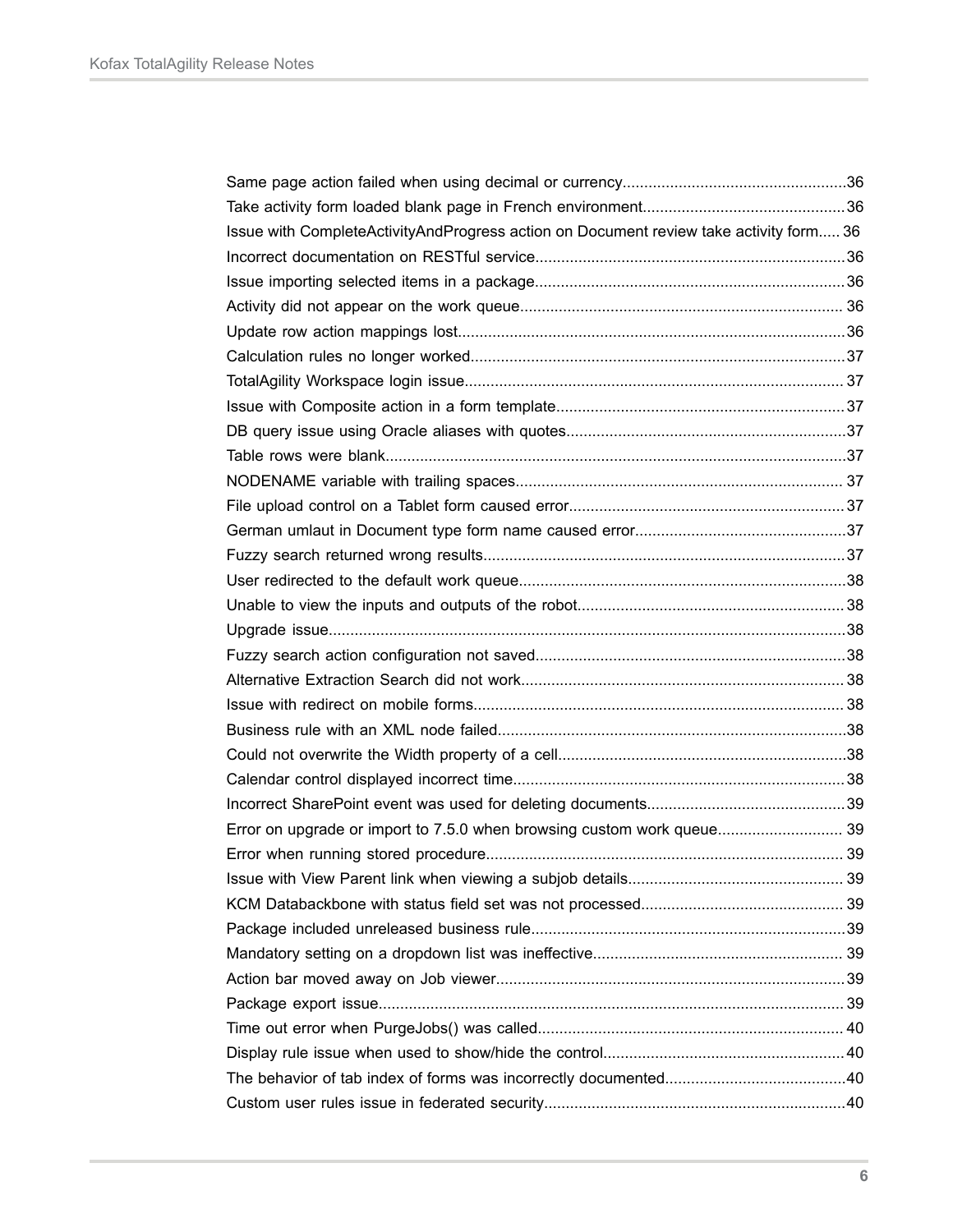| Error including saved versions (non-integer) in CASE_DEF_COMP_RUNTIME40    |  |
|----------------------------------------------------------------------------|--|
|                                                                            |  |
|                                                                            |  |
|                                                                            |  |
|                                                                            |  |
|                                                                            |  |
|                                                                            |  |
|                                                                            |  |
| Unable to assign a string multiple times in a process Expression node 41   |  |
|                                                                            |  |
| CreateJobWithDocumentAndProgress accepts the Limited User Session ID42     |  |
|                                                                            |  |
|                                                                            |  |
|                                                                            |  |
| Issue logging in when 'Change Password on Next Logon' was enabled 42       |  |
|                                                                            |  |
|                                                                            |  |
|                                                                            |  |
|                                                                            |  |
|                                                                            |  |
| Error when scanning with Black and White color setting after using color43 |  |
|                                                                            |  |
|                                                                            |  |
|                                                                            |  |
|                                                                            |  |
|                                                                            |  |
|                                                                            |  |
|                                                                            |  |
|                                                                            |  |
| Dynamic complex variable pre-populated data stripped during import 44      |  |
|                                                                            |  |
|                                                                            |  |
|                                                                            |  |
|                                                                            |  |
|                                                                            |  |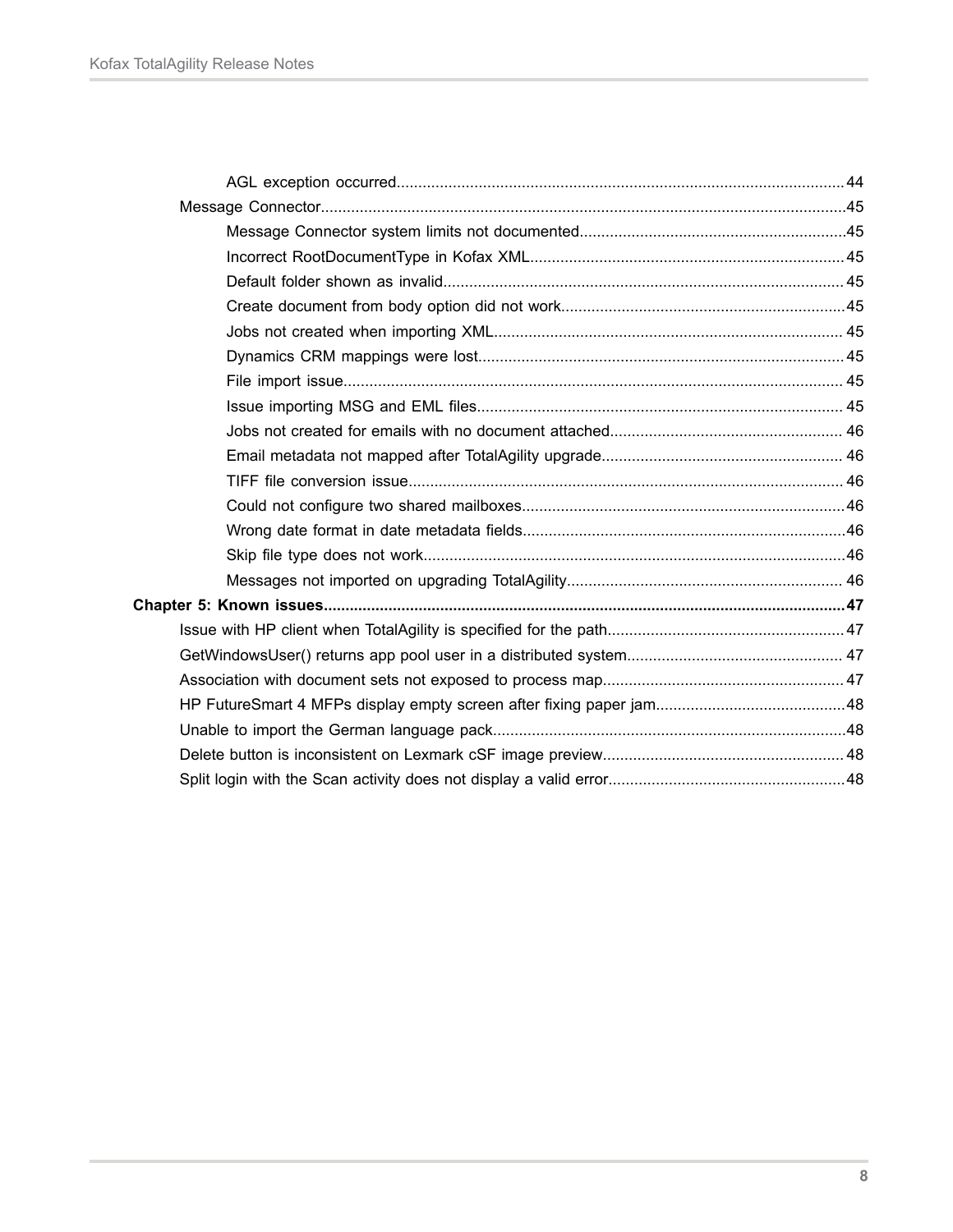# <span id="page-8-0"></span>Chapter 1

# About this release

The release notes give you information about TotalAgility 7.6.0 R3. Please read this document carefully, as it may contain information not included in other product documentation.

Customers upgrading TotalAgility 7.3.0 to 7.6.0, or 7.4.0 to 7.6.0 must install this release, as it handles two upgrade issues mentioned under Content changes section.

# <span id="page-8-1"></span>Significant product updates in TotalAgility 7.6.0

In view of Microsoft ending support for Silverlight by 2022, Silverlight is replaced with HTML in the Kofax TotalAgility Designer.

The Kofax logo is changed.

The Designer is now aligned with the updated company UX guidelines to include a number of UX improvements to enhance the look and usability. For example how artefacts are consumed is changed in the TotalAgility Designer.

# <span id="page-8-2"></span>Version information

The original build number of TotalAgility for which this revision is done is 7.6.0.0.0.471.

The build number for TotalAgility 7.6.0 R2 is 7.6.0.0.R2.544.

The build number for TotalAgility 7.6.0 R3 is 7.6.0.0.R3.630.

To verify the build number, launch the TotalAgility Designer and navigate to **System** > **System settings**.

The version information is available at the bottom right corner of the System settings page. The last three digits correspond to the build number.

# <span id="page-8-3"></span>Content changes

This section lists changes made to the Kofax TotalAgility 7.6.0 release notes document since it was initially published.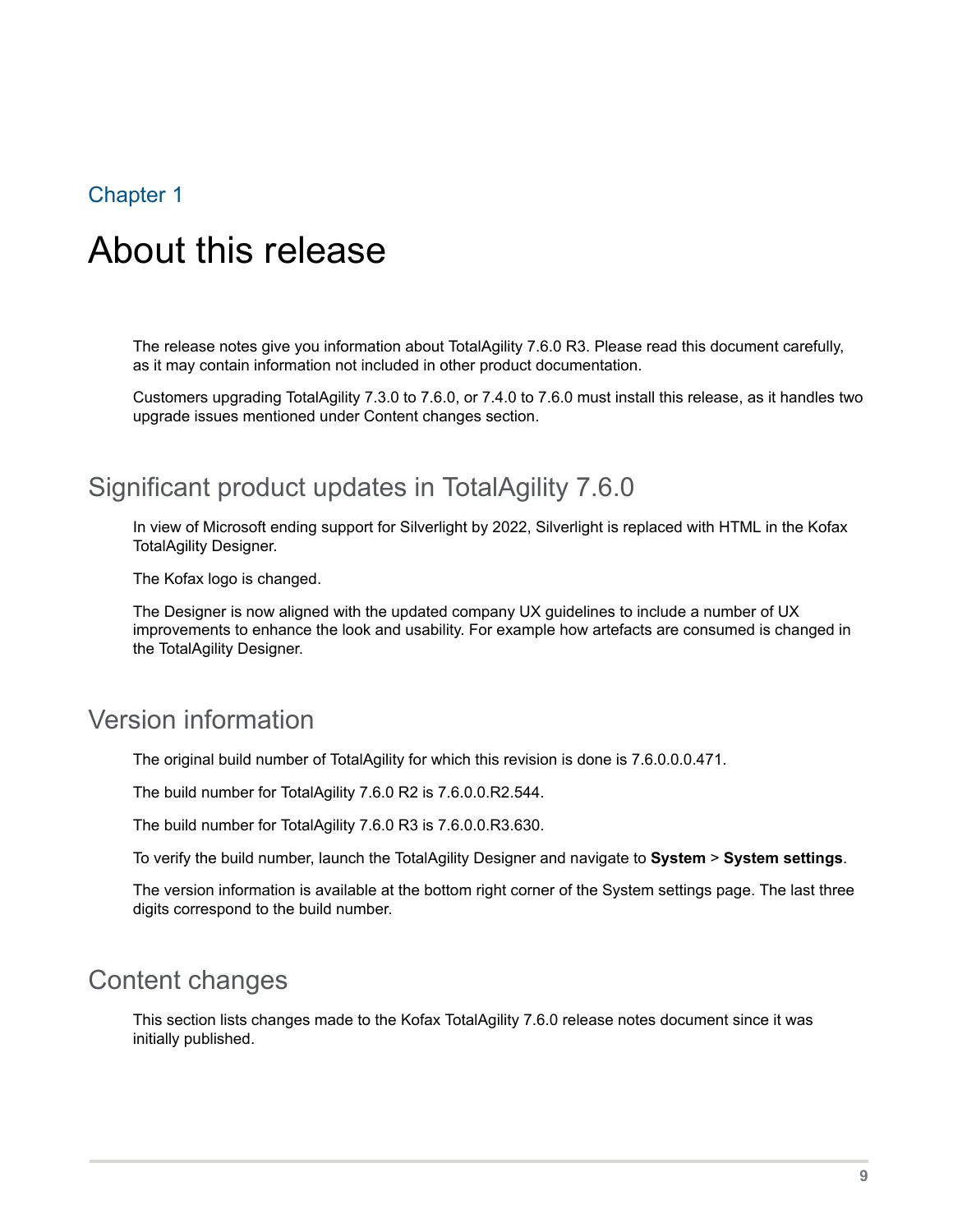| <b>Revision</b>             | Date of change | <b>Description</b>                                                              |
|-----------------------------|----------------|---------------------------------------------------------------------------------|
| Kofax TotalAgility 7.6.0 R2 | Aug 22. 2019   | Added the following items to the Resolved issues chapter:<br>1307648<br>1305215 |
| Kofax TotalAgility 7.6.0 R3 | Nov 15, 2019   | Added the following item to the Resolved issues chapter:<br>1346509             |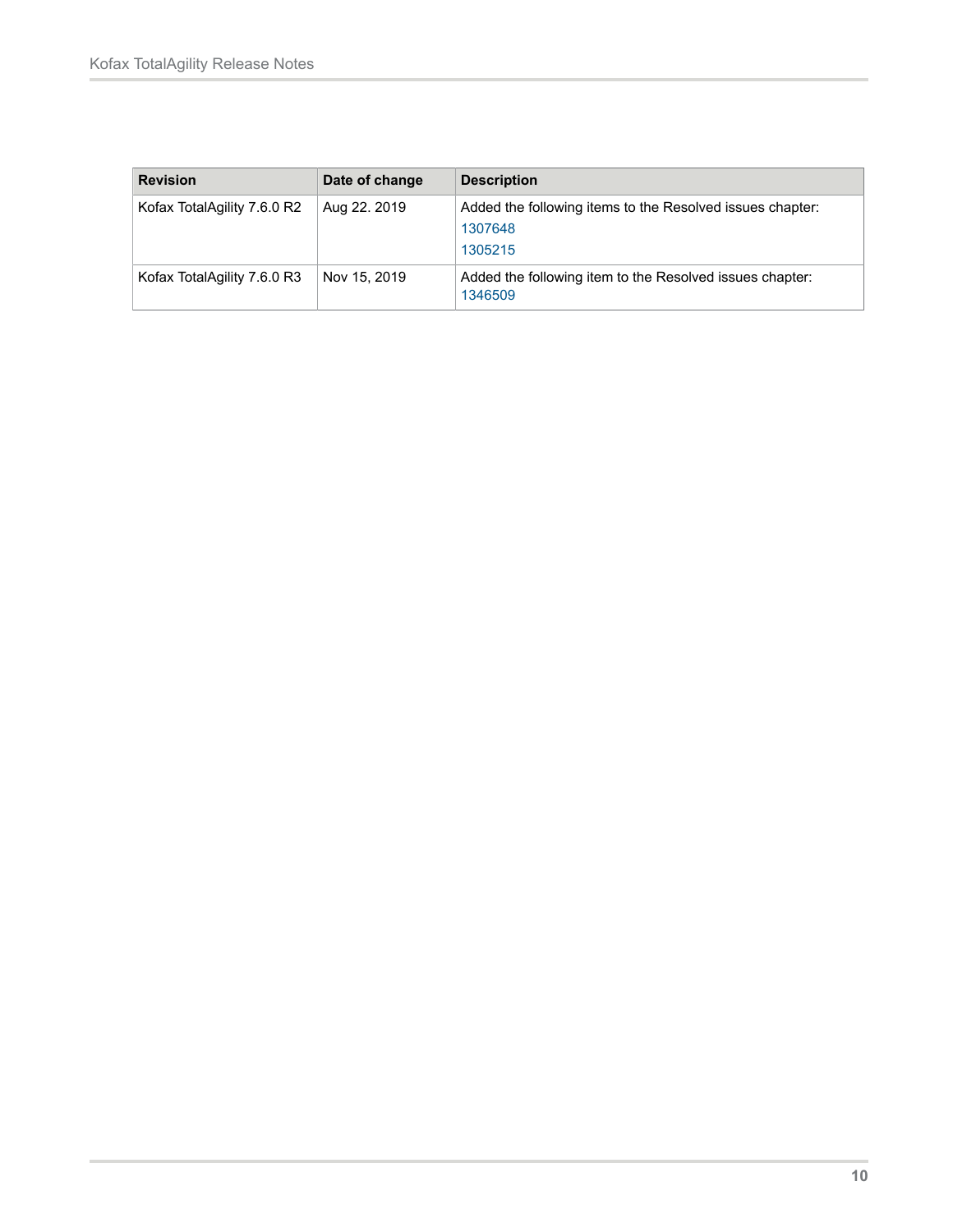# <span id="page-10-0"></span>Chapter 2

# New features

This chapter describes the features and enhancements included in TotalAgility 7.6.0.

# <span id="page-10-1"></span>**TotalAgility**

This section describes the new and enhanced features in TotalAgility 7.6.0.

# <span id="page-10-2"></span>Enhanced design experience

This section describes the items that have enhanced to provide a better design experience.

#### Home

The Home page is action oriented. You can use the quick links to design a process, case, business rule, form, extraction group or folder, or view the items you were recently working on.

#### **Navigation**

Navigation is simpler with more efficient drill-down and easier navigation between levels.

#### Browser tabs used for complex items

Browser tabs are used for complex items such as processes, forms, extraction groups and others. This helps in easy use of dual monitors for side by side comparisons and easy navigation between open items. The currently open item is visually indicated.

#### Themes

You can set a theme in System settings. This theme is then used when designing a form to give you a WYSIWYG experience.

#### Pop-ups for minor tasks

Pop-ups are used for minor tasks, such as creating a resource.

- All items which are needed are available within the pop-up. You can no longer jump between tasks forgetting to confirm an action.
- All mandatory fields are marked with asterisk.
- Unsaved changes are highlighted at the pop-up title with asterisk.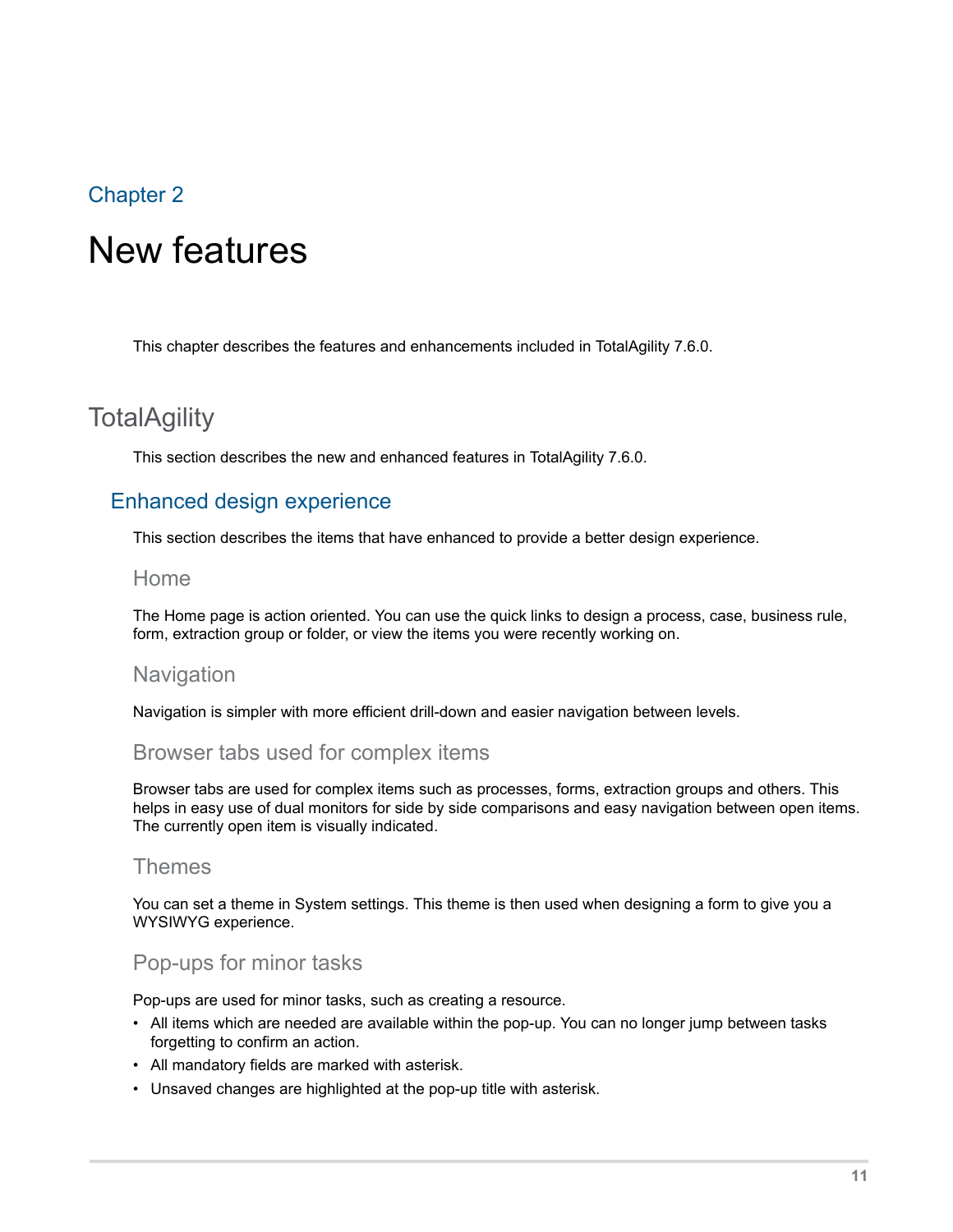• The "drag and drop consume" functionality is replaced with dropdown and only applicable items are displayed.

#### Properties re-design

The properties of processes, activities, forms, controls and extraction groups are rearranged and grouped logically so that they are easier to locate.

- The properties panel is displayed alongside the selected item.
- The properties panel can be minimized or expanded using the arrow above the tab icons.
- The item name is displayed at the top of the properties panel.

**Note** An extraction group does not have the minimize icon but has a splitter.

#### Non-intrusive messages

The solution development time is reduced, as you no longer have to manually confirm messages, such as "Item successfully saved".

#### System settings categorization

The categorization of settings has improved. The items are only displayed if you have appropriate permissions. The version is always displayed on the System settings page. You are only prompted to restart services where required.

#### <span id="page-11-0"></span>Profile management

You can change working category, set preferences for the Home page, change password and upload picture for your profile

#### <span id="page-11-1"></span>Responsive forms

You can set the form so that it is responsive at runtime and adjusts itself to suit the device it is viewed on.

When you view a form in a browser and the screen or the browser window is wider than it is tall, the form is displayed as it is in the Designer. But, if the screen or the browser window is taller, the cells (within a row) and columns are displayed vertically instead of horizontally, and menus display arrows to navigate to the menu items that do not fit.

#### <span id="page-11-2"></span>Multi-select controls

You can select multiple fields and move or cut/copy and paste or set common properties. The ability to multi-select fields is helpful in designing large forms efficiently.

#### <span id="page-11-3"></span>Undo and redo

Undo and Redo buttons are available on the Action bar to undo or redo the changes within a process, form, extraction group or folder. You can undo/redo a maximum of 30 updates, such as typing or design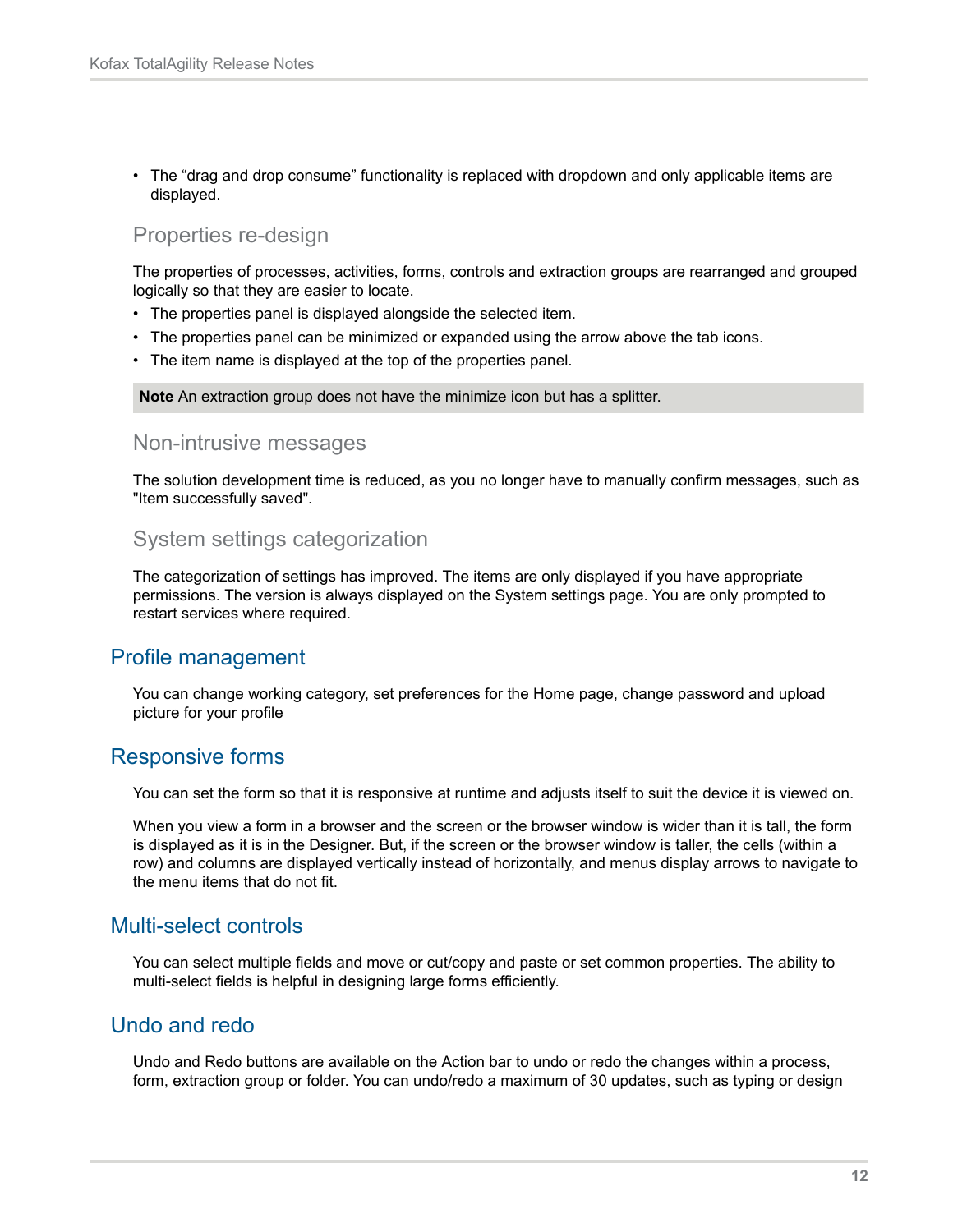changes. The undo/redo list is cleared when an update is made on any area outside the Design tab or when switching between form factors.

# <span id="page-12-0"></span>**Debugging**

You can debug process maps and forms at runtime. Debugging increases efficiency as issues can be identified much quicker when developing a solution. In a debugging mode, you can do the following with a process and form:

- **Process**: Set breakpoints, view and edit variable values, step through the activities, set next to another activity, or run to the next breakpoint, and view job related information and update where appropriate.
- **Form**: Set breakpoints, view and edit variable values, step through the actions, or run to the next breakpoint and expand server side actions to show its inputs and output.

### <span id="page-12-1"></span>Docker container support

Docker container support is available to allow customers build and deploy TotalAgility in a Docker container. Docker provides the ability to package and run an application, such as TotalAgility in a loosely isolated environment called a Container. The isolation and security allows you to run many containers simultaneously on a given host using less resources than virtual machines.

# <span id="page-12-2"></span>**Enhancements**

The following enhancements are made in TotalAgility 7.6.0.

#### Smart import

Previously you needed to know the type of zip file you were importing and navigate to the corresponding module within TotalAgility to import that file.

Now you simply import the zip file and the system determines its type and presents the appropriate import options.

#### Business rules

Only options relevant to business rule are available for business rule design. States, Milestones, Roles, Notes, Process events and Document set are not available.

#### Forms

Tabs and forms displayed within the Capture client controls are now editable inline instead of having to launch a new form editor window.

You can update common properties, such as width, margins, style and label of multiple controls at one go.

#### Associations for global variables

You can view associations for global variables and identify the list of forms and actions using the selected variable.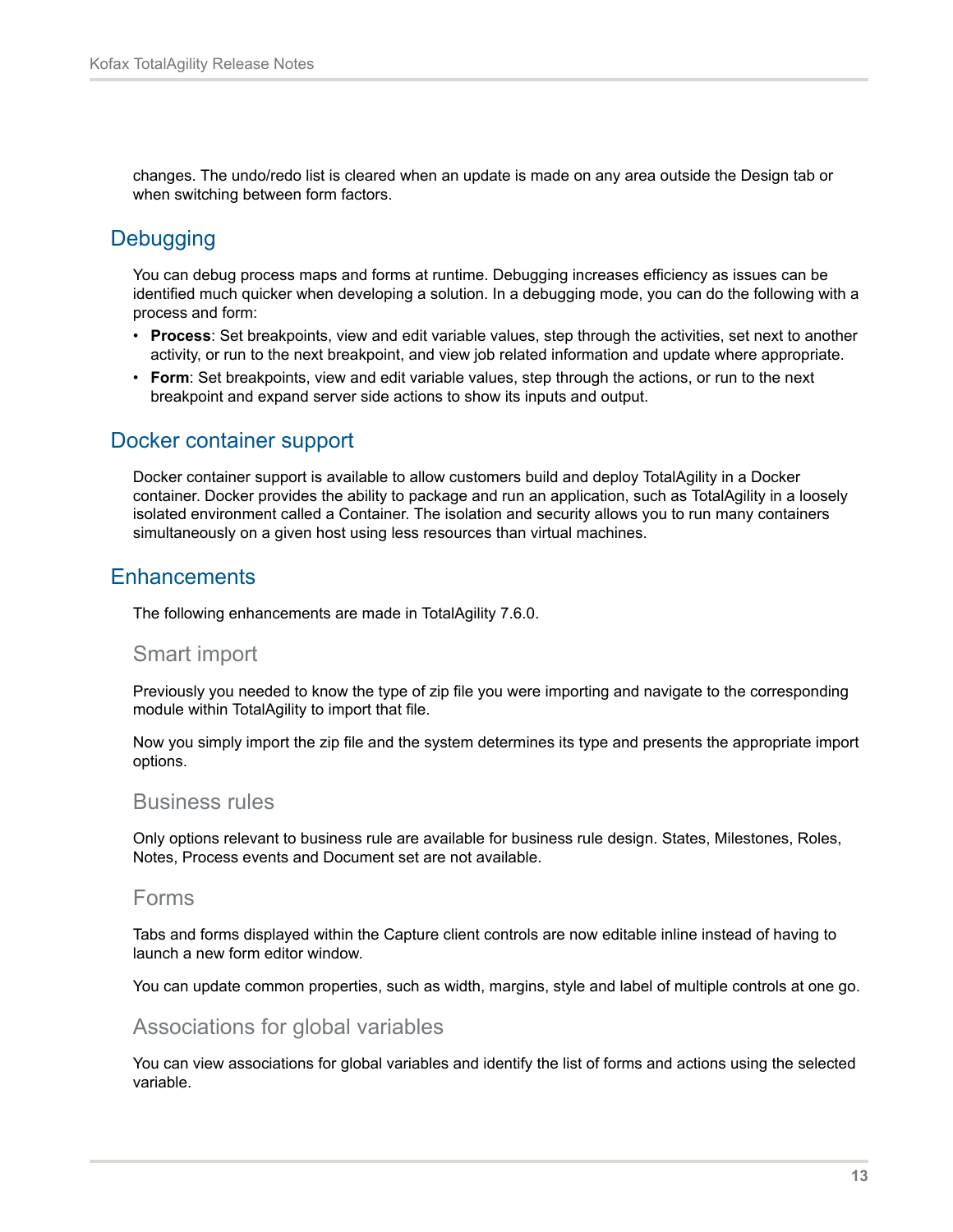### Automatically inherit category

The newly generated form automatically inherits the category of the item it is created for. For example, Scan create new job and Activity forms inherit the category from the process, and Document forms inherit the category from the extraction group. However, you can change the name and category.

#### Extraction group and folders

You can add type specific field via the toolbar, locate nodes using the new search option, and double click on a node in the tree to edit the name. You can undo and redo action.

A breadcrumb shows path to current location.

#### Document system properties

The following fields are added to document system properties: ImageProcessingAllPagesDetectedBlank and ImageProcessingBlankPagesRemovedCount. These fields are populated in the Image processing activity after applying VRS on a document.

# Scan/VRS profiles

When color mode is set to black and white, the TIFF compression and Compression quality settings in the Scan/VRS profiles configuration page are hidden, as these settings are not used in the black and white mode.

The new default values for Scan resolution and Compression quality are 300 and 85 respectively.

#### Add worker groups

Previously you had to create the resource and then open each group and add them in the group. You can now assign the groups that the resource should belong to at the point of creating the resource.

#### View and download document templates

You can view the document template, or download the template to update it and then update the store.

#### Reorder lookup items

You can reorder the lookup items and also sort them alphabetically.

#### License statistics

Digit grouping is added to the volume numbers to make them easier to read, for example, 9,968,045 instead of 9968045.

The Used volume column is added on the Licenses page displays existing volume usage rather than comparing "Remaining" to "Full count".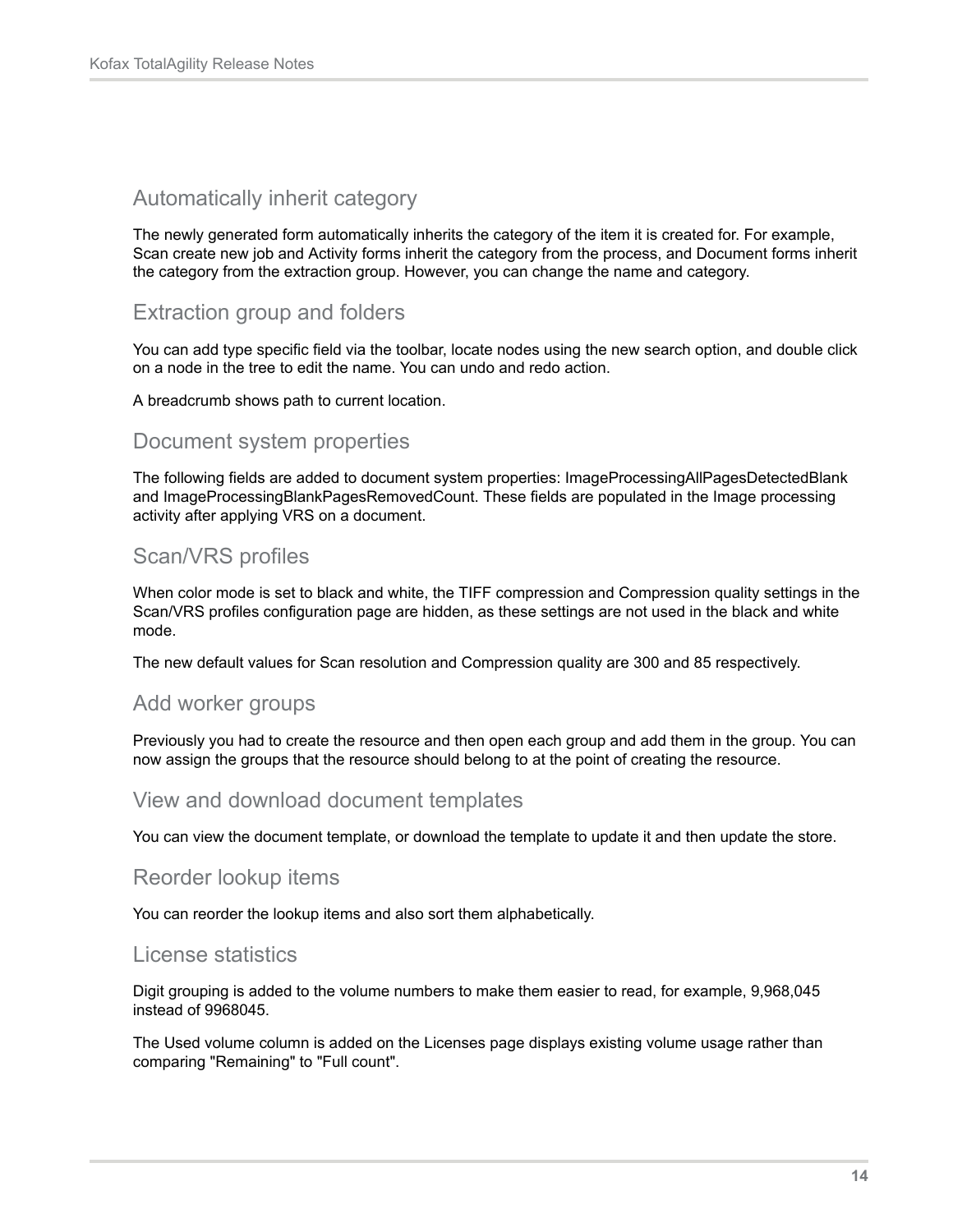#### Update archive job mechanism

The update archive job mechanism supports the jobs with large history data using SSIS or archiving data in chunks while maintaining data integrity. Processes that have large running loops can produce large history data. This leads to transaction timeout errors when it is archived by the Core Worker.

# <span id="page-14-0"></span>Transformation

This section describes the new and enhanced features in Transformation

### <span id="page-14-1"></span>Kofax Clarity recognition engine

This recognition engine performs full-page recognition and is specialized to recognize text at any location on an image (Text mode). For example, photographs of people or places, street signs, ID cards, or business cards. Because these images can be distorted, have perspective issues, or contain glare from reflected light, Kofax Clarity can overcome these issues to provide successful OCR results.

You can also use this recognition engine to recognize classic paper documents and forms (Document mode).

These benefits are possible because Kofax Clarity uses the scalability of cloud computing to perform OCR over an internet connection. This cloud architecture has the additional benefit of moving OCR processing online and away from the Kofax Transformation Modules Servers. All transmitted data is encrypted over an HTTPS connection.

The cloud services used by Kofax Clarity have been reviewed by an independent Qualified Security Assessor and are determined to be PCI DSS 3.2 compliant. Therefore, you can rely on the cloud service provider's compliance for the infrastructure and platform components it provides.

# <span id="page-14-2"></span>Limited to Online Learning mode

By default, the Project Builder is run so that all administrative functionality is available to all users. However, an organization may have users who specialize in maintaining online learning, but have no need or interest in modifying the project configuration itself.

Project Builder is now available in two separate modes: Project Builder and Project Builder (Limited to Online Learning).

#### <span id="page-14-3"></span>Protected projects

Protecting a project enables users to ensure that all sensitive data in a project is encrypted and inaccessible to a customer, but the project is still fully functional. Users cannot access this information through script or by any other means.

When a project is protected, a password is provided. This password ensures that other users cannot access the project. You can decrypt the project at a later point, if necessary.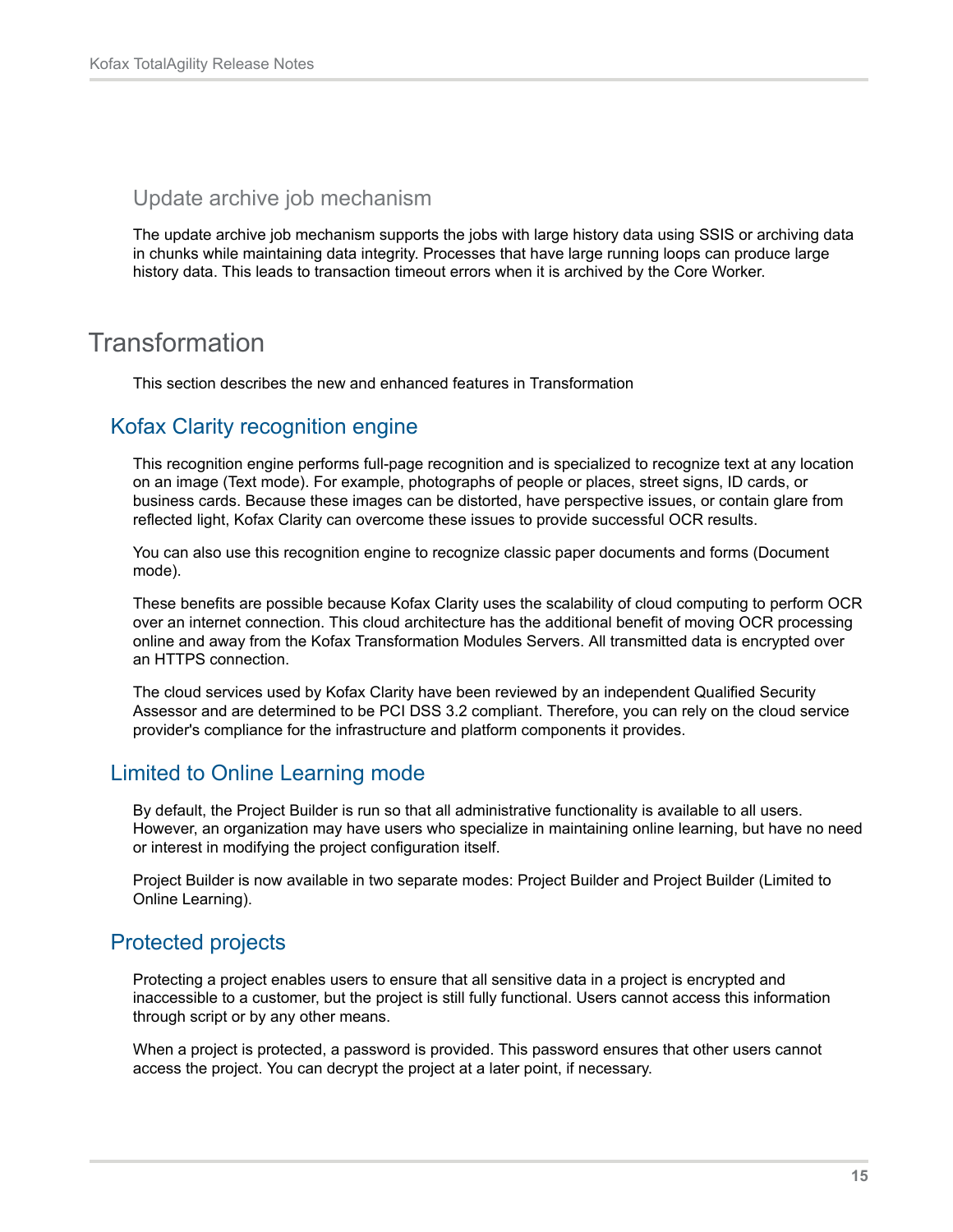# <span id="page-15-0"></span>Capture Client

This section describes the new and enhanced features in the Capture Client.

#### <span id="page-15-1"></span>Mini-viewer

You can place a min viewer independently as any other control. You can specify the exact position of the mini-viewer instead of restricting it to just above, below, left, or right of an index field. Deleting the detached miniviewer allows the legacy mode to be used again.

### <span id="page-15-2"></span>Field zoom settings

You can configure auto-zoom for document fields with or without OCR zone being linked to the field. Once defined, the new configuration is automatically used the next time the document form is loaded. Only one auto-zoom setting is allowed per document type.

### <span id="page-15-3"></span>Auto zoom area

A system setting, "Scroll image viewer with mouse wheel" is available in TotalAgility Designer that enables scrolling in the capture activity image viewer using mouse wheel. You can use various key combinations for scrolling and/or zooming. The key combinations vary based on whether the system setting is enabled or disabled.

# <span id="page-15-4"></span>Dynamically populate a column in capture Table control

You can dynamically populate the dropdown list for capture table cell of a choice type. However, for forms prior to 7.6.0, the default value set in the static data source is applied even if the dynamic data source is configured. You must regenerate the forms to allow dynamic population of data.

# <span id="page-15-5"></span>Capture form behavior

The following system settings are added to the Capture form behavior section of the TotalAgility Designer.

- "Confirm/Validate with TAB key" simultaneously performs field confirmation (ENTER) and moves to next field (TAB).
- "Auto-validate field after OCR lassoing" allows auto-field confirmation after OCR lassoing. This saves operators a key press (ENTER) after OCR lassoing.
- "Highlight entire capture field text on click" allows entire field be highlighted on mouse click. Once enabled, all contents of a capture field are highlighted when user clicks into it.

# <span id="page-15-6"></span>Fuzzy search auto confirm

When selecting fuzzy search data, in addition to returning the selected search result data to the field, TotalAgility also auto-confirms the result. This saves operator a key press (ENTER) to enhance productivity.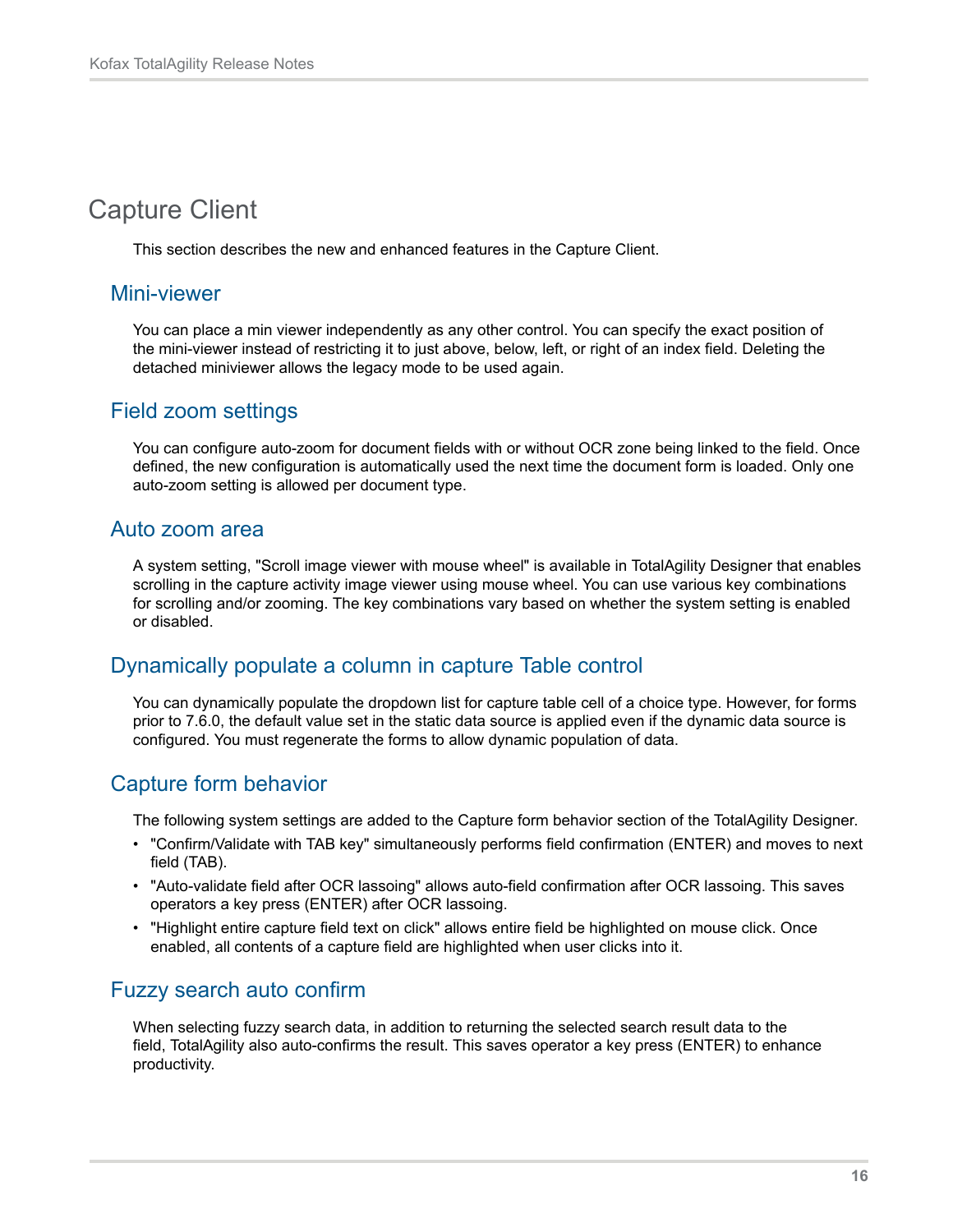#### <span id="page-16-0"></span>Insert page

New context menu and hotkey option are available to insert page. TotalAgility inserts all pages being scanned or imported, but no document separation takes place for the pages being inserted. Insert location is based on the location of the click and usage of hotkeys. For example, if you right-click between thumbnails, pages are inserted at that location. If using hotkey, pages are inserted before the currently selected page.

# <span id="page-16-1"></span>Capture field percentage width override

You can set the fixed width mode for individual controls on a form even if percentage width is set for the form.

# <span id="page-16-2"></span>Document preloading

The system setting, "Enable document pre-loading" allows document preloading when opening a job. This improves user interface responsiveness, at the cost of higher server load.

# <span id="page-16-3"></span>Dynamic data source

You can specify the dynamic data source for a choice list column in a capture table. The .Net method, Web service, and DB query form action types can be used as a dynamic data source. The dynamic data source assigned takes precedence over any static or lookup defined in the extraction group.

# <span id="page-16-4"></span>Capture control layout

You can define the default layout for capture controls in Scan, Document review, Validation, and Verification activities. This allow solution designers to present a consistent and optimal layout to their users, without requiring the users to set it up themselves. Once defined, any capture activity form without an explicitly assigned layout uses the default. Only one layout per control type can be set as default.

When assigning layouts in a form, the "Lock layout" setting prevents from changing the layout at runtime.

# <span id="page-16-5"></span>Kofax Export Connector

This section describes the new or enhanced features in Export Connectors.

# <span id="page-16-6"></span>Expand Support for field mapping

You can map folder fields and process variables in TotalAgility with export connectors.

# <span id="page-16-7"></span>Support for Repository Document ID

The Repository Document ID allows exporting documents to a repository, such as Documentum while passing a reference pointer to subsequent export connectors, such as SharePoint.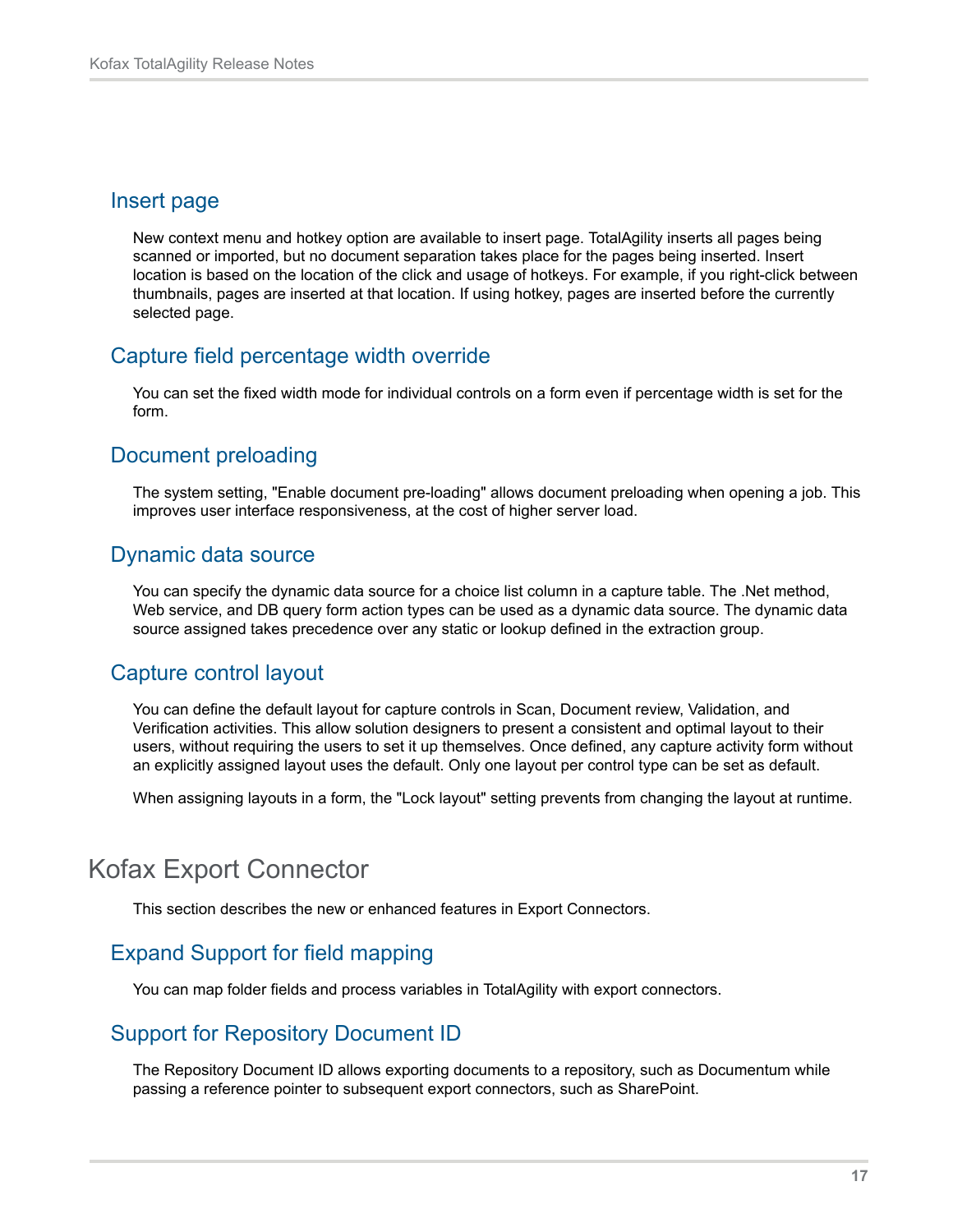#### <span id="page-17-0"></span>Assign Export Connectors multiple times

You can assign an export connector to run multiple times for the same document type in the Export Configuration utility to eliminate the need to implement workarounds and provide parity with Kofax Capture.

# <span id="page-17-1"></span>Message Connector

This section describes the new or enhanced features in Import Connectors.

# <span id="page-17-2"></span>Normalization of PDF to PDF/A formats

When configuring an EWS import source, you can configure the Output PDF format for the normalized PDF files.

### <span id="page-17-3"></span>Delete empty folders

When configuring the File import source in TotalAgility, you can choose to delete the empty subfolders after importing the files.

#### <span id="page-17-4"></span>Skip/Allow conversion of files

When creating a Document conversion profile, you can select to skip or allow conversion of certain file extensions on the basis of file type and file size.

# <span id="page-17-5"></span>Mail content import options for file import

When importing EML and MSG files from a folder, you can select the mail content, such as body first and attachments, only attachments, and only body. You can also include or exclude the message headers of EML /MSG files and embedded emails.

#### <span id="page-17-6"></span>Conversion of PDF files

You can pass an array of passwords as strings, which the document converter will then use for converting the password protected PDF file to TIFF. It will try from the first password in the array of passwords and on the first successful attempt it will return the conversion result. If none of the passwords succeed it will return a document conversion error.

#### <span id="page-17-7"></span>Enable impersonation

A new configuration parameter in the EWS mailbox configuration is available that allows to choose between delegation and impersonation, when accessing shared mailboxes on the Exchange Server.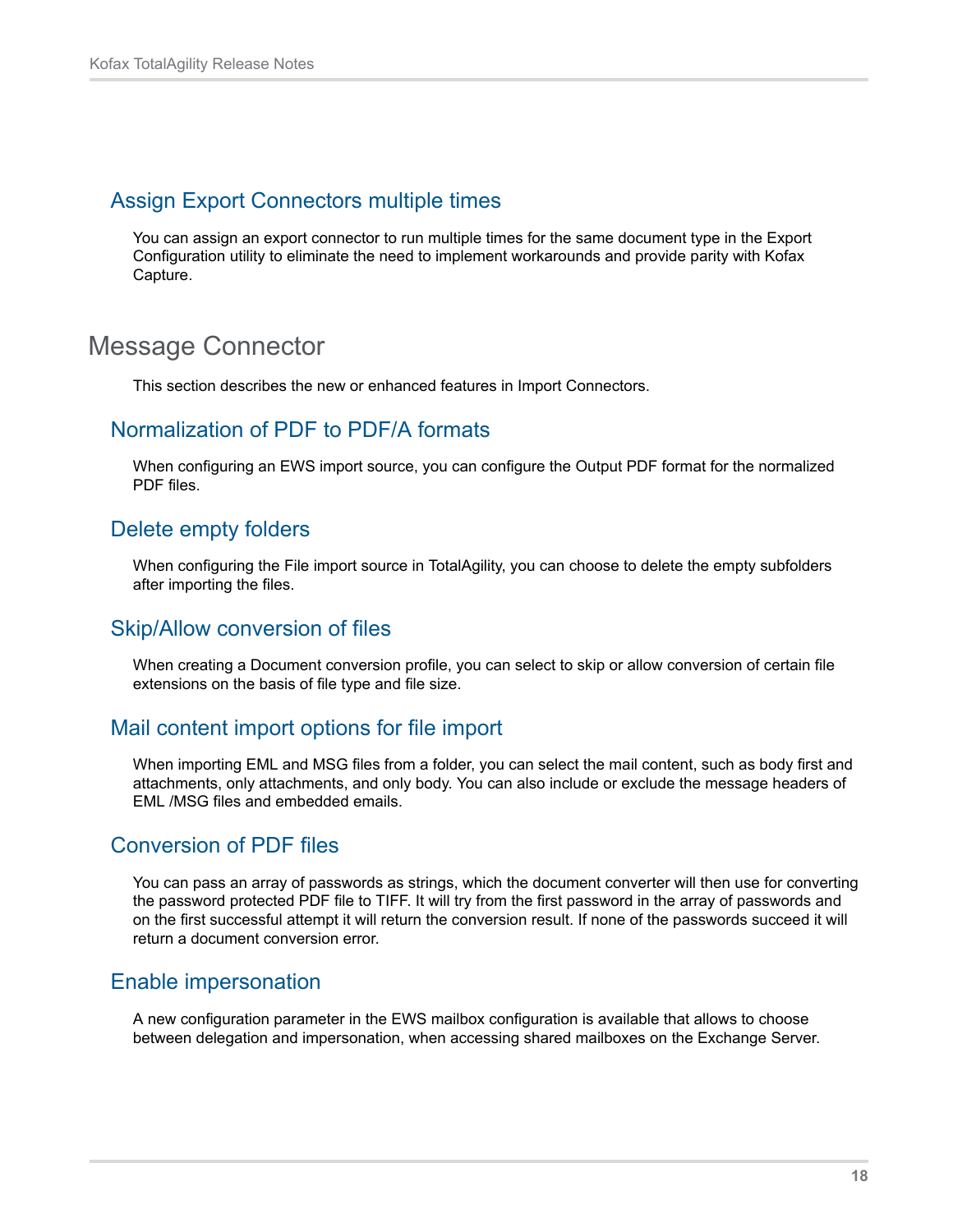# <span id="page-18-0"></span>Support for Adobe Experience Manager

TotalAgility supports Adobe Experience Manager for flattening of XFA forms during import.

You can also use Adobe LiveCycle, if supported, for the conversion of XFA Forms.

## <span id="page-18-1"></span>Conversion of body with message header

When normalizing EML files to PDF, you can use Microsoft Office to convert body along with the message header. Microsoft Office must be installed on the computer where Message Connector is running.

# <span id="page-18-2"></span>RelativeImageFilePath attribute

A new attribute, RelativeImageFilePath, is added to the Kofax XML. This attribute contains the path of the external files which are referenced in XML. The files specified in Page elements are imported from the path.

# <span id="page-18-3"></span>Import XML and render as PDF

In a Document conversion activity, you can specify settings for importing an XML file and rendering it as a PDF file.

# <span id="page-18-4"></span>MS Graph

For importing files from an Exchange server, you can use a new import source, MS Graph. For this, you need to create an application in Azure Active Directory and assign necessary permissions.

# <span id="page-18-5"></span>Normalize images and create pages

When importing images, you can normalize them and create pages. By default, this option is selected if you are upgrading from TotalAgility 7.5.0 or lower version. We do not recommend to use this option in new process maps. For new process maps, use the Document conversion activity for importing images and creating pages and then apply the Image processing activity.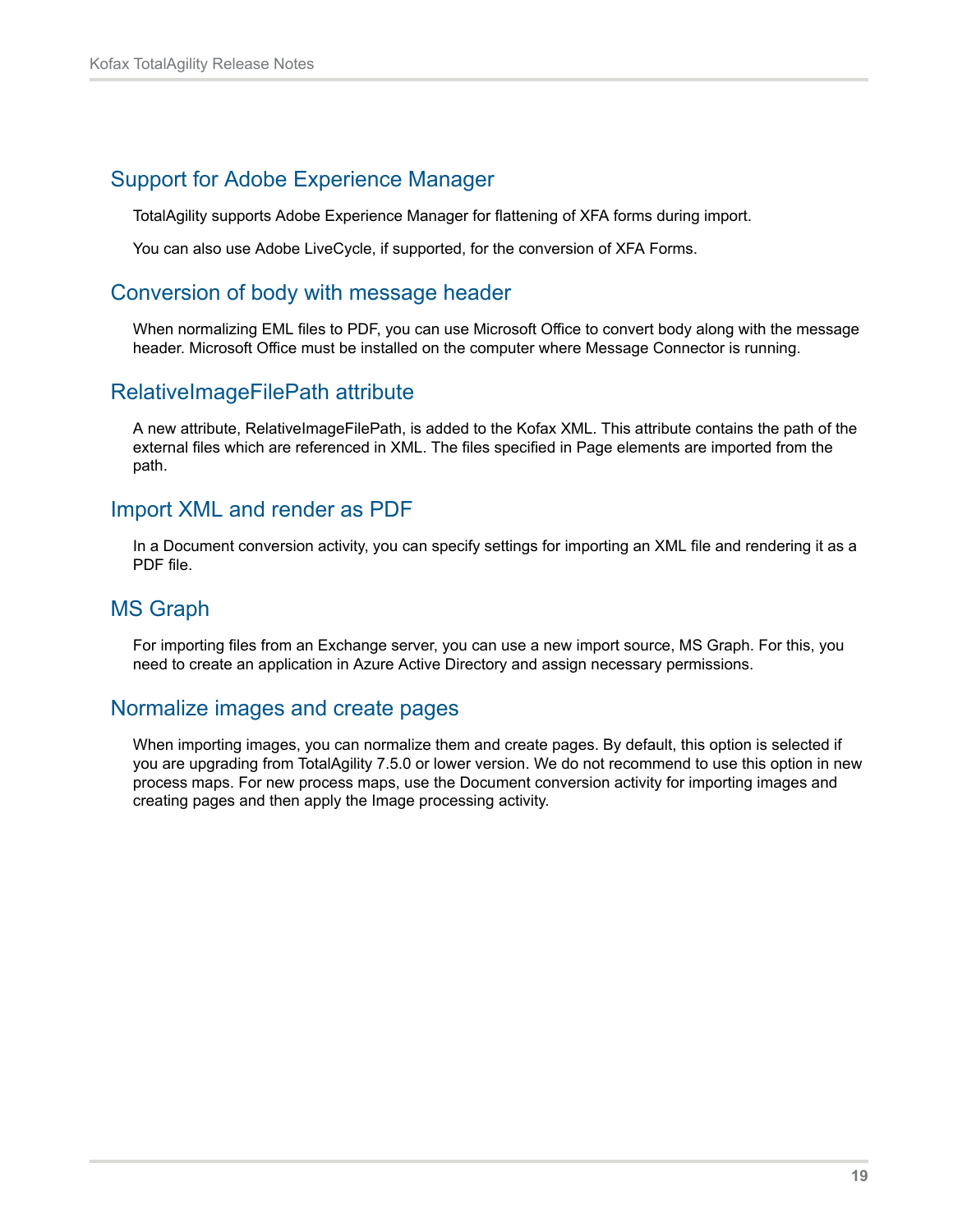# <span id="page-19-0"></span>Chapter 3

# Changes in behavior

This chapter describes changes to the product behavior since the previous release.

# <span id="page-19-1"></span>**TotalAgility**

The following changes are made in TotalAgility.

#### <span id="page-19-2"></span>Resize to fit property issue

When the "Resize to fit" property of an Image control is not enabled and a single image is added to a form, the image either shrunk or increased in size at runtime depending upon the image dimensions. The image height and width specified in the Designer were ignored. From TotalAgility 7.6.0, for a single image, the height and width specified in the Designer are applied when the "Resize to fit" property is not enabled. This change in behavior may break the layout/positioning of existing forms created in TotalAgility 7.5.0.

#### <span id="page-19-3"></span>SharePoint event

When integrating TotalAgility with SharePoint, the ItemDeleting event is renamed as ItemDeleted.

#### <span id="page-19-4"></span>Product name changes

The following changes are made in TotalAgility 7.6.0:

- HP TRIM is renamed as Micro Focus Content Manager.
	- HP TRIM Add Document activity is renamed as Content Manager Add document activity.
	- HP TRIM Get Document activity is renamed as Content Manager Get document activity.
	- HP TRIM Create folder activity is renamed as Content Manager Create folder activity.
- Kapow is renamed as RPA.

Kapow activity is renamed as RPA activity.

- Customer Communication Manager is renamed as Kofax Communication Manager (KCM).
	- CCM compose activity is renamed as KCM compose activity.
	- CCM distribute activity is renamed as KCM distribute activity.
	- CCM pack activity is renamed as KCM pack activity.
- SignDoc is renamed as Kofax SignDoc.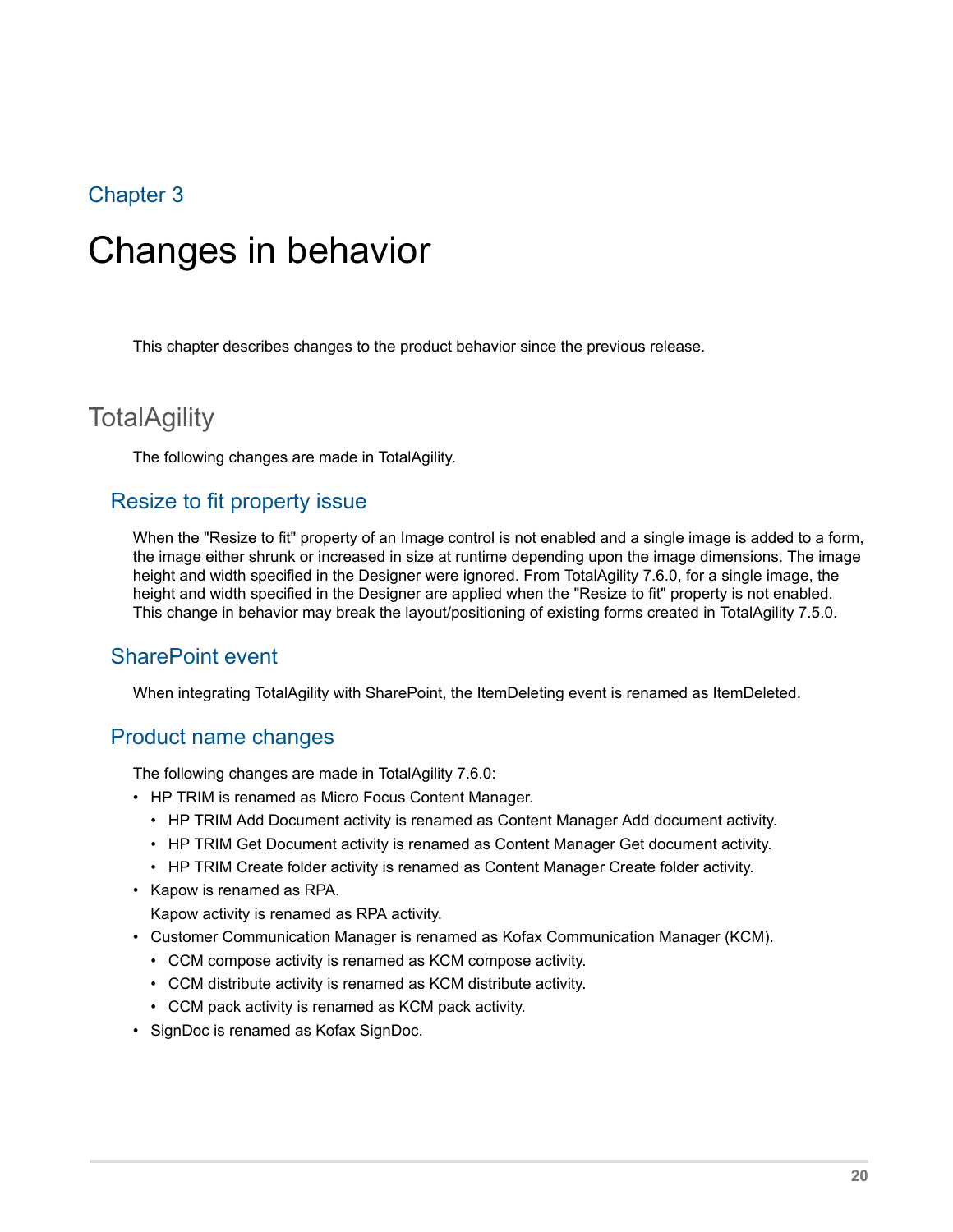#### <span id="page-20-0"></span>Node colors

On a clean installation, the default node color is blue. On upgrading TotalAgility to 7.6.0, the node color for all the activities is set to the original blue color only if the Use system color property of an activity within the process was already selected.

# <span id="page-20-1"></span>Installation changes

#### Azure default setting changes

For an Azure environment, the default reset activity interval assigned to each worker task is increased to 900 seconds from 300 seconds. A tenant can still override this default value by setting the expected duration of an activity within the process in the TotalAgility Designer.

#### SQL command utility

For TotalAgility 7.6.0, SQL 2012 or higher versions are supported. When upgrading to TotalAgility 7.6.0 from lower versions in which database was SQL server 2008R2, the upgrade fails if you do not upgrade the database version.

### <span id="page-20-2"></span>Features deprecated or removed

The following features or requirements are deprecated or removed in TotalAgility 7.6.0.

#### Internet Explorer 11

The TotalAgility Designer 7.6.0 will not be supported in Internet Explorer 11.

The Workspace and forms will still be supported in Internet Explorer 11.

#### Firefox

Firefox is not supported in TotalAgility 7.6.0.

#### Skill and security

You can no longer set the skill levels and security level for a group or a role.

#### Virtual folders

Virtual Folders within a case definition are no longer supported.

#### Import and export

- You can no longer import a business event, alert, target or work allocation rule using an XML file. They must be in a zip.
- You can no longer export a work allocation rule, event or alert on its own. You must use a package.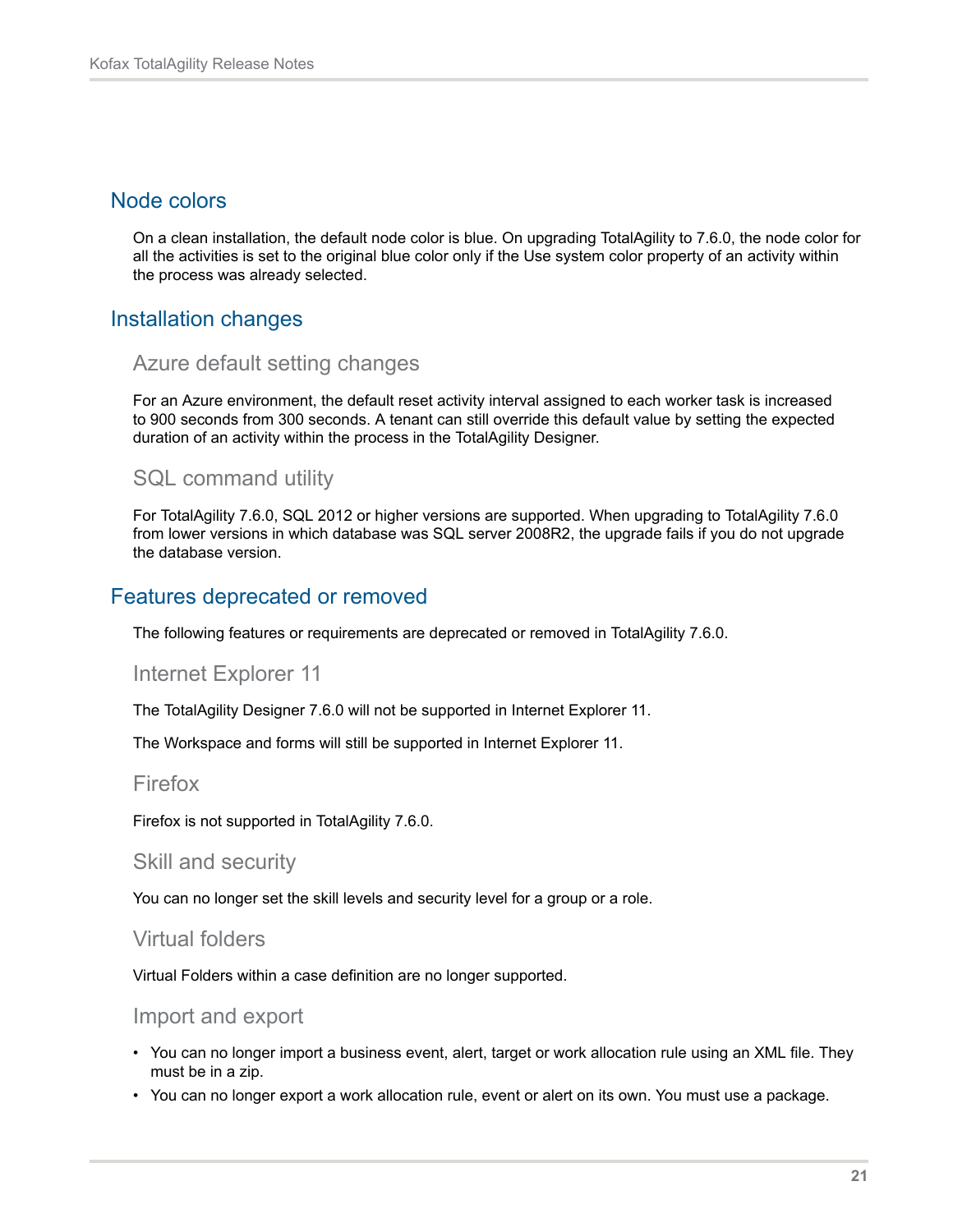## Integration

You can no longer define database connection strings (shortcuts) from the Integration menu.

#### Forms

- You can no longer type in an image name (used for quickly providing an image) when Load image from store = Yes.
- Touchstart, touchmove, touchend events on touch controls are no longer supported.

#### **Entities**

This feature is dropped from TotalAgility 7.6.0.

#### **Simulation**

This feature is dropped from TotalAgility 7.6.0.

### Automatic refresh (minutes)

The Automatic refresh (minutes) property from the System settings (System settings> Work process > Work queue) is removed. The refresh internal can be set on the Work queue control instead.

# Scan/VRS profile settings

The JPEG compression and Compression quality settings for a Scan/VRS profile are no longer available.

#### Document conversion functionality in the Image processing activity

The document conversion functionality in the Image processing activity is deprecated in TotalAgility 7.6.0. Though it is still available, but is not supported anymore.

The Image processing activity should only be used for VRS. For document conversion, the Document conversion activity should be used.

#### Sticky sessions

The Sticky sessions feature is no longer available. The sticky sessions enabled in previous versions of TotalAgility will be disabled on upgrading to TotalAgility 7.6.0.

# Resources and roles

You can no longer set the skill levels and security level for a group and a role.

#### Expected cost

The Expected cost property from the automatic activities is removed.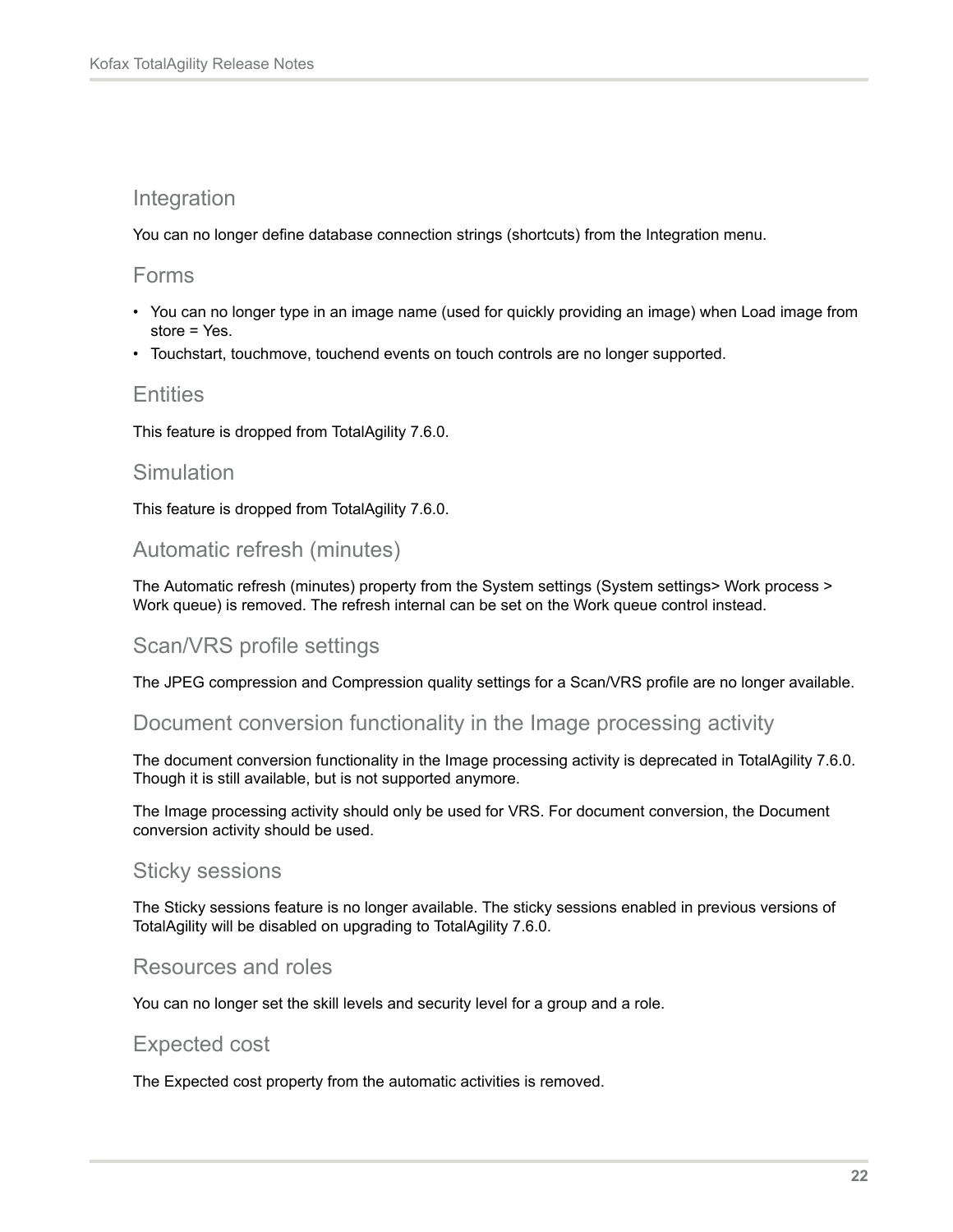# Deprecated record in TotalAgility reporting tables

The "is\_processing\_completed" record is deprecated from "batch\_sess\_snapshot\_fact" table in the TotalAgility reporting tables.

# TotalAgility SDK methods

The following is the list of TotalAgility SDK methods deprecated and replaced.

| <b>Deprecated methods</b>      | <b>Replaced methods</b>         |  |
|--------------------------------|---------------------------------|--|
| <b>ResourceService</b>         |                                 |  |
| GetWorkerGroupResource()       | GetWorkerGroupResource2()       |  |
| GetSupervisors()               | GetSupervisors2()               |  |
| <b>ServerService</b>           |                                 |  |
| UpdateServerSettings3()        | UpdateServerSettings4()         |  |
| GetAuditEntries()              | GetAuditEntries2()              |  |
| SendEmail2()                   | SendEmail3()                    |  |
| SigningService                 |                                 |  |
| GetSignDocTemplate()           | GetSignDocTemplate2()           |  |
| GetGeneratedDocumentTemplate() | GetGeneratedDocumentTemplate2() |  |
| <b>UserService</b>             |                                 |  |
| GetLoggedOnUsers()             | GetLoggedOnUsers2()             |  |
| LogOffUsers()                  | LogOffUsers2()                  |  |

# <span id="page-22-0"></span>**Transformation**

# <span id="page-22-1"></span>Regular expression changes

The syntax used for regular expressions is updated. The behavior of the "{" and "}" characters are changed. These two characters are treated as ordinary literals when used in a context that does not include a repeat, and no error is returned when these characters are used.

# <span id="page-22-2"></span>Format locator dictionaries and spaces

The behavior for spacing when dictionaries are included in a regular expression is updated.

When using a dictionary as part of a regular expression, if the Ignore Blanks option is selected, it does not ignore spaces that are long enough to be classified as a tab. As a result, if your regular expression does not return the results you expect, the space left or right of the dictionary hit might be big enough to be considered a tab, so consider adding a \t? to your expression.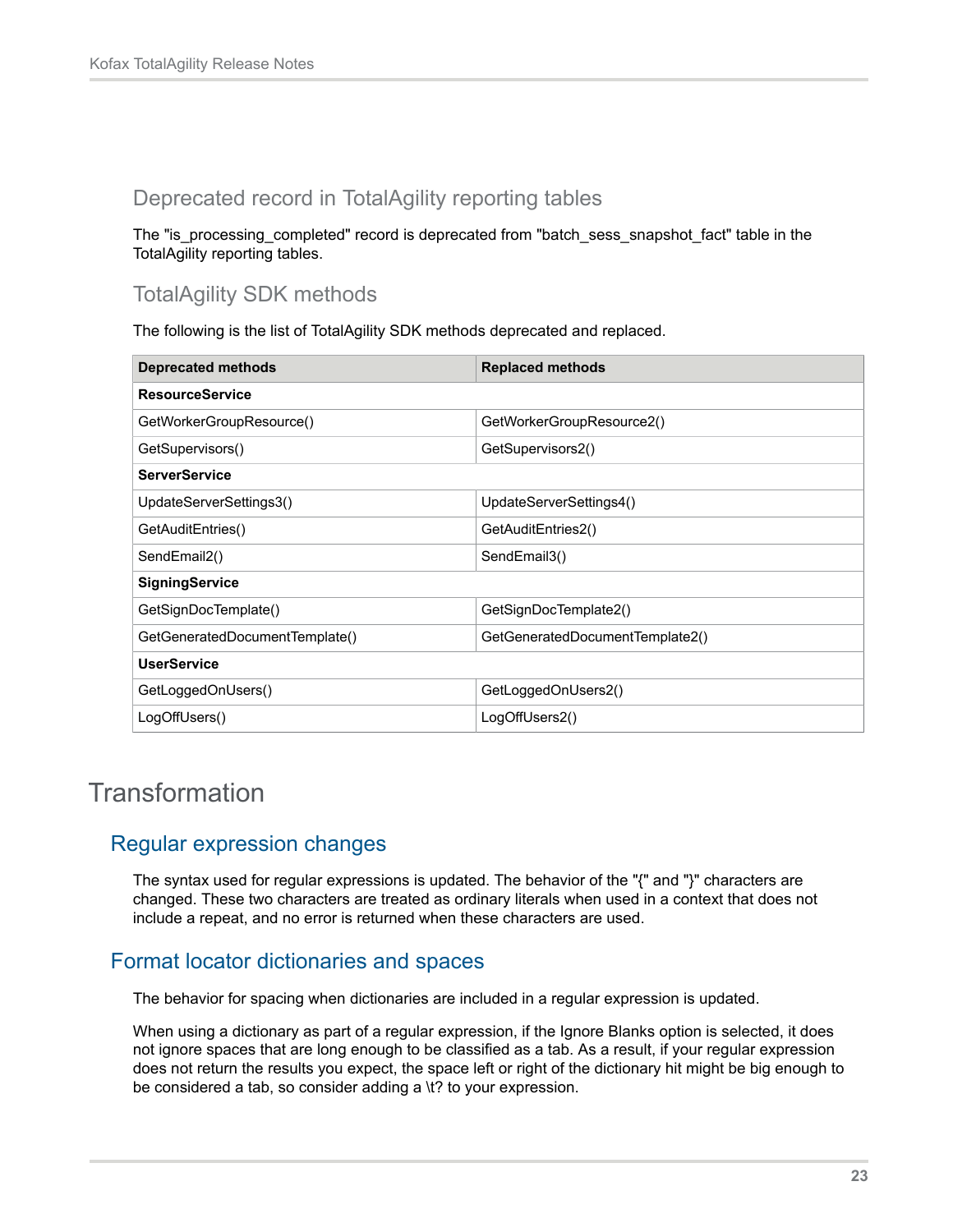# <span id="page-23-0"></span>Message Connector

# <span id="page-23-1"></span>Improved notifications for failed import

The document conversion activity was enhanced to provide more details in the error messages for the files that are not successfully imported in the Message Connector. For example, if the input PDF file is corrupt or invalid, or the input PDF file contains only blank pages and more.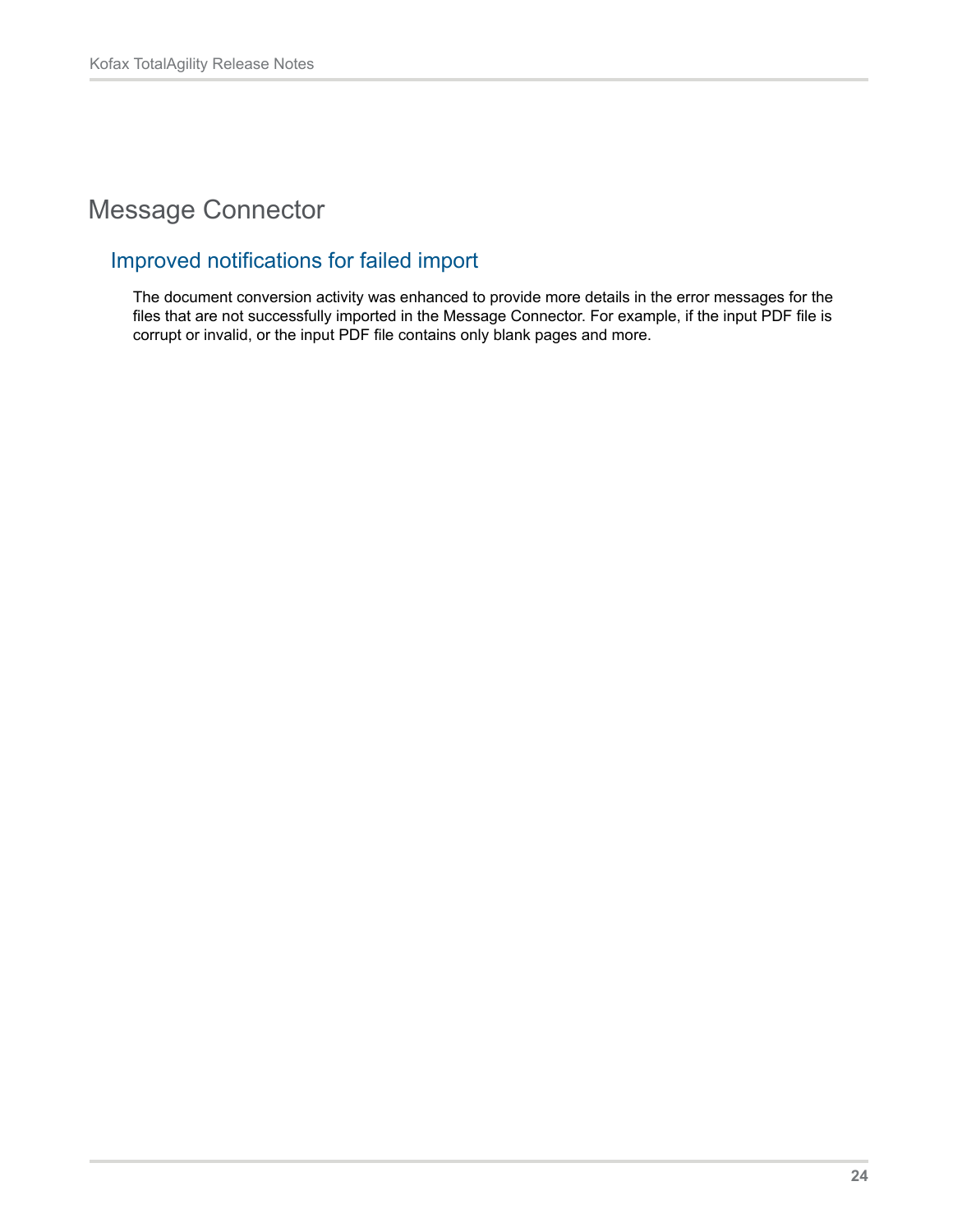## <span id="page-24-0"></span>Chapter 4

# Resolved issues

This chapter describes issues that are resolved in Kofax TotalAgility 7.6.0.

# <span id="page-24-1"></span>Issue resolved in TotalAgility 7.6.0 R3

The following issue has been resolved in TotalAgility 7.6.0 R3.

#### <span id="page-24-2"></span>Upgrade issue

During an upgrade from Kofax TotalAgility 7.5.0 to 7.6.0, the upgrade failed when "@" symbol was used in an Expression activity. (1346509)

# <span id="page-24-3"></span>Issues resolved in TotalAgility 7.6.0 R2

The following issues have been resolved in TotalAgility 7.6.0 R2.

#### <span id="page-24-4"></span>Upgrade script export connector error

When Kofax TotalAgility was upgraded from 7.4.0 to 7.6.0, an error occurred in the upgrade script because of a custom export connector. This error caused DB script to fail with the following error:

"Cannot insert the value NULL into column 'CONNECTOR\_DISPLAY\_NAME', table 'TotalAgility.dbo.EXPORT\_CONNECTOR'; column does not allow nulls. UPDATE fails."

As a result, the upgrade failed with the 'upgrading databases' and 'upgrading database artifacts' errors. (1307648)

#### <span id="page-24-5"></span>Issue upgrading customer artifacts

When Kofax TotalAgility was upgraded from 7.3.0 to 7.6.0, the installation failed to upgrade customer artifacts with the following error: "...Invalid rule: Unterminated string...". This error occurred because of the presence of "\\" - two backslashes, in one of the Expression nodes in one of the processes. (1305215)

# <span id="page-24-6"></span>Issues resolved in TotalAgility 7.6.0

The following issues have been resolved in TotalAgility 7.6.0.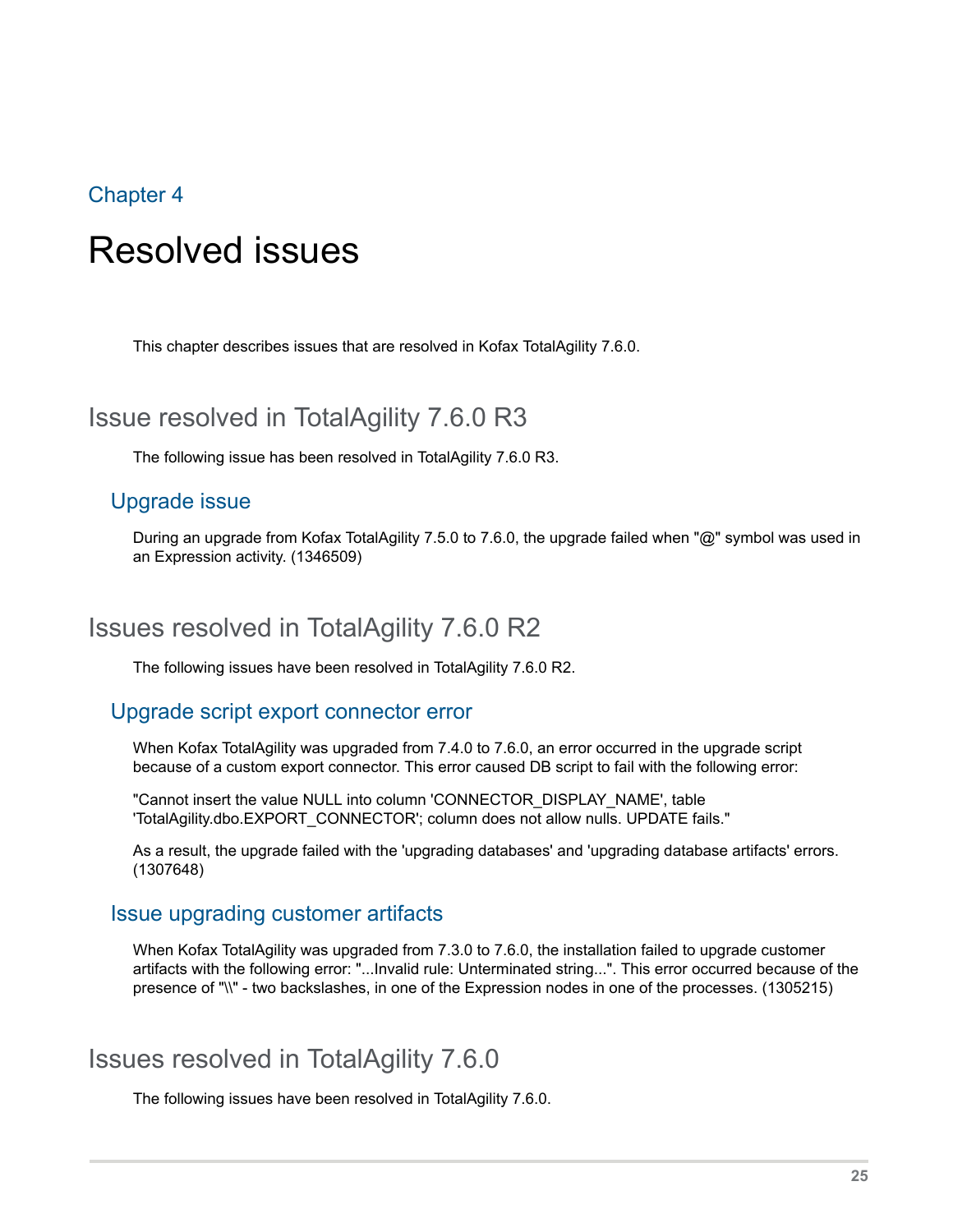### <span id="page-25-0"></span>Incorrect documentation regarding Linked Servers

The TotalAgility Features Guide had incorrect information about the Linked Servers. (1279116)

#### <span id="page-25-1"></span>Error occurred when checkbox column had no value

There was an error, ERROR\_GET\_DOC\_PROPERTY on calling GetDocumentTableFieldValue2, as the API was not able to handle the checkbox column having no value. (1278198)

#### <span id="page-25-2"></span>"String or binary data would be truncated" error

The "String or binary data would be truncated" error occurred as the number of characters for resource name allowed in Finished table was inconsistent with live tables. (1277990)

### <span id="page-25-3"></span>Issue with DateChanged event on a Calendar control

The DateChanged event was not correctly fired on a Calendar control when the date was manually updated.

When the Calendar control was used to update the Capture Date field using the Same page action on the DateChanged event of the Calendar control, it worked fine when the date picker was used. But when the date was changed manually in the Calendar control, the dateChanged event was fired but the capture date field did not get updated. (1277950)

#### <span id="page-25-4"></span>Issue with minimum date range of Date formatter

The minimum date range of a date formatter was not working as expected. For example, when "20110813" was entered as sample input text, the output was "20/11/0813". (1274957)

#### <span id="page-25-5"></span>Close action did not work with a modal window

For a modal window, the Close action on a button click did not close the window and the window remained visible. (1272874)

#### <span id="page-25-6"></span>Issue using security token with a Tab control

If the Form cache was enabled, and if the security tokens were enabled on a form that had a Tab control for which the security tokens were not configured, there was an issue.

For example, if the security tokens were enabled for a Document Validation form which had a Tab control where security tokens were not configured, and if the document type was changed at run time during validation, and then changed back, the tabs duplicated. (1271798)

#### <span id="page-25-7"></span>Issue with Tab control headers

The Tab control headers loaded blank on a form that was using security roles and lookups. This issue occurred only on Firefox. If there was a dropdown list populated by a lookup on the form, the form loaded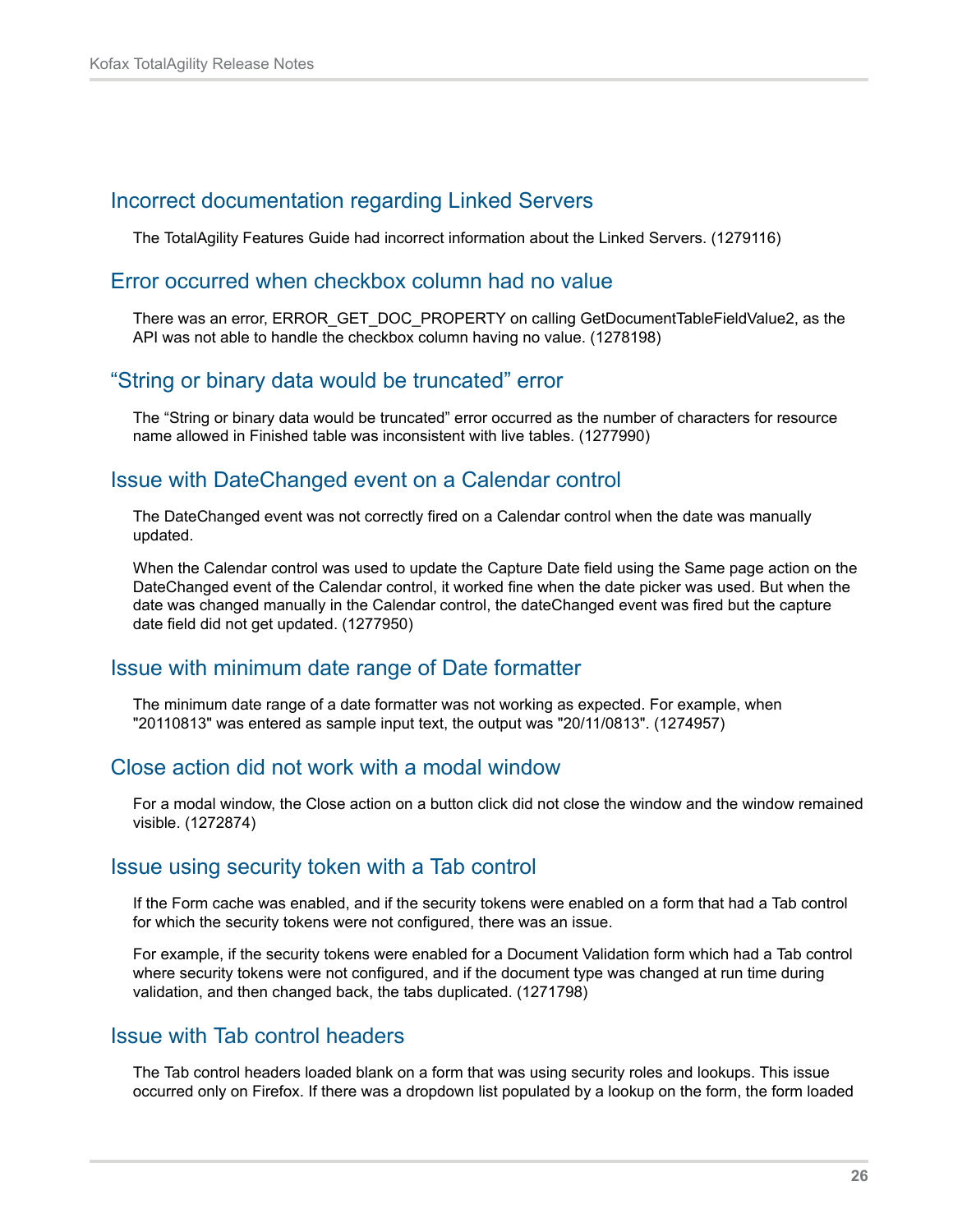the Tab control with blank headers on the 2nd or 3rd load of the form. The issue replicated with Forms cache disabled. (1271637)

#### <span id="page-26-0"></span>Multi-value user claim rules always returned first value

When the Federated security 'custom user rules' was used if the claim type contained multiple claim values, TotalAgility always returned the first claim value. (1269349)

#### <span id="page-26-1"></span>GetSessionVariables API returned unencrypted variable value

Previously, when the GetSessionVariables API returned unencrypted variable value, no message was displayed. Now an appropriate message is displayed if a resource who does not have Designer access tries to trigger the GetSessionVariables API. (1267615)

# <span id="page-26-2"></span>Error calling SearchFuzzyDatabase() from a TotalAgility form

When SearchFuzzyDatabase() was called from a TotalAgility form, the "Object reference not set to an instance of an object" error appeared when the databaseIdentity.Name value was passed into the method. (1266956)

#### <span id="page-26-3"></span>JobList form control issue

When a JobList form control was configured to redirect job details to a custom form, the OOTB form (JobDetailsProperties.form) was used instead due to the existence of the JobID column in the job query results. (1266457)

#### <span id="page-26-4"></span>Content Manager Add document activity did not retain document title

On upgrading TotalAgility, the Document title property in the Content Manager Add document activity was not retained. Retrieving the document later in the process flow resulted in the checked out document being called "Document title" instead of the actual value in the mapped parameter. (1265842)

#### <span id="page-26-5"></span>CSS was not being applied on a dropdown box on form level

When a CSS was applied at the form level, on upgrading, the CSS did not apply to a dropdown box. (1264917)

#### <span id="page-26-6"></span>Document conversion not working with synchronous job

When a Document conversion activity was called within a Synchronous map, it did not work. (1264395)

#### <span id="page-26-7"></span>Activity still taken when navigating away

During the workflow, after looping back to an ordinary activity if the activity was taken again; navigating away from the activity form left the activity in a taken state. (1263138)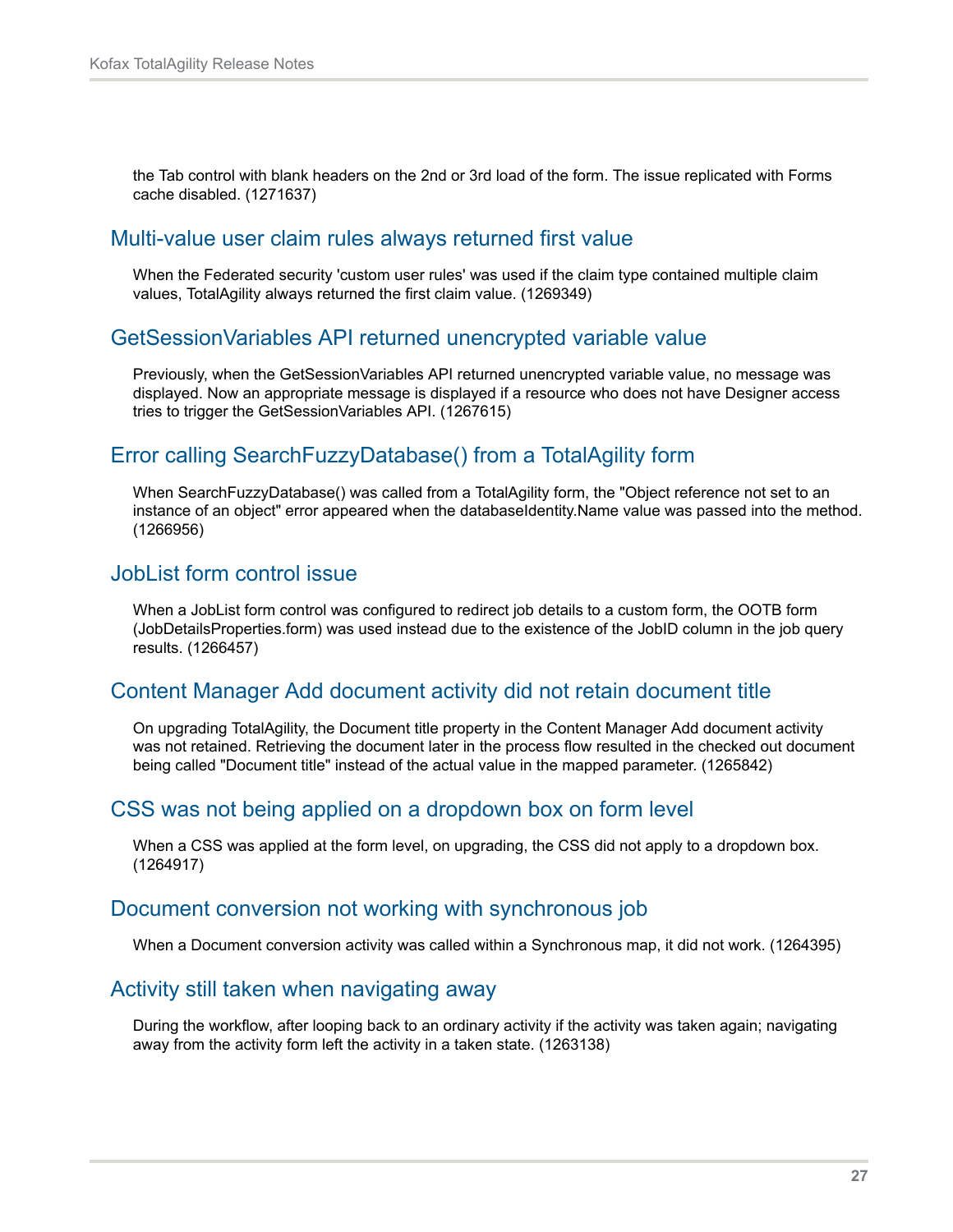#### <span id="page-27-0"></span>Issue using "select" option when mapping DB result to dropdown list

When using a DB query form action, the "select" option could not be used when mapping DB result to dropdown list in forms; it always reverted back to "populate". (1259511)

#### <span id="page-27-1"></span>Error using apostrophe in redirect initialization variable

Apostrophe in redirect initialization variable caused the following error: "JSMIN unterminated string literal." (1259462)

### <span id="page-27-2"></span>Forms failing to set property: CONSECUTIVOCIB\_initialize

When Create job button was clicked on a scan form, the user was redirected to the general work queue, and the following error occurred:

"Failed to set property: CONSECUTIVOCIB\_initialize." (1259304)

#### <span id="page-27-3"></span>Issue with Show Message action

The Show message action after Redirect was not executed when called from Web Capture control Save event. (1259231)

# <span id="page-27-4"></span>No assignment from Data backbone variable to String variable in Expression activity

When an Expression activity was used to assign a value from a field set in a Data backbone variable to a String variable, the result was always null and there was no assignment. (1259108)

# <span id="page-27-5"></span>Losing focus when text box used Currency field type and browser used French language

If the browser used French (Canada) (maybe any language settings that use comma as a decimal separator), and a text box used Currency field type and allowed decimals, then leaving the field multiplied the value by 100. (1258479)

#### <span id="page-27-6"></span>Tab order incorrect on a Document form

When the Form cache was turned off, the tab order worked the first time a batch was loaded and the document form was loaded. Any repositioning to a new document caused the tab order to stop working inside the document validation form. (1258013)

#### <span id="page-27-7"></span>Error using OOTB System map

When the OOTB System map, "System Checks For Completed Delegation" was used without any modification for a delegation that was created, the job suspended on the "Get Deletion Info" node.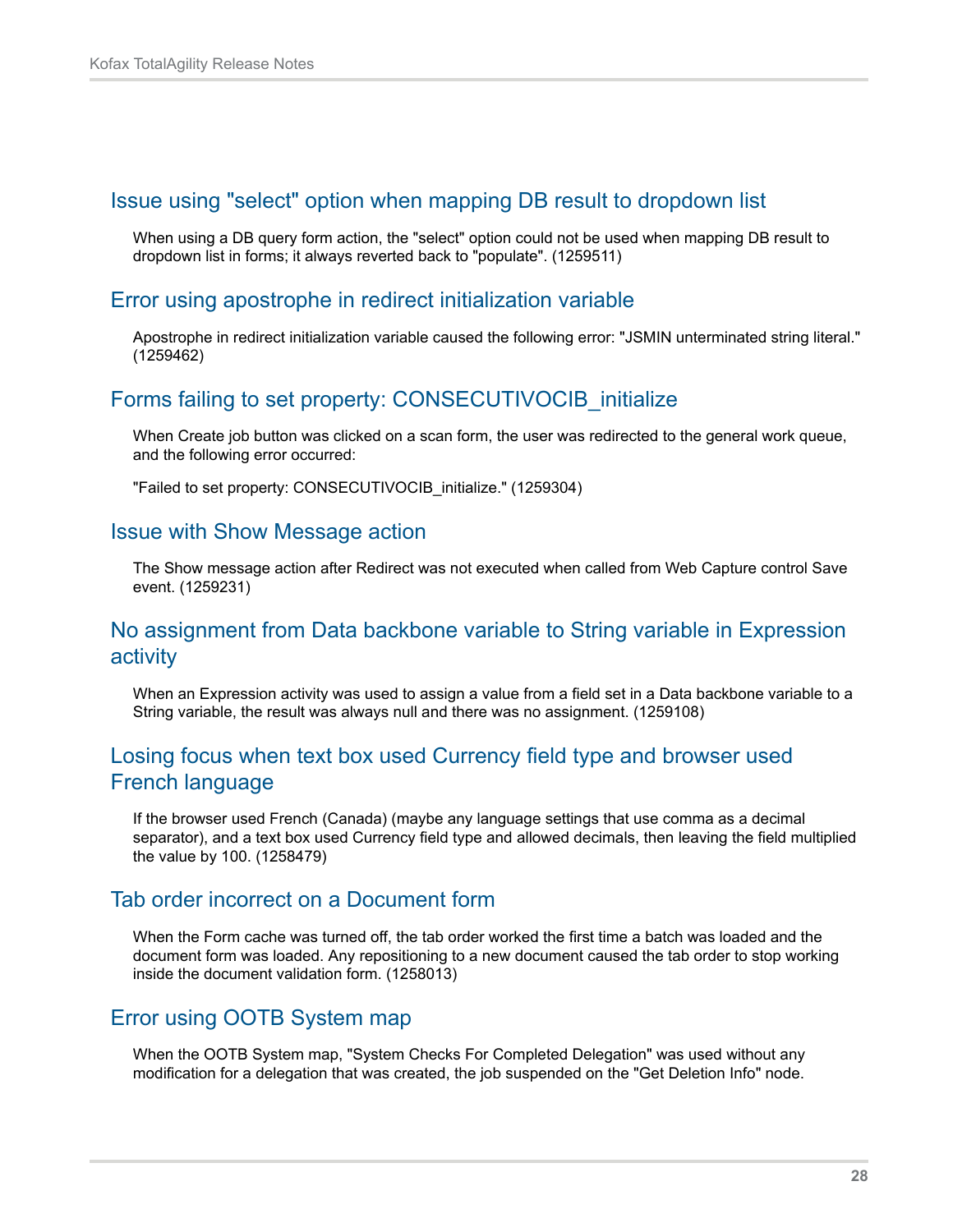For example, if a delegation was created without specifying an end date, the next time the "System Checks For Completed Delegation" map was run (either manually or via scheduled jobs), the following error occurred: "Specified Cast Is Not Valid". (1257454)

# <span id="page-28-0"></span>Fields in Activity form did not resize according to layout change

In some forms, the fields resized when layout changed. For example, the fields in Document form resized when the layout changed. However, it was not the case for Activity forms. The fields width remained the same when the fields panel shrunk in width, or became wider. (1256922)

### <span id="page-28-1"></span>Error on exporting a package that contained skins

If the "Template skins" property was selected on creating a package, the package was created without any error. However, the generated package could not be imported into the target environment. The following error was reported: "There is an error in XML document (1, 2) ". (1255778)

#### <span id="page-28-2"></span>Inconsistency in appearance of Dropdown list control

There was a difference in appearance of a Dropdown list control, on upgrading TotalAgility from 7.3.0 to 7.5.0 due to the default label width properties overridden by CSS styles. (1255626)

# <span id="page-28-3"></span>Fuzzy search action not copying selected values to mapped fields

When a Fuzzy search action having the same name was associated with a button on all document forms in Validation, the selected values were not always copied to the associated text fields. (1252881)

#### <span id="page-28-4"></span>Error returning boolean value to a checkbox column of a table on a tab

When the DB query action on a form returned a boolean value to a checkbox column of a Table in a Tab on a form, the browser threw the following error: "Cannot read the property 'select' of undefined". (1251046)

# <span id="page-28-5"></span>Missing information in the installation guide

The TotalAgility Installation Guide did not mention to reserve a namespace for PackageStreamingService.svc. (1250852)

#### <span id="page-28-6"></span>Table row height not consistent

On upgrading TotalAgility 7.3.0 to 7.5.0, every second row in a Table control had a different height. (1249328)

# <span id="page-28-7"></span>Old reference to generating work queue forms in Features Guide

Since TotalAgility 7.5.0, Work queue form could not be generated automatically in the TotalAgility Form Designer. However, you could create a Work Queue form manually by adding a Work queue control to a form. The Features Guide had references that it would be possible to generate a Work queue form. (1249227)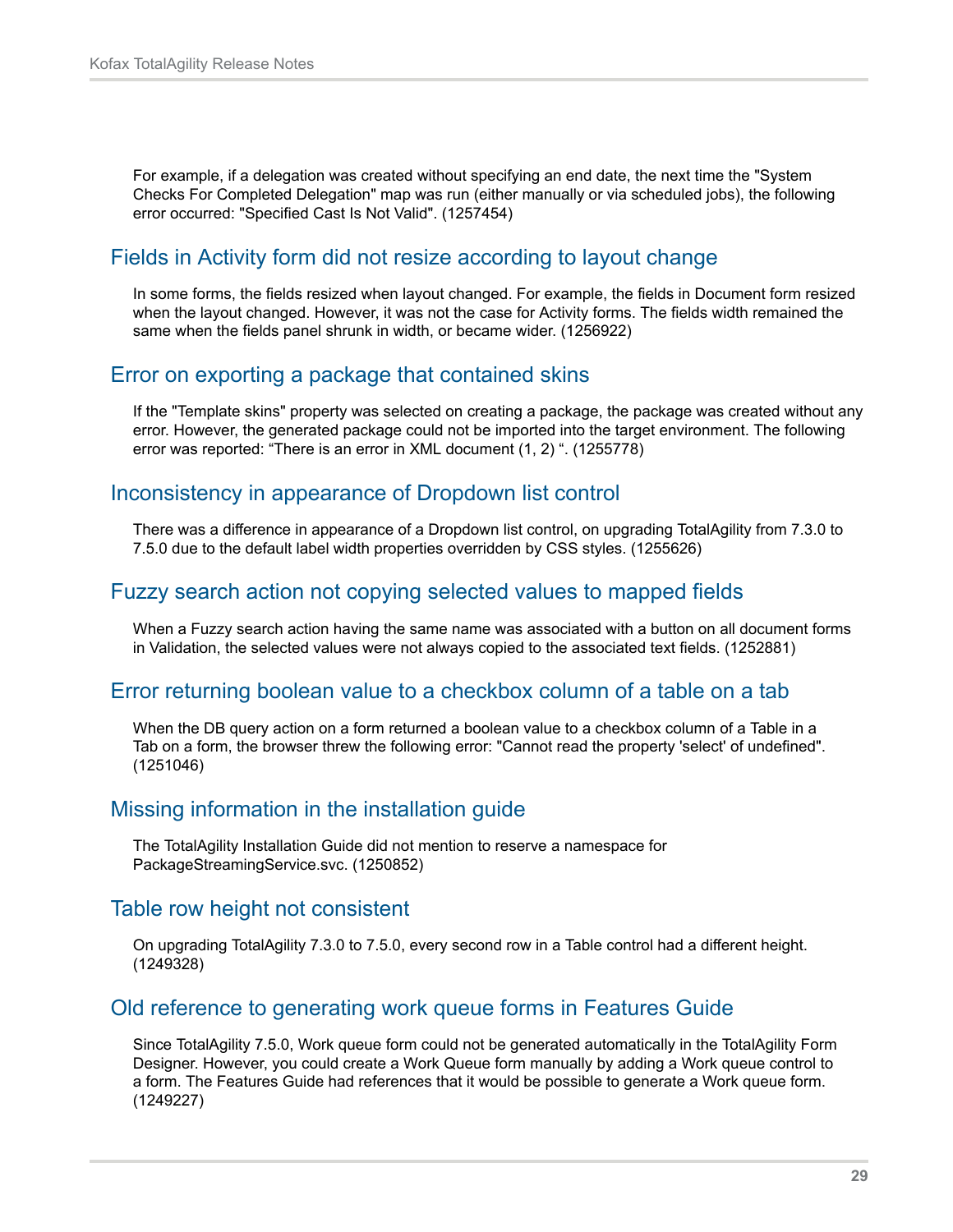#### <span id="page-29-0"></span>Delete row action not working with capture tables

The Delete row action was not working at runtime for capture tables as the wrong property was used to get the selected row. (1248150)

#### <span id="page-29-1"></span>Error calling CaseService.GetCaseJobProperties close to case completion

When CaseService.GetCaseJobProperties was called close to case completion, the following error occurred: "Object reference not set to an instance of an object." (1247780)

#### <span id="page-29-2"></span>XOR Branching rules incorrectly displayed as executed

When branching rules were set up with exclusive OR (meaning only one branch should execute), the job details window incorrectly displayed other branches as executed. The incorrect branches show as executed when the paths meet at a common node (manual or automatic). (1246097)

#### <span id="page-29-3"></span>Adding an action on Phone form caused blank display

Adding an action on the OnLoaded event to a Phone header form for a site caused any form to appear as blank when the "body" form was loaded. (1245624)

#### <span id="page-29-4"></span>Issue with vertical cell on a validation form

A vertical cell on validation form was not high enough for On-Top label and above Mini-Viewer. When putting extraction fields to a vertical orientated cell in document validation form and choosing to display label and mini-viewer on-Top and above, the cell was not high enough. It cut the text box, or the label if you entered the text box with the Keyboard. This was regardless the options for padding or height. (1245593)

#### <span id="page-29-5"></span>Form not displayed after expanding the window

On upgrading TotalAgility 7.3.0 to 7.5.0, the form was not displayed properly on resizing the internet browser window. (1243483)

#### <span id="page-29-6"></span>Issue with Configuration Utility

On running the Configuration Utility, Agility.Server.Core.ExportWorker.Host.exe.config was not updated. (1243203)

# <span id="page-29-7"></span>Azure - DataLayer code not applied for all serialization models

The DataLayer code which increases the timeout for collecting metadata for protobut was not applied for all serialization models. (1242050)

#### <span id="page-29-8"></span>The work type date field not converted to date at runtime

The Work queue control did not convert the work type date fields to client local time. (1241620)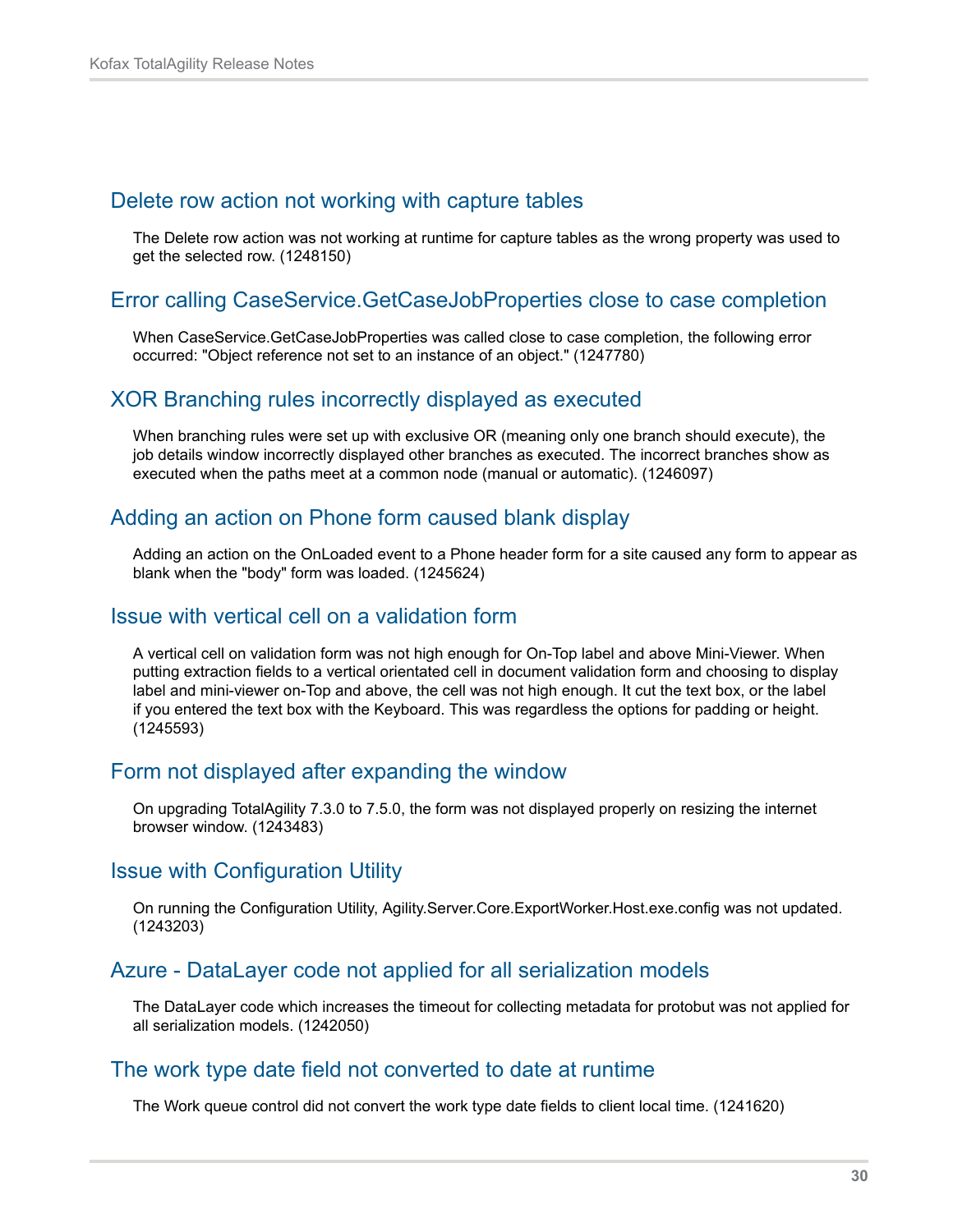#### <span id="page-30-0"></span>Error when work type Work queue control imported into 7.5.0

When a work type Work queue form containing a Case health control was imported into TotalAgility 7.5.0, the control lost the JOB ID variable value and displayed the following error: "Error. Invalid case or Job ID". (1240556)

### <span id="page-30-1"></span>Misleading error when trying to add a dll with static .NET classes

When adding a custom dll to the .NET integration, the following error was displayed: "The specified reference path doesn't exist." This error was misleading as it was caused by the dll having static .NET classes which was not supported. (1240274)

#### <span id="page-30-2"></span>Special character not escaping correctly on Validation document form

When the Same page action was performed on page load, the special character (ampersand) did not escape properly. For example, "one & two" appeared as "one & amp; two". (1237795)

### <span id="page-30-3"></span>Export/Import of skin templates lost override settings

When exporting or importing a process with skin template that had override settings, the settings were not imported into the target environment. (1236544)

# <span id="page-30-4"></span>Null date note stored into database

When a nullable date variable set to NULL was used, the database date field was not updated with a NULL value despite nulls being allowed. (1236485)

#### <span id="page-30-5"></span>Pending time in work queue not showing time

The time format of the date columns of the work queue control were not always selectable. At runtime, the column value was displayed as Date format only, not including the time as expected. (1233434)

#### <span id="page-30-6"></span>Form redirect action broken

On upgrading TotalAgility 7.3.0 to 7.5.0.6, the redirect action caused the form to hang. This form had a button which called an action to cancel a job and redirect the form back to itself. (1231830)

#### <span id="page-30-7"></span>Issue with textChanged event for decimal and currency data type

On changing focus to a string field even if no text change took place, the textChanged event was triggered. When changing focus to a decimal or currency field, the textChanged event of the target field was executed. (1231510)

#### <span id="page-30-8"></span>Incorrect documentation on Redirect action in TotalAgility help

The documentation for "Ignore redirect confirmation " was incorrect. It is now corrected to include: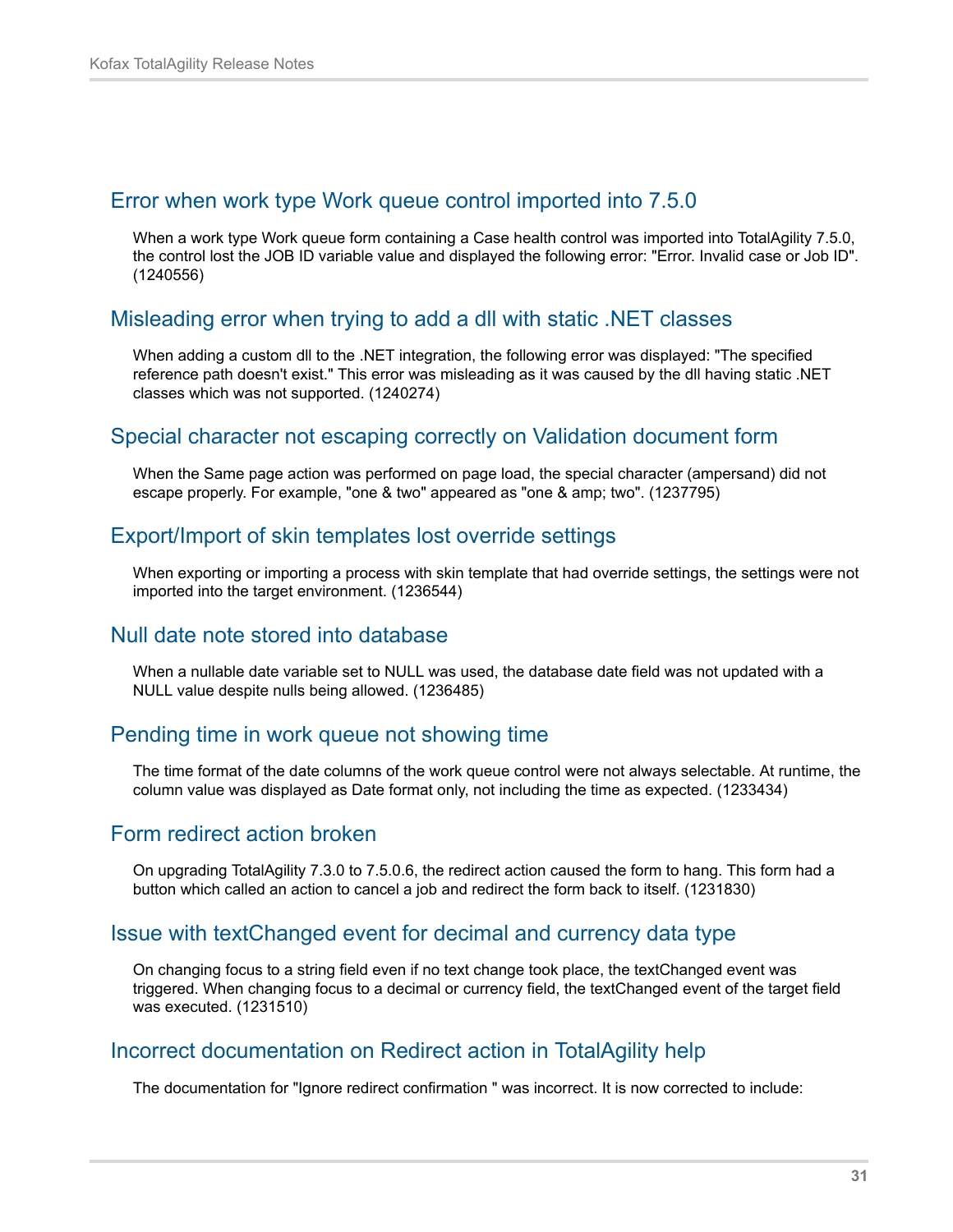"Select Ignore redirect confirmation if you want the redirect action to leave the page without displaying a confirmation message. In such a case, the activity is not canceled. But, for a Capture activity, the cache is not cleared. "

"If you clear this option, the activity is canceled for Ordinary and Capture activity forms, and for a Capture activity form the documents are removed from the cache. "

"For any Redirect action that comes after completing, saving or canceling an activity, "Ignore redirect confirmation" must be selected, otherwise an error occurs. The activity is only canceled on redirect if the Redirect Confirmation prompt is displayed and if you have chosen to leave the form." (1231384)

# <span id="page-31-0"></span>Network path not accepted in File upload control

If you tried to execute a form that had a File upload control where a network path was specified, the form execution failed with an error. (1229560)

# <span id="page-31-1"></span>Case job could not be terminated

When TotalAgility tried to archive a Case with a large history that also had a large number of case fragments associated with it, the following error occurred: "Message : The operation is not valid for the state of the transaction." (1228703)

# <span id="page-31-2"></span>Issue with nested embedded jobs or subjobs

When a subjob followed a subjob when the second subjob went to an end node, the following error occurred: "Reason of Failure cannot have more than 500 nested embedded jobs or subjobs"

The job remained in the ready for evaluation status. Furthermore, it created an evaluate worker tasks for retry if evaluation failed during complete activity. If a number of those jobs failed it could consume the job threads. The System overloaded gradually until it ran out of resources completely and hence no activities could be progressed. (1227991)

# <span id="page-31-3"></span>Redirect on activity cancel did not work when placed within a Tab control

When the form controls were moved from an ordinary activity form to a tab control and the Web capture control was moved to its own tab, the activity could not be canceled at runtime. First click on the Cancel button did nothing, but when clicked a second time, the following error occurred: "Activity not found." (1227682)

#### <span id="page-31-4"></span>Issue with Work queue form with spaces in its name

On cancelling or completing a capture activity configured to redirect to a Work queue form with spaces in its name and loaded from global variable WORKQUEUE\_FORM, the following error occurred at runtime: "Form doesn't exist or has not been released." (1227031)

# <span id="page-31-5"></span>Control actions lost after regenerating a document verification form

The custom actions mapped to fields on a document verification form were lost on regenerating the form. (1226918)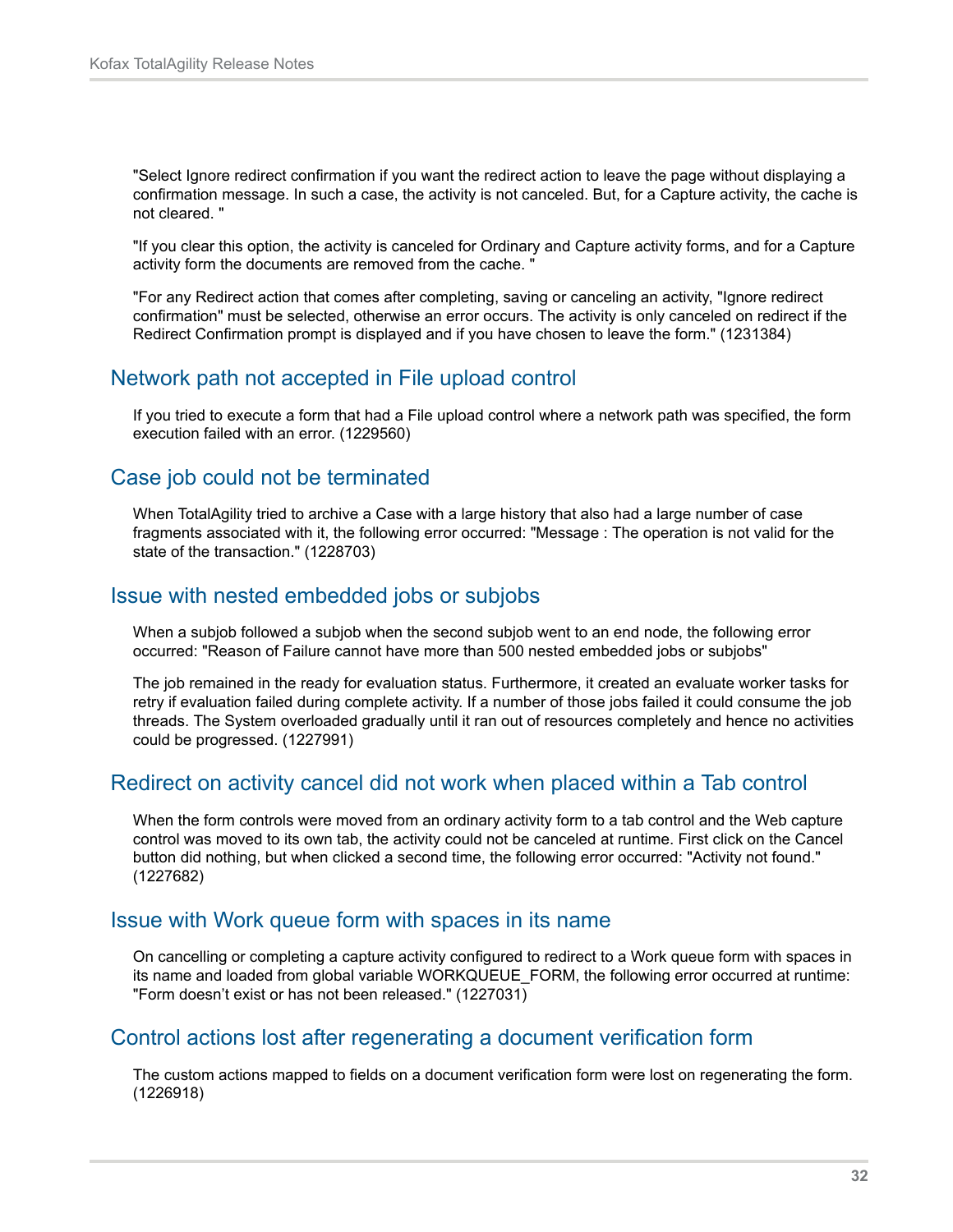### <span id="page-32-0"></span>Fragment job "Actual Finish" showed "Expected Finish" value instead

When terminating a case fragment, the "Actual Finish" date/time was set to the value of "Expected Finish" instead of the actual time it was terminated. (1226449)

### <span id="page-32-1"></span>Suspend reason not set for main job when subjob was suspended

When a process that had the suspend reason configured was called from a main process via the Create subjob activity, and when the subjob suspended, the suspend reason was not reflected to the main process. The main process was correctly shown as suspended, but the suspend reason column in the job viewer was empty. Also, when mapping a variable for the suspend reason on the main process > Create subjob activity, the suspend reason was empty. (1226030)

## <span id="page-32-2"></span>"Allow empty field" option in standard field validation rule did not allow empty field

The "Allow empty field" option when selected did not allow using an empty field and a minimum length was configured. When the field was empty, on testing the following message appeared: "The field text is shorter than x characters", where 'x' is the number in the minimum field length. The same message appeared during validation in a live job, and prevented an empty field to be used. (1225149)

#### <span id="page-32-3"></span>Document ID not passed to Business rule formatter

When using a Business rule as formatter, TotalAgility did not pass the Document ID to the business rule. (1224806)

# <span id="page-32-4"></span>A state change in a subjob recorded against the parent job after archiving

A state change in a subjob was recorded against the subjob ID in the JOB\_STATE\_HISTORY table. However, after it was archived, the state was displayed as recorded against the parent job. (1224639)

# <span id="page-32-5"></span>State incorrectly registered against a subjob

The case state was registered against a subjob in the case, even when it was not used in the subjob at all. (1224634)

### <span id="page-32-6"></span>Chinese characters not displayed in work queue

When a document field was mapped to a work queue field via an expression node at process level, and if the document field had a Chinese character, the work queue displays that value as "?". (1223151)

#### <span id="page-32-7"></span>Case health control displayed wrong time

Without Process viewer, the Case health worked as expected. But when the Process viewer and Case health controls were on the same form, the case health time remaining was not accurate and changed by hours when the page was refreshed. (1219770)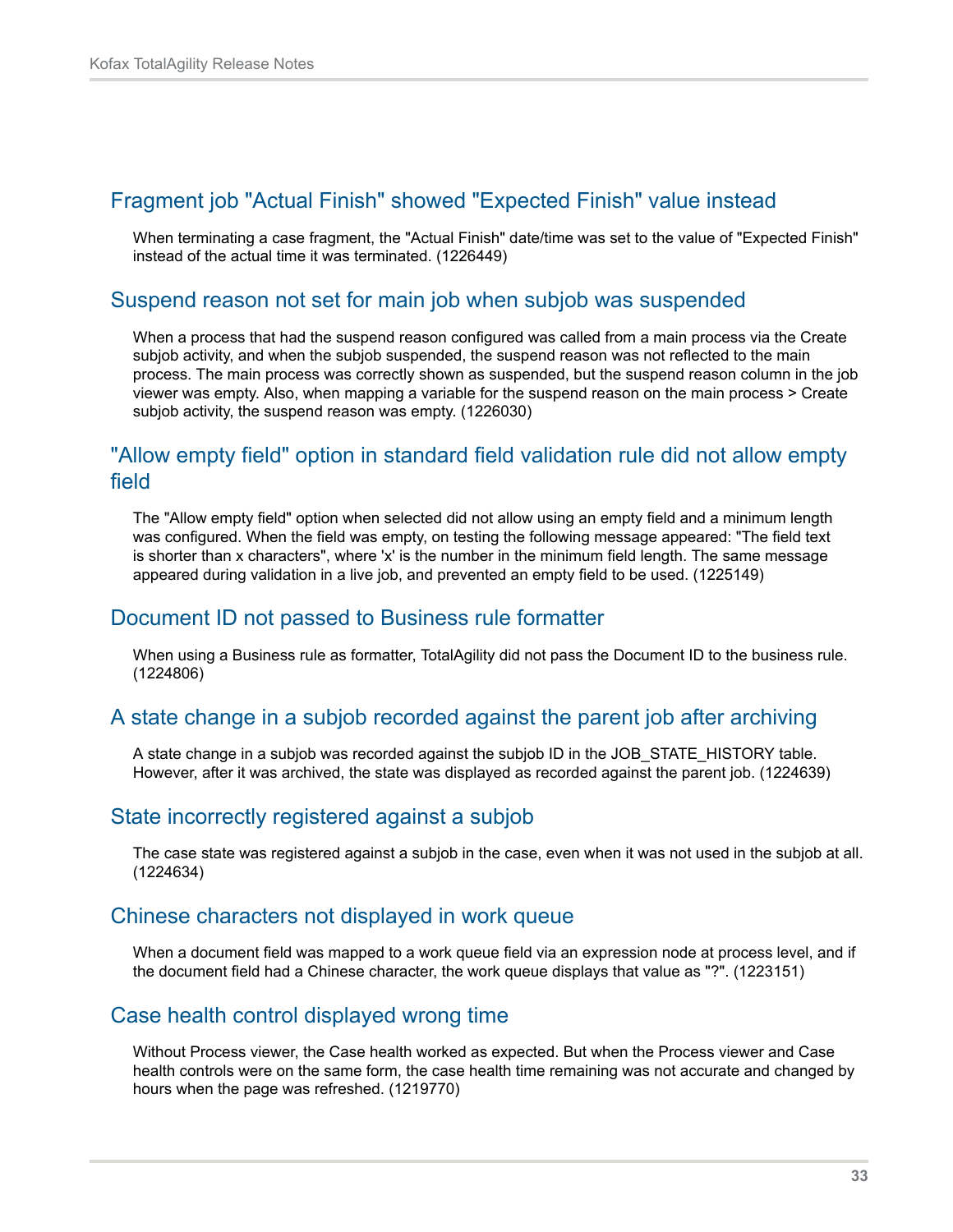#### <span id="page-33-0"></span>Redirect action could not read the '\$className' property of undefined

When an activity was taken off the work queue that had a redirect action on the Onload event, the following error occurred: "In the event you require technical assistance please reference action: Redirect1. Cannot read property '\$className' of undefined." (1219099)

### <span id="page-33-1"></span>Post validation error when business rule logging enabled

When the business rule logging was enabled for a business rule which was used in the PostValidation map for a Choice field, extraction suspended with the following error: "The specified job does not exist." The same error occurred when extracting directly in Transformation Designer. (1216876)

# <span id="page-33-2"></span>Sorting of import sources in the Designer

When multiple import sources were configured, it was not possible to sort the import sources by name. (1215795)

# <span id="page-33-3"></span>The Job ID search missing

When trying to stop users editing queries by disabling the option in the Job list control of the FindJobs form, the job search was automatically disabled and the relevant fields were not displayed in the FindJobs form. (1214023)

# <span id="page-33-4"></span>Disable scroll wheel number change in numeric text fields

If a text box was configured as Decimal or Current and a user had the focus on that text box, the Mouse Scroll wheel changed the number value instead of scrolling the form up or down. (1213949)

### <span id="page-33-5"></span>Improper neutralization of input during web page generation ('Cross-site Scripting')

Cross-Site Scripting (XSS) are attacks in which malicious code is injected into websites. Reflected XSS are those where the injected code is sent to the server, processed and reflected on the response page, such as on an error page or a search result. The user's browser runs the code because it is contained in the body of the response page.

It was found that an attacker could change the contents of a TotalAgility HTML page, where he could publish information that could denigrate the corporate image, design forms for users to submit their data, and, depending on the lack of other controls, access cookies, session tokens, or sensitive information retained by the browser and used on that. (1213582)

#### <span id="page-33-6"></span>Improper error handling

The technical error was raised instead of a Generic exception when the dll is not found

Improper error handling can expose sensitive information about the system such as environment variables, detailed internal error messages about the operation of the application / service or part of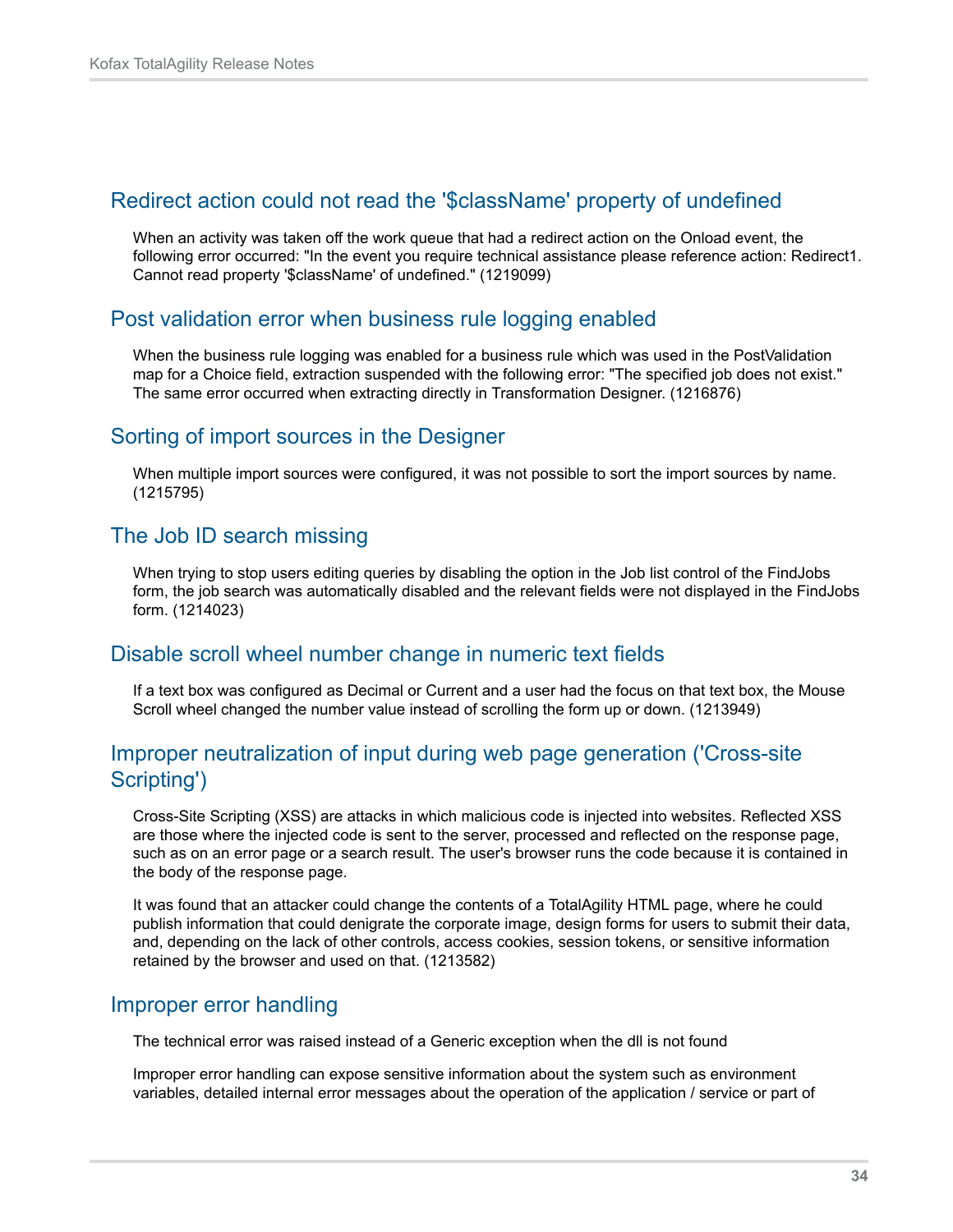application codes. If the response code is 4xx (errors on the client side) or 5xx (errors on the from the server), the user was not redirected to a custom page that was user friendly without exposing sensitive information about the system. (1213580)

# <span id="page-34-0"></span>Resource not found

Once logged into both the Designer and Workspace, the resource could not be found on the Resources list in the Designer or on the Manage Resources screen in the Workspace.

The resource's category ID was incorrectly set to All category. Also, the resource's category could be set to All in the Manage Resources - Modify User (AddResource.form) screen in the Workspace. (1212243)

### <span id="page-34-1"></span>Error occurred if RegEx contained double quotes

If the RegEx contained a double quote character, the form failed to load. The following error was reported: "Forms Server error occurred. Contact your administrator. Error Description: Error: JSMIN unterminated string literal: 10\n". (1209265)

# <span id="page-34-2"></span>Column showing date only even though Date Time had been set

A table column showed only the date instead of the date time on upgrading TotalAgility 7.3.0 to 7.5.0.3. The same issue also occurred when date and time was explicitly set on the column. (1209001)

### <span id="page-34-3"></span>Continuous retry of an automatic activity caused job history to grow exponentially

Upon upgrading to TotalAgility 7.3.2.9, continuous retry of an automatic activity caused job history to grow exponentially. (1208808)

# <span id="page-34-4"></span>Designer displayed messages in multiple languages

Some messages were displayed in mixed language in the TotalAgility Designer. (1206012)

#### <span id="page-34-5"></span>Work type variables in a table were automatically enabled

The work type Boolean variables in a table were selected even though the initial value was not selected and an initialization variable that was set to false was assigned to it. (1205951)

# <span id="page-34-6"></span>Description for Export System task available in TotalAgility help

The Export System task was removed in TotalAgility 7.5.0 but the description was still available in TotalAgility help which is now removed. (1204538)

#### <span id="page-34-7"></span>Main database creation failed

The main database creation with CREATE TABLE failed because the SET QUOTED\_IDENTIFIER settings were incorrect. (1203791)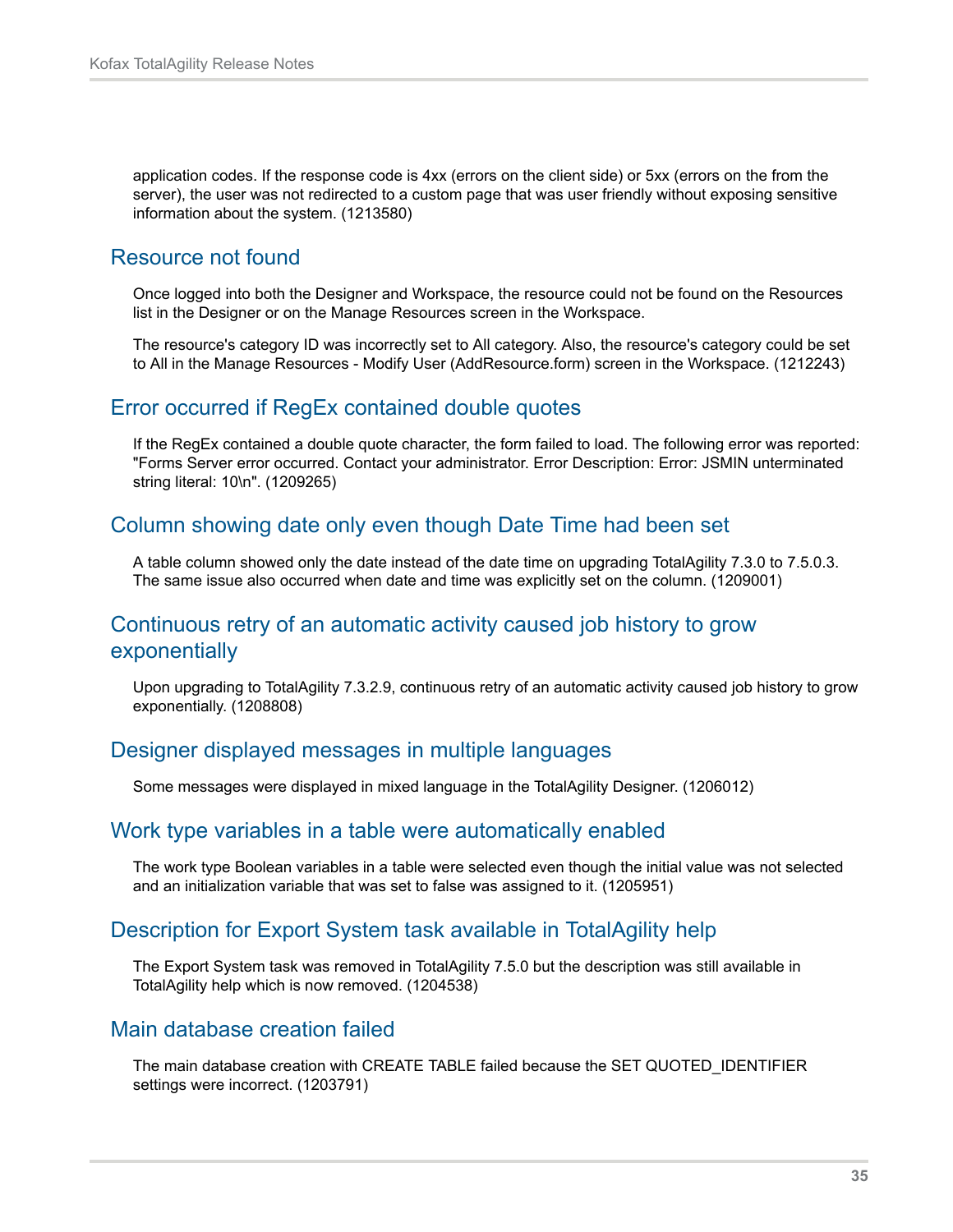#### <span id="page-35-0"></span>Could not regenerate a form when data type was changed

When the data type was changed for a field of type Choice in an extraction group, the change was not reflected in the form even after the form was regenerated. (1203449)

## <span id="page-35-1"></span>Data not loaded on a Table control

The data was not loaded on a Table control when multi select was enabled. (1203384)

#### <span id="page-35-2"></span>Same page action failed when using decimal or currency

The Same page action failed when using decimal or currency; it worked with strings. (1203156)

# <span id="page-35-3"></span>Take activity form loaded blank page in French environment

When a new take activity form was generated in an environment with French locale, the form action "takependingactivity" is missing the mapping of HelpText et DueDate fields. This caused the form to not load at runtime and presented a blank page. (1202833)

# <span id="page-35-4"></span>Issue with CompleteActivityAndProgress action on Document review take activity form

In a Document review take activity form created prior to 7.6.0, if variables are mapped into the output of CompleteActivityAndProgress action, nothing is returned into the variables on completion. (1201811)

# <span id="page-35-5"></span>Incorrect documentation on RESTful service

The TotalAgility help for a Web service activity is updated to state that a Web Service activity does not permit to configure a call to a Restful service. (1201317)

#### <span id="page-35-6"></span>Issue importing selected items in a package

When the Document conversion profile was imported as part of importing selected items, the conversion profile was not included in the import. (1199440)

#### <span id="page-35-7"></span>Activity did not appear on the work queue

When using a sub job and parent map that are business processes, AWF\_USUABLE\_RESOURCE and ROLE\_CASEWORKER were used as a floating role, and then if a Job In Case was created for the fragment, the activity in the SubJob did not appear on the work queue. (1194412)

#### <span id="page-35-8"></span>Update row action mappings lost

When a Capture Table was moved to reside inside a Tab control on a document form, and if that Capture Table was used as the selected table in an Update row action, the mappings were lost when the form was reopened. (1194137)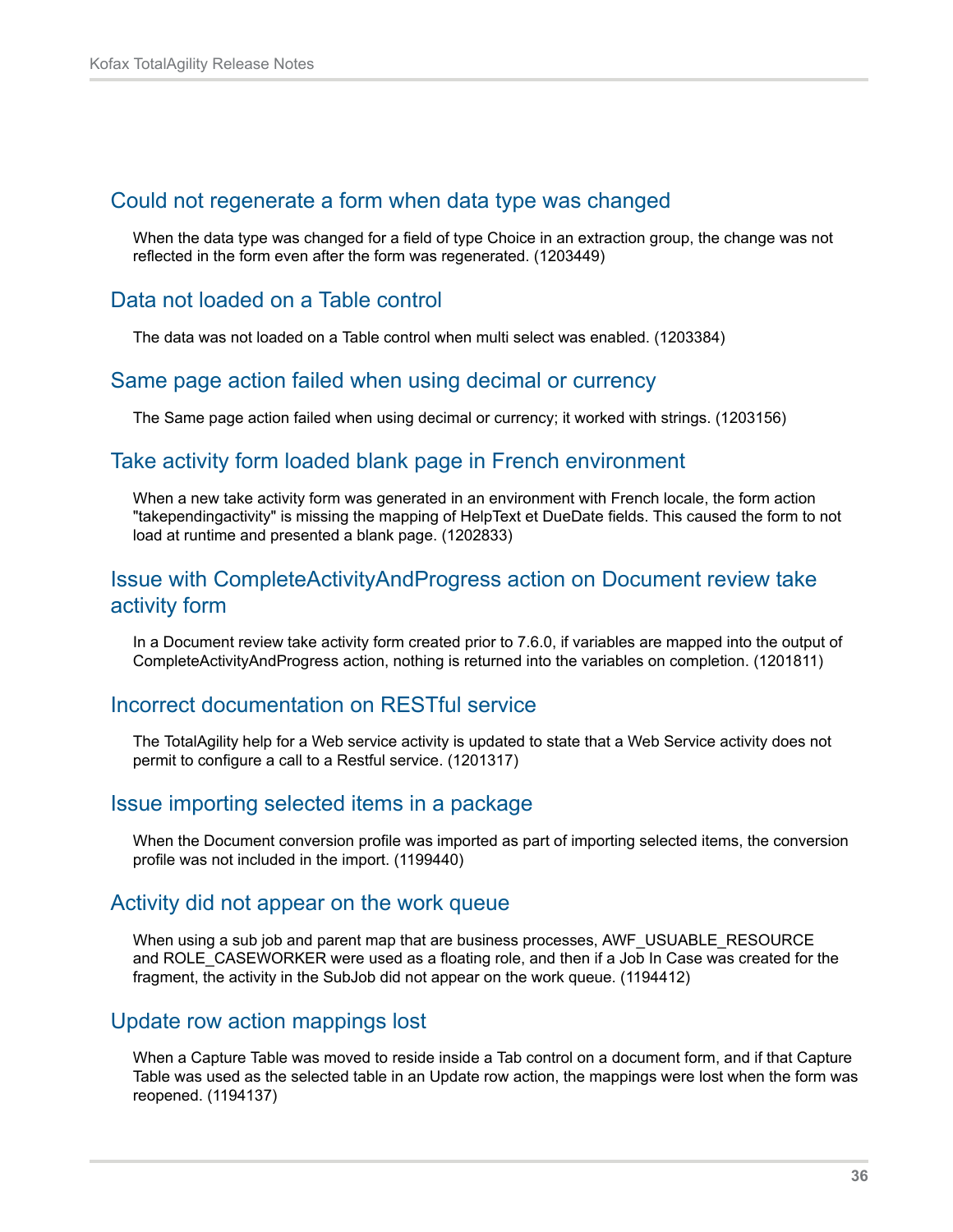#### <span id="page-36-0"></span>Calculation rules no longer worked

On upgrading TotalAgility 7.3.0 to 7.5.0.2, the Calculation rules no longer worked. Simple addition and subtraction calculations generated an "Object doesn't support property or method 'replace'" error. (1194064)

# <span id="page-36-1"></span>TotalAgility Workspace login issue

On upgrading TotalAgility, after logging out of TotalAgility Workspace, the Login link was missing to relogin. (1193342)

# <span id="page-36-2"></span>Issue with Composite action in a form template

When a Composite action was used in a form template, the actions configured in the Composite action did not get the Postfix when template was applied. (1192499)

### <span id="page-36-3"></span>DB query issue using Oracle aliases with quotes

When a DB query with an Oracle view was configured with quotes around at least one of the column aliases, the data was not retrieved. (1192369)

#### <span id="page-36-4"></span>Table rows were blank

In a Table control with multiple rows, when a row was selected from the bottom of the table and then clicked the column header, the rows became blank. When the scroll bar was used, the rows were displayed. (1191698)

# <span id="page-36-5"></span>NODENAME variable with trailing spaces

In a trigger map, when a decision node was set to compare the node name of the activity with the pNODENAME content, the comparison failed if the NODENAME variable had trailing spaces. (1191569)

#### <span id="page-36-6"></span>File upload control on a Tablet form caused error

The File upload control on a Tablet form caused java script error. (1189741)

#### <span id="page-36-7"></span>German umlaut in Document type form name caused error

When the document type form name and title included German Umlaut, for example, "Ä,Ö,Ü", the form did not load at runtime, and the following error occurred: "Failure Creating Northwest Örder Forms\_Validation Type Error: Object doesn't support this action." (1189575)

### <span id="page-36-8"></span>Fuzzy search returned wrong results

Fuzzy search did not return correct record when search was performed using ID. (1188257)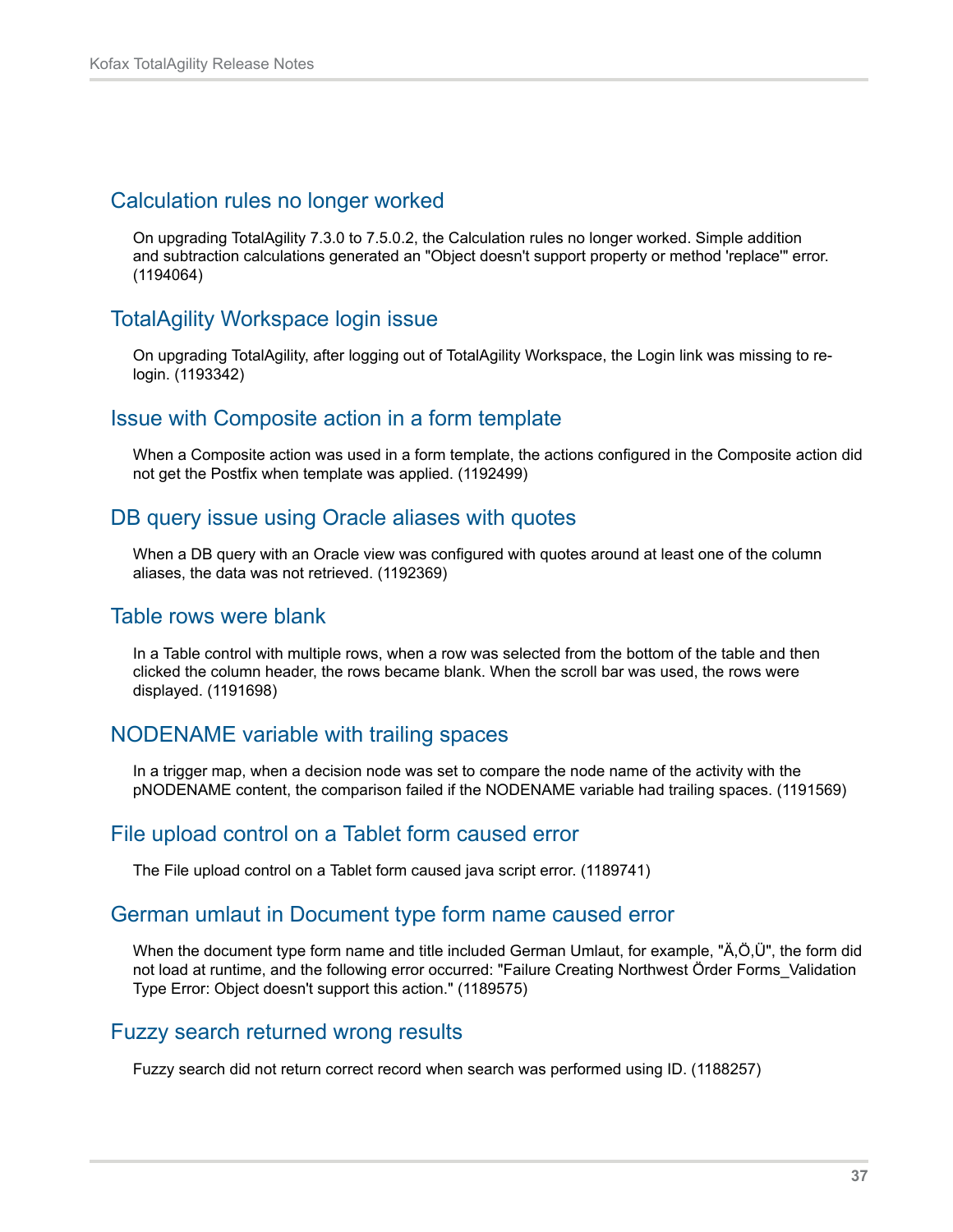#### <span id="page-37-0"></span>User redirected to the default work queue

When Allow query edit was not enabled and if an activity was canceled or completed from a non-default work queue, the user was redirected back to the default work queue query on the GeneralWorkQueueForm.form instead of being redirected to the work queue from where the activity was taken. (1184963)

#### <span id="page-37-1"></span>Unable to view the inputs and outputs of the robot

When an RPA robot with a JSON return type was selected in TotalAgility, the compiler error occurred. (1184395)

### <span id="page-37-2"></span>Upgrade issue

On upgrading TotalAgility, if the data is large, the default transaction/connection timeout exceeded, which resulted in the error. (1182890)

# <span id="page-37-3"></span>Fuzzy search action configuration not saved

When a Fuzzy search action was reopened, the configuration was not saved. (1182889)

#### <span id="page-37-4"></span>Alternative Extraction Search did not work

When the Field name and Display name were different within a field in the extraction group, the Alternative extraction search action on a form failed to retrieve the value correctly. (1182821)

#### <span id="page-37-5"></span>Issue with redirect on mobile forms

When two mobile forms with a Radio button list control and a Redirect action on each form were redirected from one another resulted in a fatal javascript error after the 4th redirect. (1182639)

# <span id="page-37-6"></span>Business rule with an XML node failed

When a business rule was created with an XML node, the business rule failed with an error. (1182500)

#### <span id="page-37-7"></span>Could not overwrite the Width property of a cell

Within a Tab control, it was not possible to overwrite the Width property of a cell to be fixed when the form was configured to use the percentage width. (1181567)

# <span id="page-37-8"></span>Calendar control displayed incorrect time

The Calendar control displayed incorrect time in some time zones. (1181433)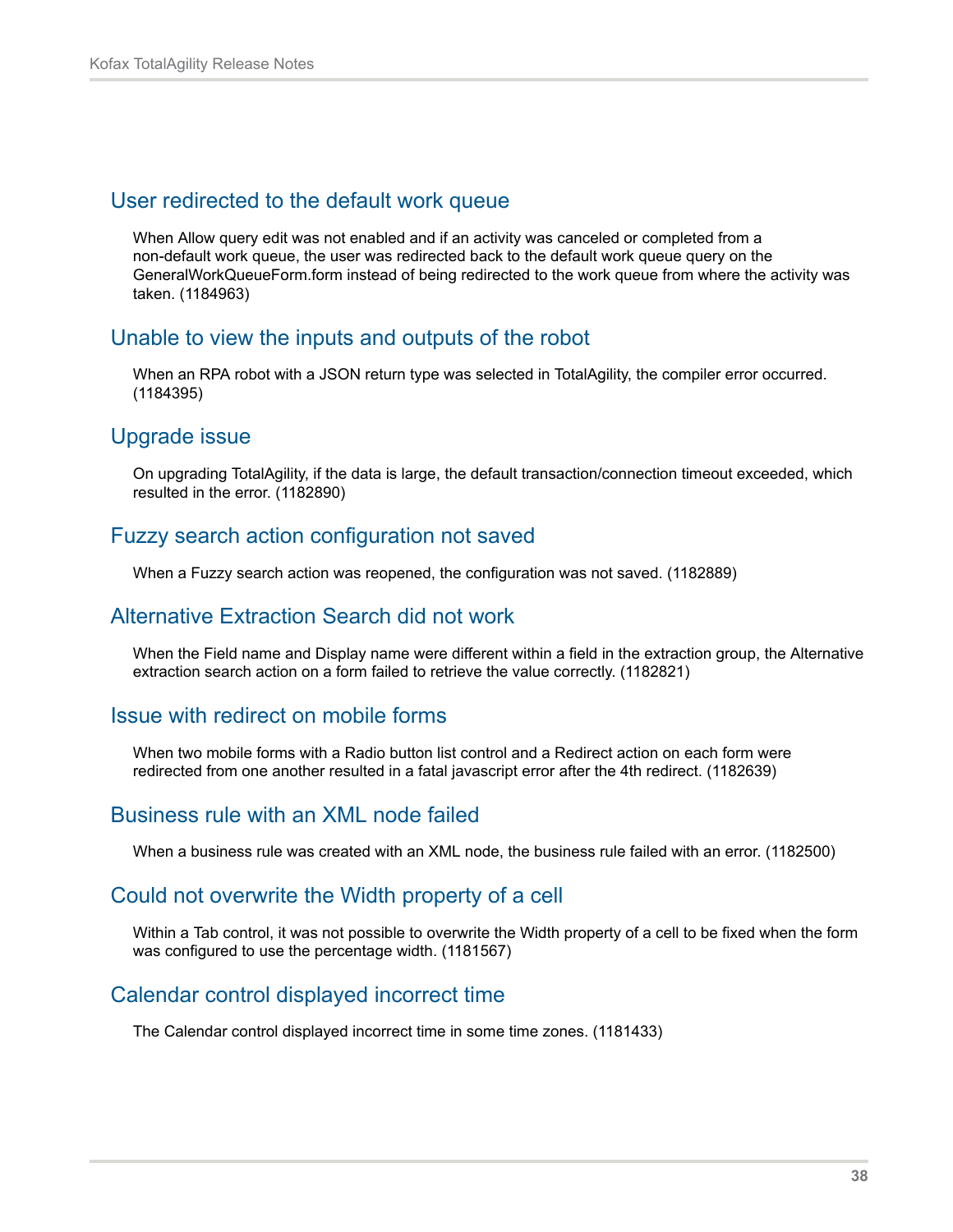#### <span id="page-38-0"></span>Incorrect SharePoint event was used for deleting documents

To delete a document from the SharePoint document library, TotalAgility used the ItemDeleting event instead of ItemDelete event. (1180755)

#### <span id="page-38-1"></span>Error on upgrade or import to 7.5.0 when browsing custom work queue

On upgrading to TotalAgility 7.5.0 from 7.4.0 or earlier (or importing from 7.4.0 to 7.5.0), browsing to the custom work queue reported the following error: "There was an error reflecting type 'Agility.Sdk.Model. Activities.WorkQueue'. If you need technical assistance, reference action: GetWorkqueueAdjuster." (1179940)

# <span id="page-38-2"></span>Error when running stored procedure

When the Oracle database was used to utilize/run the stored procedure from within TotalAgility (DAS activity/action), a software exception error occurred instead of returning normal string outputs. (1178494)

#### <span id="page-38-3"></span>Issue with View Parent link when viewing a subjob details

When upgrading to TotalAgility 7.5.0 from 7.3.0, the 'View Parent' link only worked for a single level when viewing a subjob details. (1177769)

# <span id="page-38-4"></span>KCM Databackbone with status field set was not processed

When the data backbone xml that contained a status field set field for an editable text block, the xml element of the status field set field contained the prefix "itp" and resulted in an error that the prefix was undefined. (1177226)

#### <span id="page-38-5"></span>Package included unreleased business rule

A package included the business rule which was saved but not released. (1173530)

#### <span id="page-38-6"></span>Mandatory setting on a dropdown list was ineffective

A Scan create new job form with a dropdown list control set as Mandatory, prevented the user of the form from creating a new job (CreateJob button) if no selection was made from the dropdown list. (1173188)

#### <span id="page-38-7"></span>Action bar moved away on Job viewer

The action bar on the Job Viewer moved away when the process map was scrolled. (1173116)

#### <span id="page-38-8"></span>Package export issue

A package with unreleased artefacts was exported successfully instead of generating an error that informed the user to release the relevant artefacts. (1170558)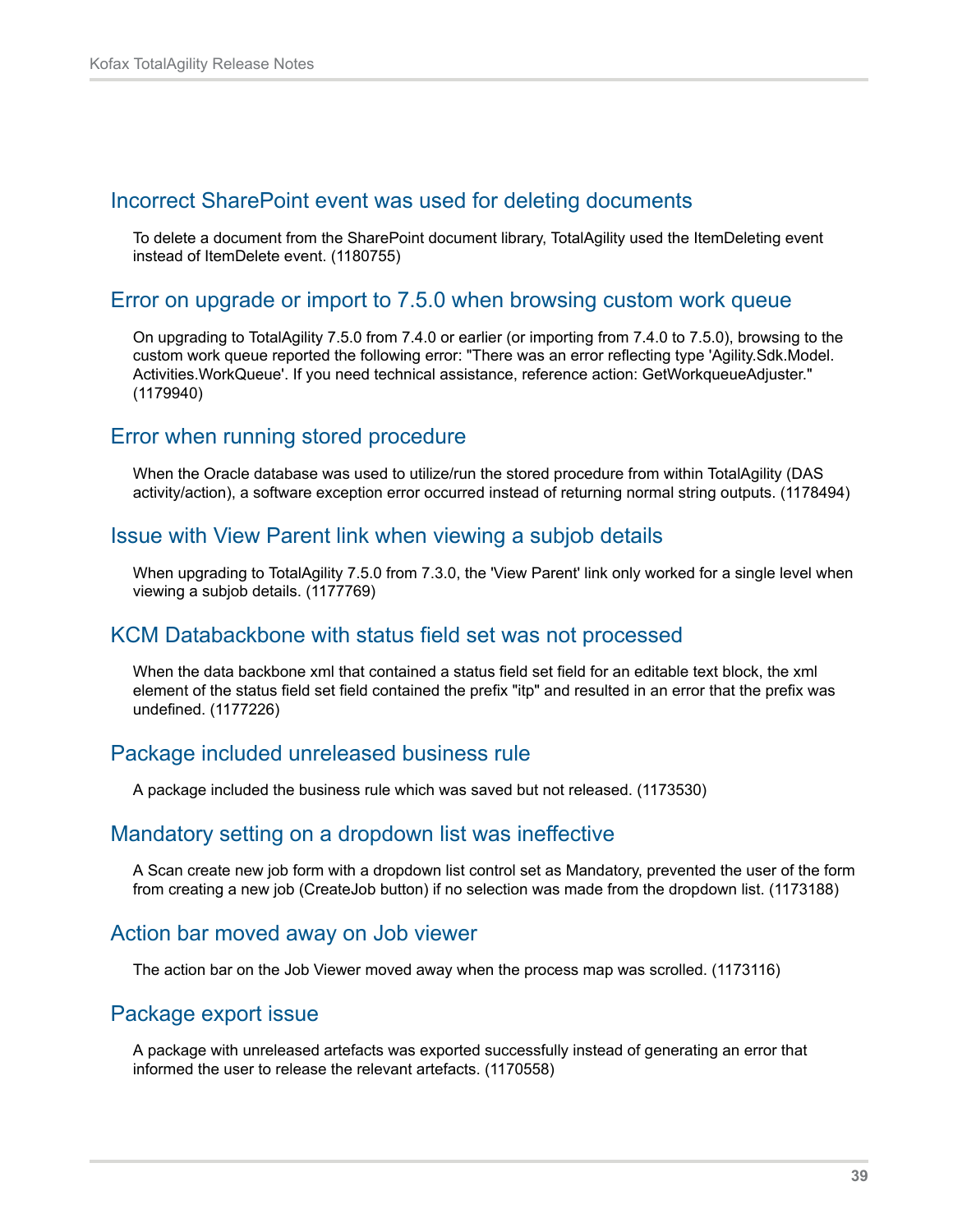#### <span id="page-39-0"></span>Time out error when PurgeJobs() was called

The default .Net command timeout of 30 seconds was not sufficient to delete large amount of data which caused the time out error. (1168028)

#### <span id="page-39-1"></span>Display rule issue when used to show/hide the control

The behavior when using a Display Rule to make an embedded page control hidden/visible, was different to using javascript to change the style.visibility property of the control. (1166236)

#### <span id="page-39-2"></span>The behavior of tab index of forms was incorrectly documented

The TotalAgility help is now corrected to state that if the tab index of a control is set to zero, the control does get focus, but the focus is based on the browser tab order. (Bug 1165459)

#### <span id="page-39-3"></span>Custom user rules issue in federated security

When the user claim had multiple values in the federated security, the rule parser could not match against any value in that list. (1164999)

#### <span id="page-39-4"></span>Custom binding coreservice issue

When the Configuration Utility was used to change an environment from HTTP with Windows to HTTPS with Windows, the CustomBinding\_CoreService was incorrectly modified by the utility. (1164085)

## <span id="page-39-5"></span>Purge job suspended with an SQL timeout

When a job was scheduled which called Purgejob() to remove all finished jobs, the old sub jobs still existed even if the parent jobs were purged. (1160685)

#### <span id="page-39-6"></span>Incorrect last action date value

The logged on Users page in the TotalAgility Workspace displayed incorrect last action time. (1158583)

#### <span id="page-39-7"></span>Database configuration settings issue

The Documents Database connection string used Windows authentication even though SQL authentication was specified during installation. Additionally, when the Configuration utility was used to update the setting, the value was not overwritten as expected. (1158008)

# <span id="page-39-8"></span>Error including saved versions (non-integer) in CASE\_DEF\_COMP\_RUNTIME

When a case was released, the previous version was written to the CASE DEF COMP\_RUNTIME table with matching fragment versions. Then this was used at runtime when creating a fragment using CreateJobInCase. However if the previous version of the case was saved rather than released, that got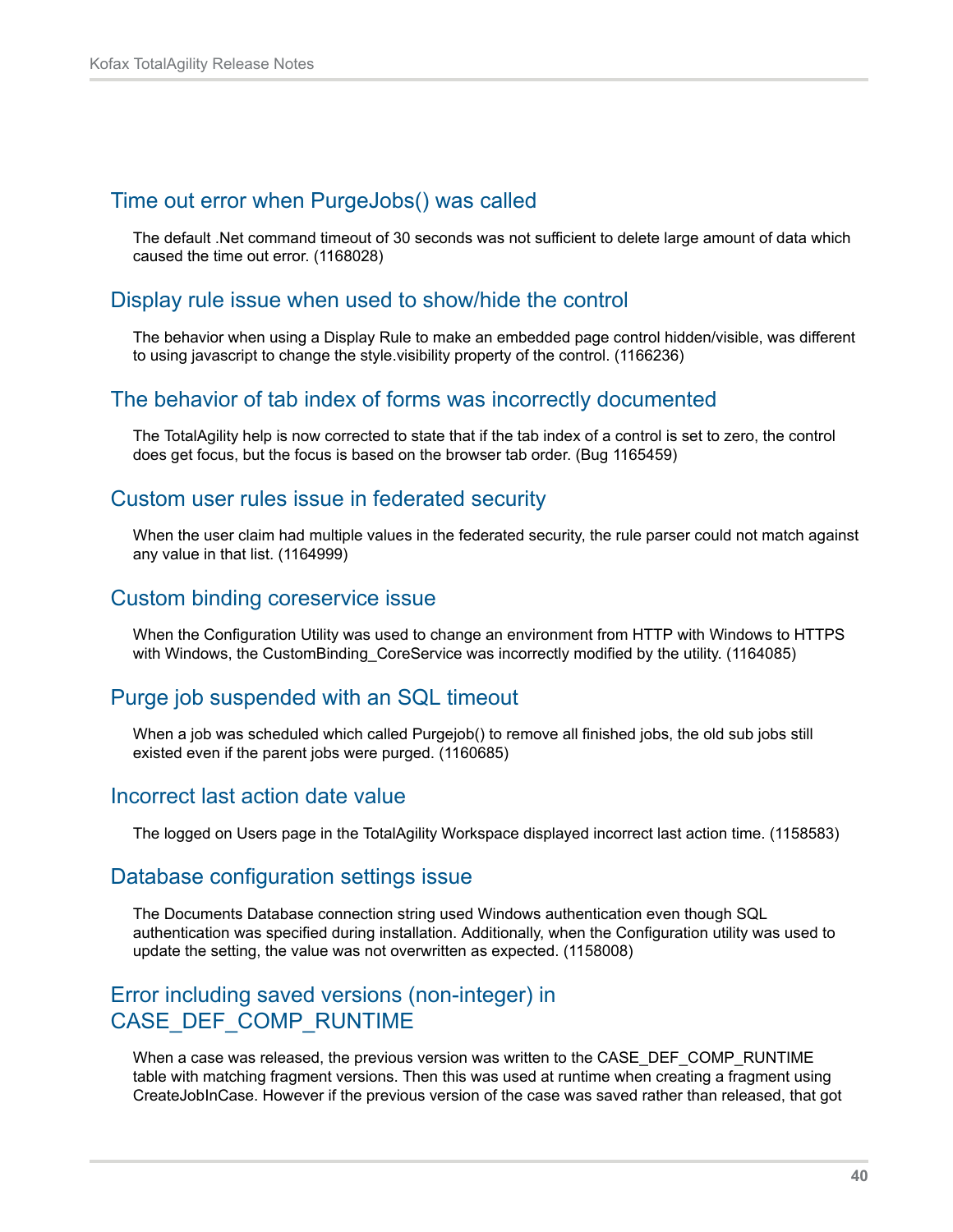written to the table instead of the released version (example: 2.01 instead of 2.00). Then any live cases of version 2.00 threw the following error at runtime if CreateJobInCase was used on them: "Compatible case fragment was not found." (1157716)

# <span id="page-40-0"></span>Stylesheet not applied correctly

The style displayed correctly when applied at the Theme level, but was not displayed correctly when a class was applied directly to a form control. (1157512)

### <span id="page-40-1"></span>Issue with TotalAgility installer software checks

From TotalAgility 7.4.0 onwards, on-premise multi-tenancy required that the SQL Server is set to mixed mode authentication. A check about this mixed mode was added to the Software Checks in the TotalAgility On-Premise Multi-Tenant installer. If this check failed it showed that "SQL Server Native Client is not installed" instead of "The sql server authentication is not set to mixed mode" in the GUI. This was causing confusion. (1157252)

# <span id="page-40-2"></span>GetActivities2() returned incorrect values

The GetActivities2() did not return the correct values based on the resource. (1156892)

# <span id="page-40-3"></span>DPI resolution not displayed on Canon MFPs

When the Settings button was opened on certain Canon MFP models, the DPI resolution was not displayed. The job could still be scanned and completed, but the displayed DPI resolution was incorrect. This had been detected with Canon SE models, including 3325, 3530i, and 4525i. (1156385)

# <span id="page-40-4"></span>Flatbed scanning not resumed if stopped on Ricoh Android MFPs

When flatbed was used as a paper source on Ricoh Android MFPs, scanning did not resume if scanning was stopped. At the Stop on Scanning window, tapping Continue leaves the indicator spinning with no progress. (1155319)

# <span id="page-40-5"></span>Error scanning job on Canon ScanFront MFPs

When scanning job on Canon ScanFront 400 MFPs, the following error occurred, "Parameters are not valid. Change parameters." This occurred with web application version 3.3.1803.2302. (1154501)

#### <span id="page-40-6"></span>Issue with Radio Button control with no default settings

When a new document was selected, radio button control did not set back to designed configuration with no default option selected. (1153497)

#### <span id="page-40-7"></span>Unable to assign a string multiple times in a process Expression node

When a process Expression node was used to update the value of a work type process variable, and if the same work type parameter was updated more than once in the same expression, the job suspended with the following error: "Database error occurred. Contact your administrator." (1152391)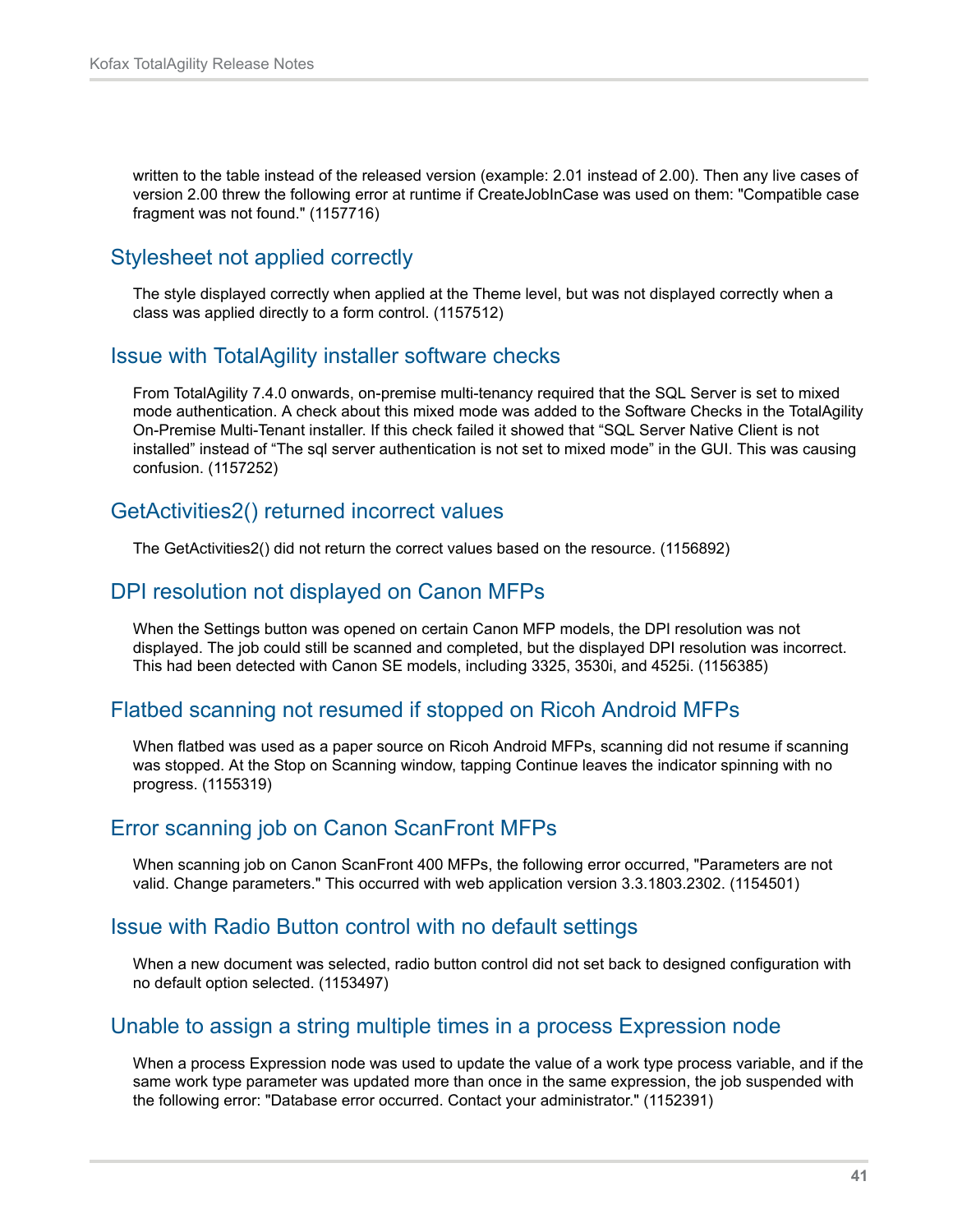#### <span id="page-41-0"></span>The DeleteJobNote method did not take milliseconds into account

When job notes were created by an automatic process (and so multiple notes can be created within the same second), the DeleteJobNote method of the Job Service ignored the milliseconds of the job note CREATION\_DATE. Consequently all notes created within the same second were deleted if a single note was selected for deletion. (1150260)

#### <span id="page-41-1"></span>CreateJobWithDocumentAndProgress accepts the Limited User Session ID

The SDK method CreateJobWithDocumentAndProgress accepted the Limited User Session ID when it was not supposed to be available for use. (1149238)

#### <span id="page-41-2"></span>Sharepoint custom pages integration and security

The SharePoint integration section on TotalAgility custom Web pages in TotalAgility installation guide which was outdated is now updated to provide the correct information.

### <span id="page-41-3"></span>API's limited user session ID support

When the following API methods with Limited User Session ID in the session ID field were called, the "Access Denied" error was displayed. (1143015)

- JobService.CreateJobSync
- JobService.CreateJobUsingProcessType

# <span id="page-41-4"></span>Missing information regarding MSDTC

The Installation guide and Prerequisites guide did not include detailed information about MSDTC. (1143002)

# <span id="page-41-5"></span>Issue logging in when 'Change Password on Next Logon' was enabled

If 'Change password at next logon' was enabled in the TotalAgility Designer; logging in to the Workspace prompted the user to change the password.

If the User session timeout intervals were updated in the Designer > System settings while you are still logged in to the Workspace and the TotalAgility Services/IIS are not restarted, then you will be asked to change your password again when you log out of the workspace, and log in again. (1140715)

#### <span id="page-41-6"></span>Could not update an existing Job Note

You could not update an existing Job Note for a completed or terminated job. (1133988)

### <span id="page-41-7"></span>Form display issue

When the "Content only" setting was enabled for menu items for form navigation, the content was not displayed properly when you navigate between those items. (1120227)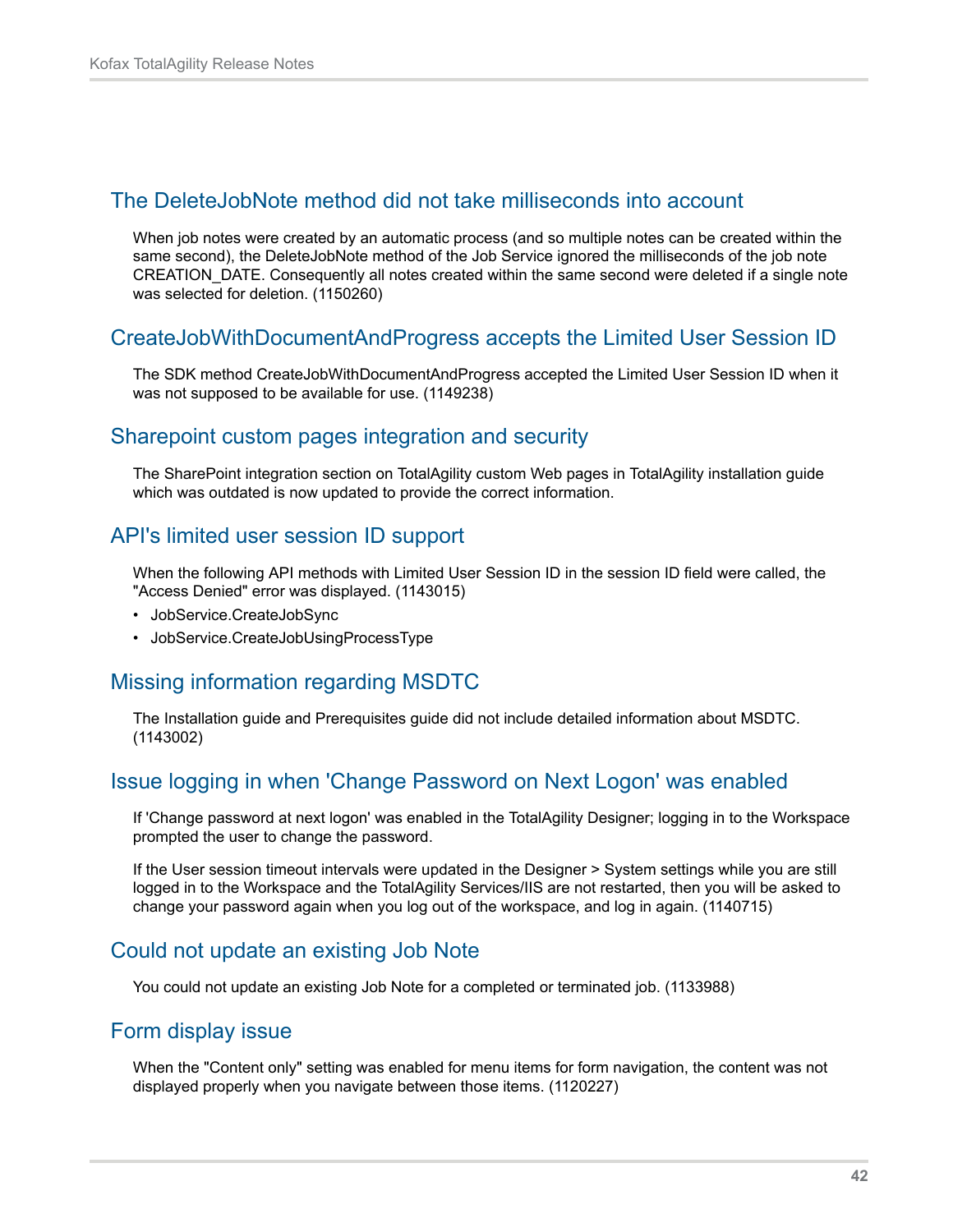#### <span id="page-42-0"></span>Timing issue when clearing capture text fields

On a validation form, it was not possible to clear the capture text fields even if the text boxes were empty, and the SamePage action was executed after the Clear action. (1120070)

# <span id="page-42-1"></span>Webservice XSD file issue

In the WSDL file, the XSD file was referring to the external DocumentService.xsd using a relative location, but when the XSD file was in the same location as the WSDL file, TotalAgility did not resolve the WSDL file. (1109086)

### <span id="page-42-2"></span>Issue on restarting a completed job

When a job was completed or terminated, the Core Worker moved the job to archive database through a worker task. If the worker task was running and someone restarted a job at the same time, an orphan activity was left in the live tables and the job was archived. (1075013)

#### <span id="page-42-3"></span>Error when scanning with Black and White color setting after using color

An error appeared when using the Black and White setting without image enhancements and then scanning using the Color setting. (1060046)

#### <span id="page-42-4"></span>Navigation menu collapsed on touch enabled devices

When a device had a touch screen and a mouse was used, menus collapsed when the cursor was moved. (1057810)

# <span id="page-42-5"></span>Error when mapping nullable oracle table field to DAS

When nullable oracle table field was mapped to DAS, an empty field displayed the following message: "please specify values for all fields/parameters" (1057361)

#### <span id="page-42-6"></span>Decision node validation issue

When fields from extraction group were used to check to see if fields had values using a decision node, the decision node validation validated illegal sentences. (979406)

#### <span id="page-42-7"></span>Error when archiving a job with a large history

Archiving a job with large history resulted in the following error: "The operation is not valid for the state of the transaction." (977100)

#### <span id="page-42-8"></span>Business rule failed

The business rule failed with an error when the rule that contained a dynamic complex variable as an output parameter was tested. (974128)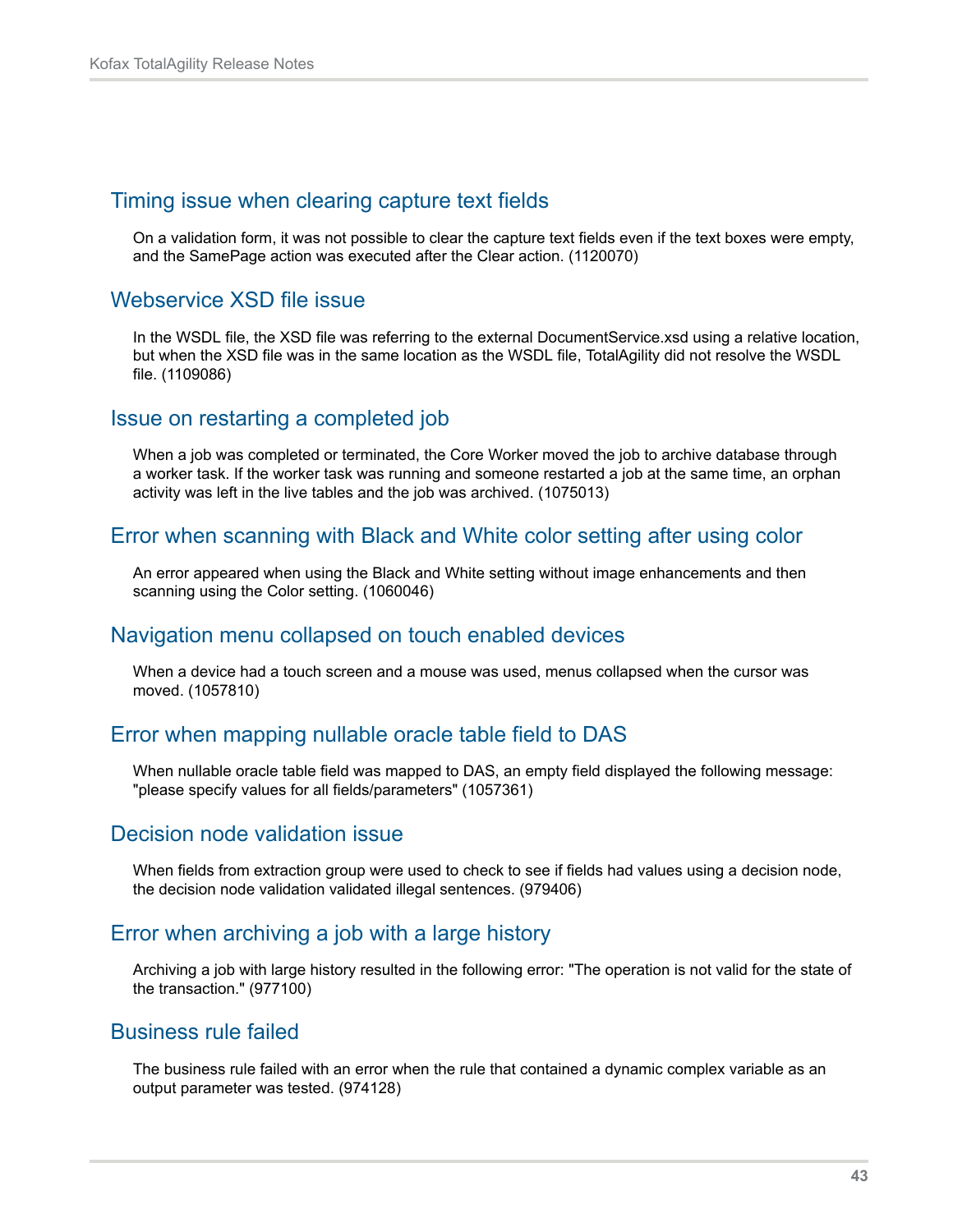#### <span id="page-43-0"></span>Resizing columns in Devices corrupts table formats

When the columns in tables were resized in the Devices app, the column width got compressed so that the text was not readable instead of leaving the table columns at their original width. (973609)

# <span id="page-43-1"></span>Issue when using SDK Objects in a Script activity

When SDK Objects were accessed in VB.NET using the Script activity, an error occurred. (963425)

#### <span id="page-43-2"></span>Output parameter type mismatch error

The job was suspended with DAS failure when all columns in the view were expected to be of type String. (907373)

# <span id="page-43-3"></span>Dynamic complex variable pre-populated data stripped during import

When a pre-populated Dynamic complex variable was used in the process map, on exporting the process package and then importing it into a new environment, the pre-populated data in the variable cells was stripped out. (898437)

### <span id="page-43-4"></span>Database tables were not created

The TotalAgility databases were not created properly when the SQL account had special characters and spaces in the password. (868664)

# <span id="page-43-5"></span>Kofax Transformation Modules

#### <span id="page-43-6"></span>Case sensitive Locator names

Information is available in the Kofax Transformation Modules Installation Guide that class names are no longer case sensitive, and you must change any class names that might have the same name but a different case before upgrading Kofax Transformation Modules. (1222383)

#### <span id="page-43-7"></span>Japanese text search was not working

How unicode characters are handled is improved. As a result, these text searches work as expected. (1102311)

#### <span id="page-43-8"></span>AGL exception occurred

If the AGL was executed on an invoice with many possible combinations, the following exception occurred: "The execution of a locator method failed. Class = "NewClass1", Locator = "AGL", Original error message: Unknown exception." (1099062)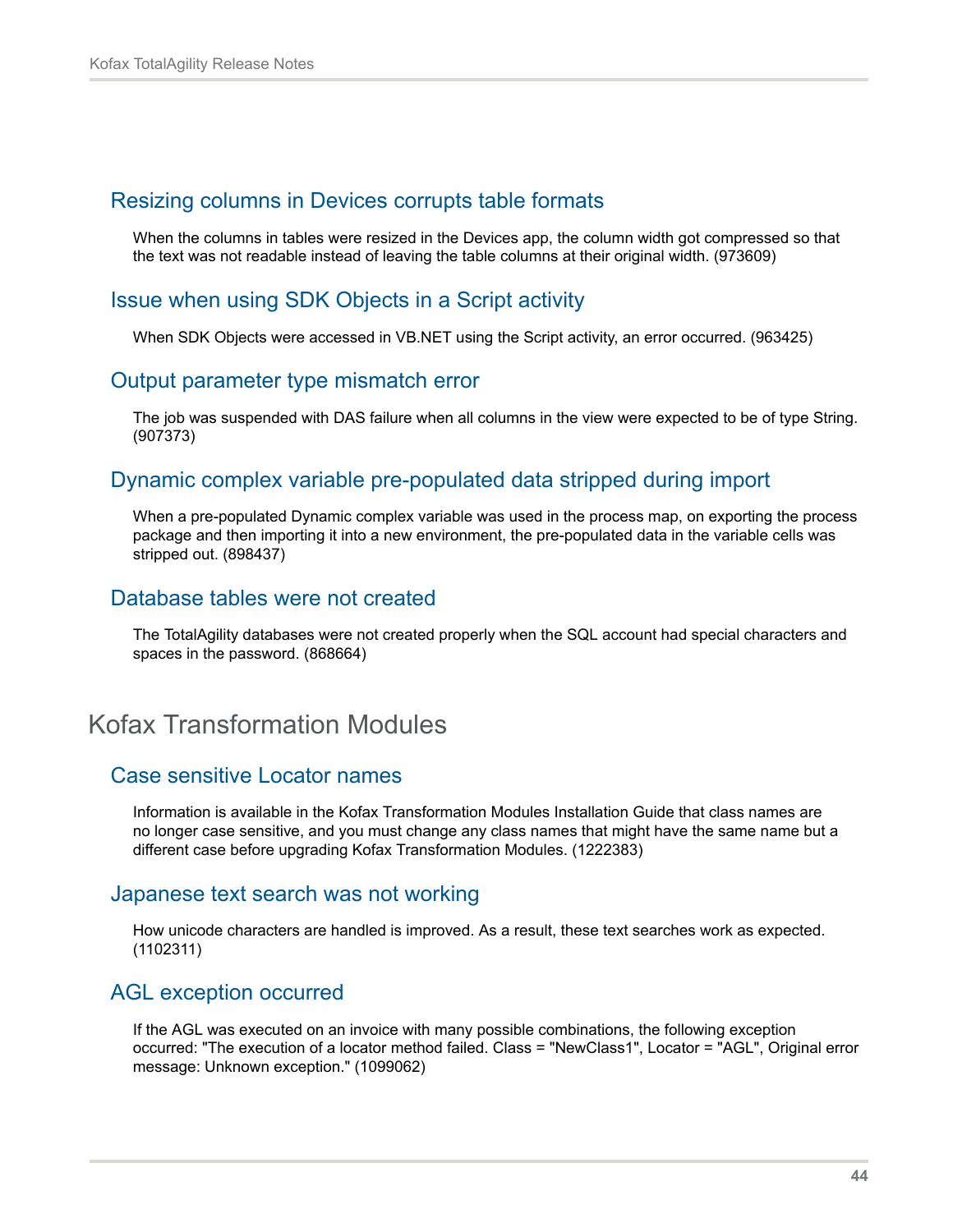# <span id="page-44-0"></span>Message Connector

The following issues are resolved in Message Connector.

### <span id="page-44-1"></span>Message Connector system limits not documented

The Message Connector system limits were not documented. (1158151)

# <span id="page-44-2"></span>Incorrect RootDocumentType in Kofax XML

RootDocumentType in Kofax XML example in TotalAgility help was incorrect. (1161117)

#### <span id="page-44-3"></span>Default folder shown as invalid

The document review activity was not completed because the default folder mapped to the folder variable was shown as invalid. (1113940)

# <span id="page-44-4"></span>Create document from body option did not work

The document was created from an email body even if the Create document from body option was not enabled. (1143239)

#### <span id="page-44-5"></span>Jobs not created when importing XML

When XML files were imported without documents, instead of creating the jobs, the following error occurred:

" Cannot create job because this message contains only the XML structured content and no documents. At least one document is required for creating a job." (1162484)

# <span id="page-44-6"></span>Dynamics CRM mappings were lost

When a process containing a Dynamics CRM node was imported on to a new machine, the TotalAgility Dynamic CRM mappings were only retained if the Dynamics CRM connection was same on both the machines. Otherwise, the mappings were lost. (1166234)

#### <span id="page-44-7"></span>File import issue

The file import stopped working when an invalid XML file was imported. (1172963)

#### <span id="page-44-8"></span>Issue importing MSG and EML files

When EML and MSG files referenced in Kofax XML were imported, TotalAgility extracted the EML and MSG files and then searched for the original files resulted in failed import. (1172541)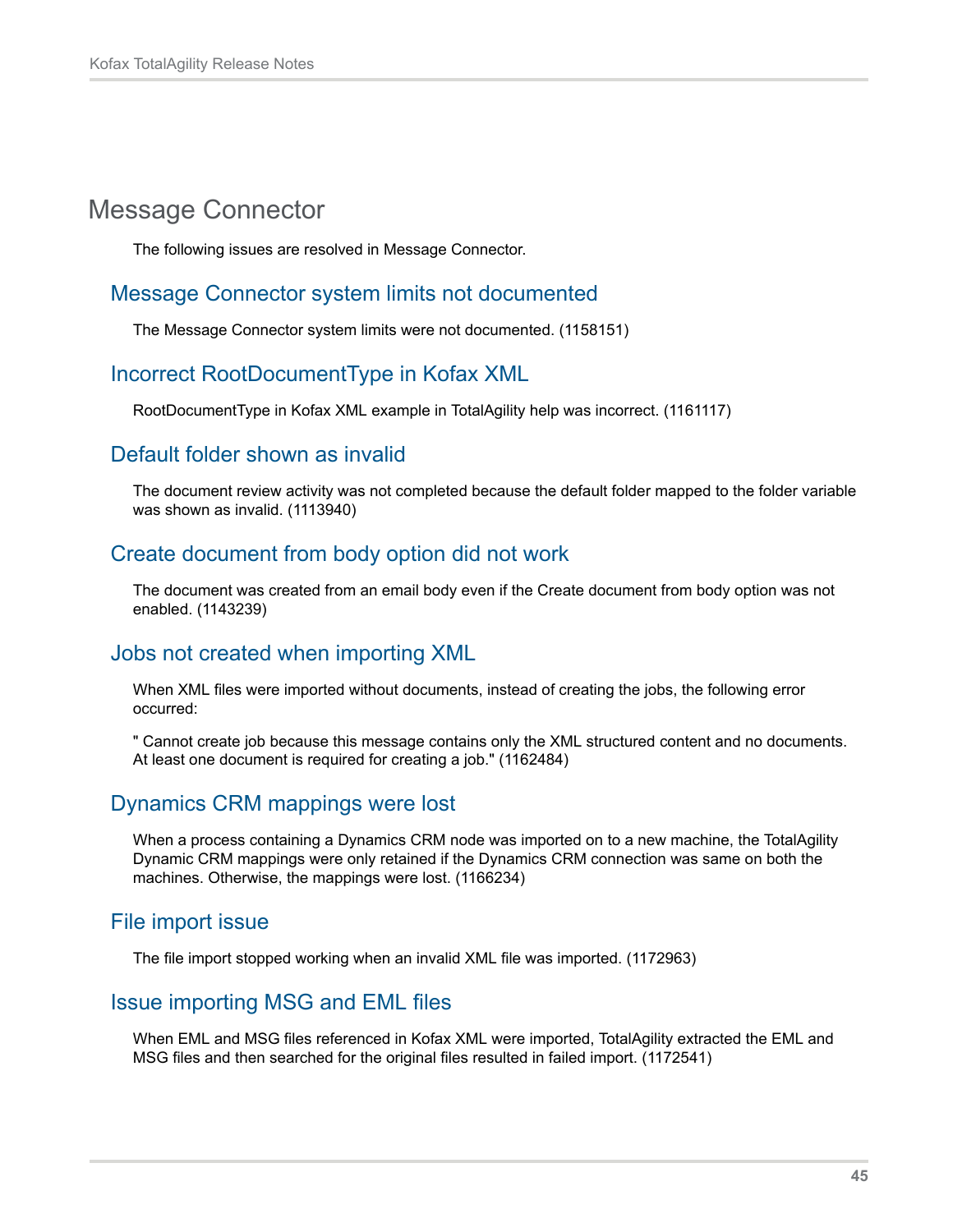### <span id="page-45-0"></span>Jobs not created for emails with no document attached

When an email with no attached document was imported, the Message Connector failed to create the job, and returned an error. (1176293)

#### <span id="page-45-1"></span>Email metadata not mapped after TotalAgility upgrade

When TotalAgility was upgraded from 7.4.1.3 to 7.4.1.7, and the Create document from body option was not enabled, the email metadata mapping to the fields stopped working. (1177854)

### <span id="page-45-2"></span>TIFF file conversion issue

Specific multi-page TIFF files were not converted and " Specified cast is not valid" error was displayed in the Message Connector. (1197152)

# <span id="page-45-3"></span>Could not configure two shared mailboxes

When the second mailbox connection was configured for the same user, the following error occurred: "The entered mailbox is already in use with the specified URL. Please enter a unique mailbox to poll". (1188934)

#### <span id="page-45-4"></span>Wrong date format in date metadata fields

The date displayed in the date metadata fields were in US format instead of in standard ISO format. (1228053)

#### <span id="page-45-5"></span>Skip file type does not work

The file types which were configured to be skipped from import were imported. (1255967)

#### <span id="page-45-6"></span>Messages not imported on upgrading TotalAgility

On upgrading TotalAgility 7.3.2.1 to 7.5.0.6, the core worker stopped working when fetching messages and the following error appeared in the Message connector: "Object Reference is not set to the instance of an object." (1258933)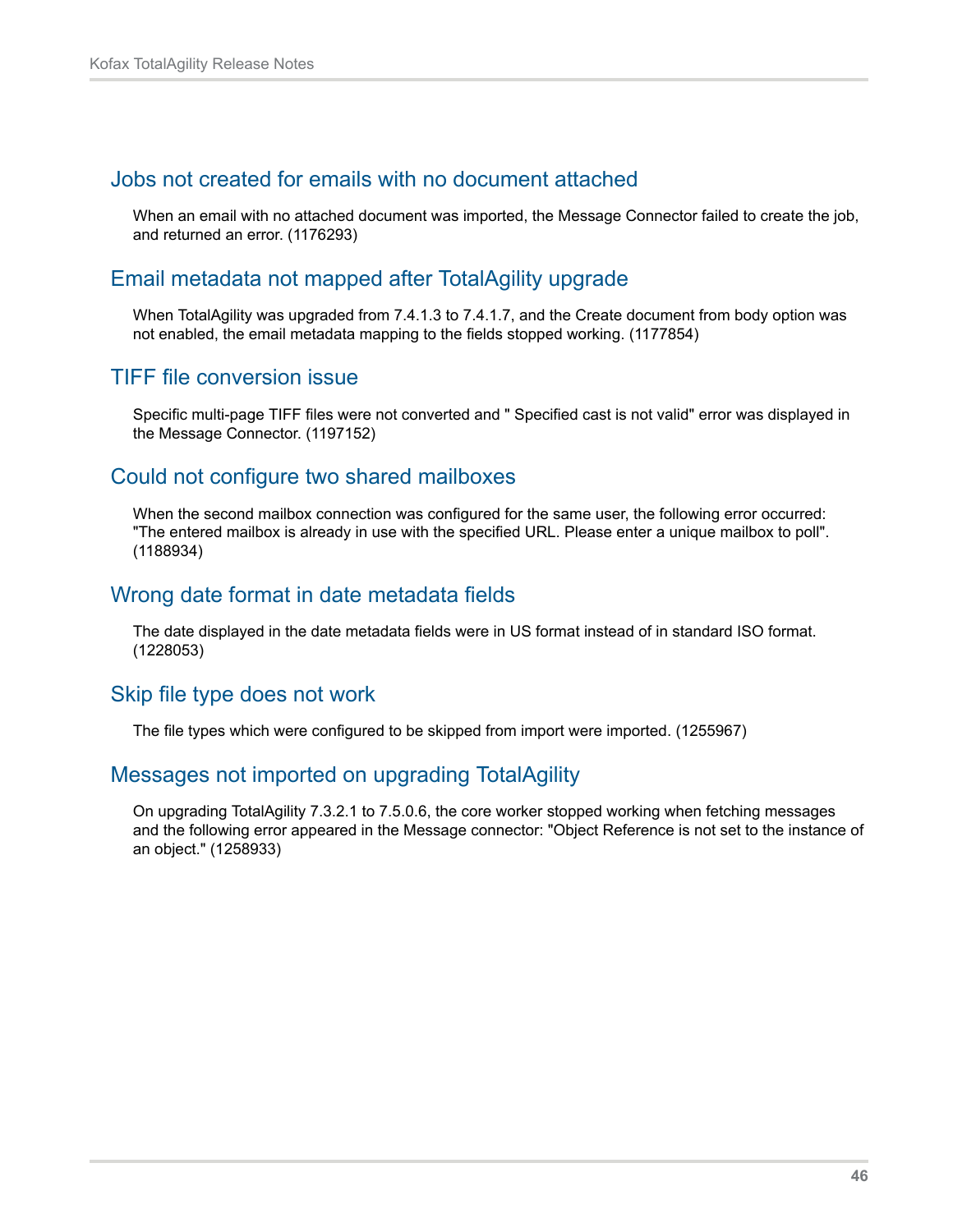# <span id="page-46-0"></span>Chapter 5

# Known issues

This chapter describes issues that you may encounter while using TotalAgility 7.6.0 and provides workaround, as applicable.

# <span id="page-46-1"></span>Issue with HP client when TotalAgility is specified for the path

When registering an HP client with the HP Client Registration tool, entering TotalAgility as the path causes problems with log on. The log on screen does not appear completely, and clicking a personal shortcut does nothing. (1202067)

**Workaround:** Enter TotalAgility (note capitalization) as the path in the HP Client Registration tool, and the HP client works correctly.

# <span id="page-46-2"></span>GetWindowsUser() returns app pool user in a distributed system

When GetWindowsUser() is called in a single-machine installation, it returns the logged on user correctly but when called in a distributed installation (separate web and app server), it returns the app pool user. (1155764)

**Workaround:** Call the API only from custom web pages. The API is not supported from Form actions (as they always run on the app server and do not have access to the calling Windows user.)

# <span id="page-46-3"></span>Association with document sets not exposed to process map

If you try to delete or export a process map and if any document sets are associated with it, the following error is displayed when creating a TotalAgility package: Unable to find any released version of this map. (1152375)

**Workaround:** Identify the missing component (Document Set in this case) and remove the reference in the process map.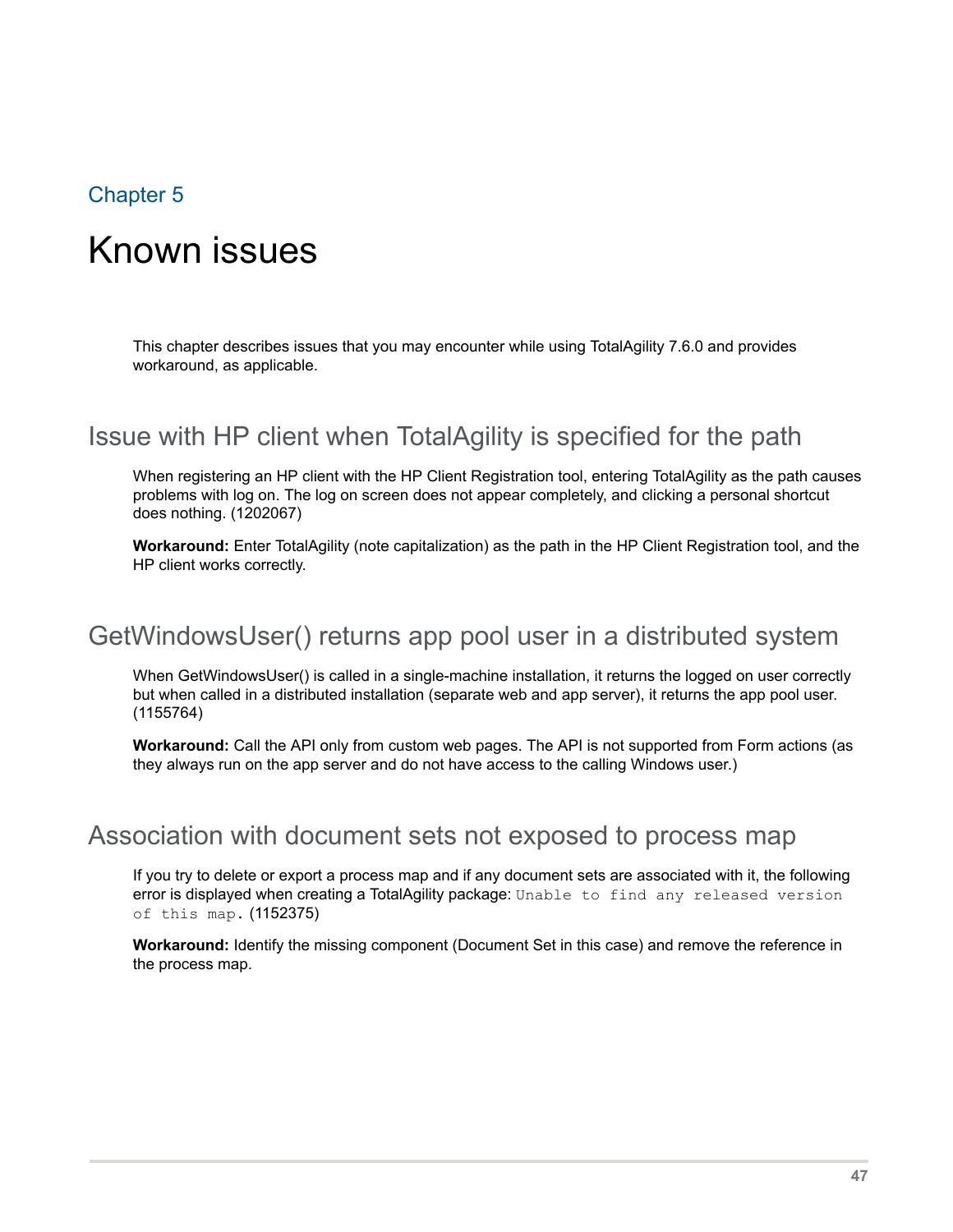# <span id="page-47-0"></span>HP FutureSmart 4 MFPs display empty screen after fixing paper jam

After fixing a paper jam when sending a document to a scan activity shortcut, an empty Kofax window appears. This issue occurs with HP FutureSmart 4 MFPs when you press Start to resume scanning, press Done after the scan is complete, press Cancel to cancel the job, and then press Exit or Back to dismiss the Message Center window. The empty Kofax window appears instead of the Kofax main menu. (1152074)

**Workaround:** After fixing the paper jam, do one of the following depending on what you to do with the job:

- To cancel the job, press Cancel and then press Exit immediately to close the Message Center window.
- To continue with the job, wait for the scanning to complete and when the Complete window appears, press Done and then press Exit immediately to close the Message Center window.

If you do get the Kofax window, press Home to exit the Kofax app and return to the HP main menu.

# <span id="page-47-1"></span>Unable to import the German language pack

When importing the German language pack, the translation of the form, JobDetailsProperties.form does not take effect directly after the import. (1080994)

#### **Workaround:**

**1.** Navigate to **Translation**.

The **Translation** page appears.

- **2.** On the **Form** list, set the **Category** to **All** and select the JobDetailsProperties.form.
- **3.** Click **Translate**.
- **4.** In the Translation: JobDetailsProperties dialog box, click **Save** without making any changes.

# <span id="page-47-2"></span>Delete button is inconsistent on Lexmark cSF image preview

The Delete button on the Lexmark cSF image preview works inconsistently, depending on how the document is scanned. When the document is scanned on the flatbed, pressing Delete deletes that image. When the document is scanned from the ADF, pressing Delete cancels the entire job. (800873)

# <span id="page-47-3"></span>Split login with the Scan activity does not display a valid error

On the Lexmark eSF and Emulator, split login should display an error when you take the Scan activity from an embedded process, because the document or folder is not yet been created. Instead of a descriptive error message, the application is unresponsive on the Lexmark eSF, or the user can scan, but a Web service exception appears when you click Send and Exit on the Emulator. (911996)